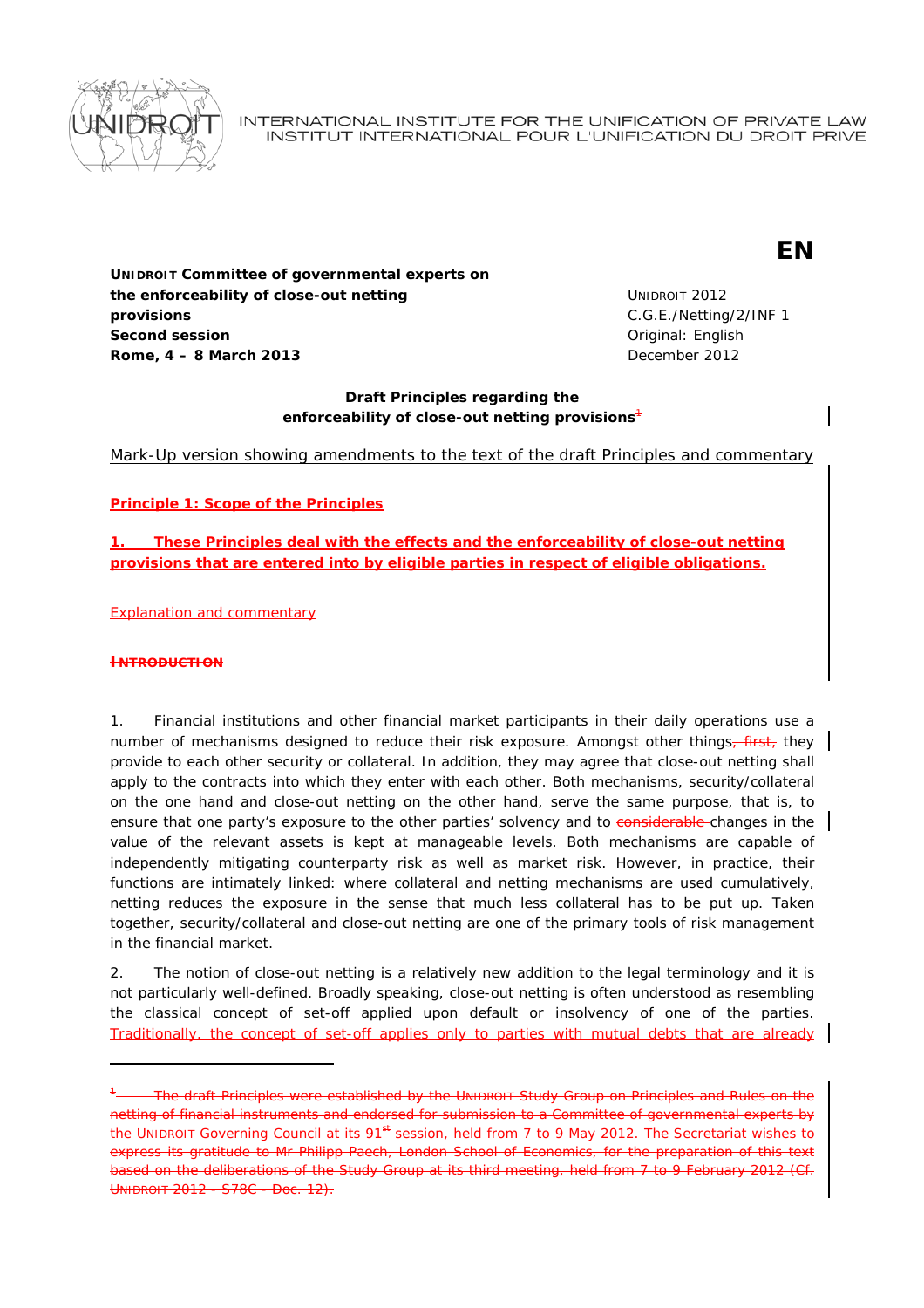payable, that have an already-determined value, and that are legally distinct. Whether set-off occurs by contract or by operation of law, the parties' existing debts are offset against each other, such that the party with the smaller debt owes nothing, and the party with the larger debt owes only the difference between the two obligations. However, eClose-out netting, however, encompasses many additional elements and is functionally and conceptually different from traditional set-off. A close-out netting mechanism comes into operation either by a declaration ('close-out') of one party when a pre-defined event occurs, in particular default or insolvency of its counterparty ('termination event'), or it is triggered automatically when such an event occurs ('automatic termination'). The mechanism extends to a number, often hundreds, of contracts outstanding transactions between the parties that are contractually included in a netting provision. Upon close-out or automatic termination, *generally* all such transactions that are covered by the close-out netting provision contracts covered are terminated and the market a value of each is determined for each under a pre-defined valuation mechanism, which may also take into account, *inter alia*, the identity and credit standing of the party responsible for this determination and any existing credit support and other material terms of the parties' agreement. The sum value of all such transactionscontracts is then aggregated resulting in one single payment obligation ('net amount'). The net amount remains the only obligation to be settled and is generally due immediately after being determined even though no debts may have been due under the transactions covered by the close-out netting provision prior to the operation of the close-out netting mechanism.

3. Close-out netting provisions are widely used in the financial market by private sector entities, in particular banks, but also private non-financial institutions. In the public sector, entities such as, especially, central banks and supranational financial institutions such as development banks make use of netting provisions. Close-out netting is typically applied to transactions such as derivatives, repurchase and securities lending agreements, and other kinds of transaction that tend to carry a high counterparty and/or market risk.

4. Regulatory authorities (most recently, the *Financial Stability Board* (FSB) and the *Crossborder Bank Resolution Group* of the Basel Committee on Banking Supervision) strongly encourage the use of such close-out netting provisions (alongside collateral) because of their beneficial effects on the stability of the financial system.<sup>2</sup> The reason is that if in the event of default of the counterparty market participants would be referred for their claims on a gross basis to the position of a normal unsecured creditor in insolvency instead of being a creditor for the net amount only, the non-defaulting party might be exposed to levels of credit risk and market risk that are difficult to estimate and manage. The situation would be further exacerbated by the fact that there may be for the relevant types of transactions rapid changes in market values and uncertainty regarding the risk of repudiation of contracts during the insolvency proceeding, against which the non-defaulting party might not be able to protect itself without being able to terminate the contracts and rehedge the position on the basis of its termination rights under the close-out netting provision. referring market participants' claims in the event of default of the counterparty to regular insolvency proceedings on a gross basis instead of on a net basis might expose the non-defaulting party to levels of credit risk and market risk that are difficult to calculate and manage for the relevant types of contract due to rapid changes in market values and uncertainty regarding the risk of repudiation of contracts during the proceeding.

<sup>2</sup> Bank for International Settlements/Basel Committee on Banking Supervision, Report and Recommendations of the Cross-border Bank Resolution Group, March 2010, Recommendation 8, p. 36 *et seq*.; http://www.bis.org/publ/bcbs169.pdf;

Financial Stability Board, Key Attributes of Effective Resolution Regimes for Financial Institutions, October 2011, para. 4.1., http://www.financialstabilityboard.org/publications/r\_111104cc.pdf.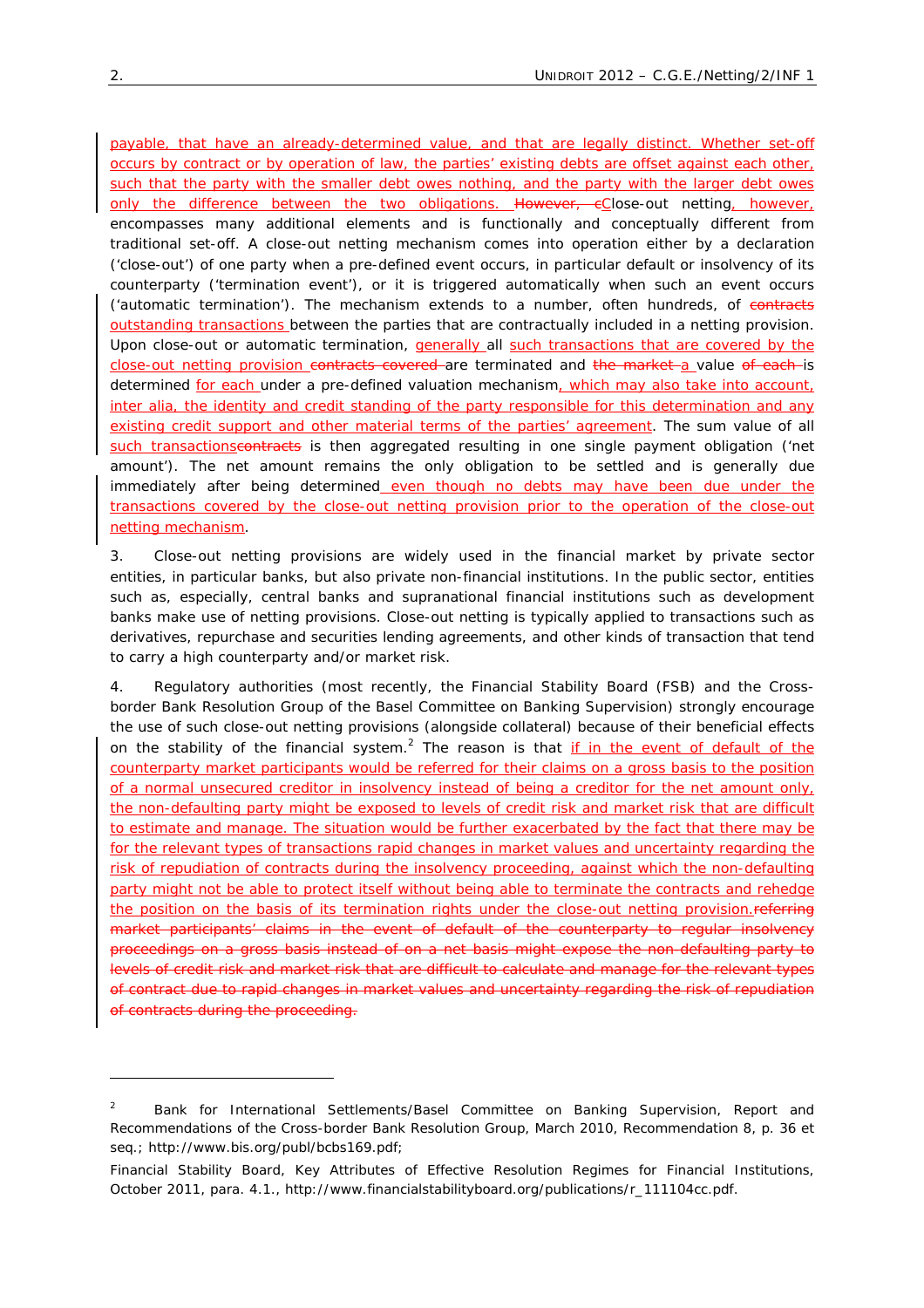1

5. However, tThese beneficial effects can be particularly felt in the event of the insolvency of a party. In that case, the use of close-out netting assumes that the legal effects stipulated to that end by the parties (the close-out netting provision) will be recognised by and be enforceable under the applicable insolvency law. However, the current situation is that, even if about 40 jurisdictions<sup>3</sup> recognise netting in insolvency, the extent to which they do so and the scope and legal effects of close-out netting provisions differ significantly. Furthermore, some jurisdictions do not clearly recognise netting, and the legal practice in such jurisdictions often resorts to the principles governing set-off, failing to recognise the fundamental differences between the two mechanisms. This global 'patchwork' is unsatisfactory in cross-jurisdictional situations, since it exposes the financial market participants' risk management to unnecessary legal uncertainty and may even jeopardise it.<sup>4</sup>

6. An additional aspect of the enforceability of netting provisions has come to the fore since the beginning of the recent financial crisis: regulatory authorities, while underlining the usefulness of netting, have contemplated the need for a brief stay on the netting mechanism in pre-insolvency or insolveney certain situations (especially pre-insolvency) affecting a financial institution, so as to allow the regulator the time needed to decide if and how to resolve an ailing financial institution in an orderly fashion so as to mitigate risks to financial stability. The FSB has recently provided guidance as to how the regulatory intervention should be reconciled with financial institutions' and its regulators' needs to rely on the enforceability of close-out netting for risk management and mitigation purposes.

7. The emerging international regulatory consensus regarding the interplay between close-out netting and bank resolution is set out in the FSB report on bank resolution.<sup>5</sup> However, this newly developing regulatory approach has to deal with a patchwork where the relevant legal mechanisms in which close-out netting is embedded are not compatible or comparable across borders. Therefore, the sensitive connection of, on the one hand, regulatory measures such as stays on termination or portfolio transfers andto, on the other hand, the essential insolvency and commercial law framework might fail in certain cases. Notably, stays might achieve a better crossjurisdictional effect on the basis of harmonised legal principles. Equally, legal uncertainties arising in the context of asset transfers to domestic or foreign bridge banks can be more effectively mitigated on the basis of a more consistent international picture of the underlying commercial and insolvency law. This situation calls for a more harmonised and streamlined framework regarding close-out netting on which market participants and regulatory authorities can rely across all financial markets.<sup>6</sup>

8. First steps have already been taken towards an international consensus on the legal cornerstones regarding enforceability of close-out netting provisions. The Geneva Securities Convention sets out an optional framework for the protection of collateral transactions. This protection extends to netting provisions provided they are concluded as part of a collateral

<sup>3</sup> According to a list regularly updated by the International Swaps and Derivatives Association (ISDA), the following jurisdictions have accommodated close-out netting in their law: Andorra, Anguilla, Australia, Austria, Belgium Brazil, British Virgin Islands, Canada, Colombia, Czech Republic, Denmark, Finland, France, Germany, Greece, Hungary, Ireland, Israel, Italy, Japan, Luxembourg, Malta, Mauritius, Mexico, New Zealand, Norway, Peru, Poland, Portugal, Romania, Russia, Slovakia, Slovenia, South Africa, South Korea, Spain, Sweden, Switzerland, United Kingdom and the United States. According to the same list, netting-friendly legislation is under consideration in the following jurisdictions: Argentina, Chile, Pakistan and Seychelles. Source: http://www.isda.org/docproj/stat\_of\_net\_leg.html.

<sup>4</sup> *Cf.* for a detailed analysis UNIDROIT 2012 - S78C - Doc. 2, 1<sup>st</sup> Part, in particular pp. 32 *et seq.* 

<sup>5</sup> Financial Stability Board, Key Attributes of Effective Resolution Regimes for Financial Institutions, October 2011, part 4, in particular para. 4.3.

<sup>6</sup> *Cf.* for a detailed analysis UNIDROIT 2012 - S78C – Doc. 2, 2<sup>nd</sup> Part, in particular pp. 68 *et seq.*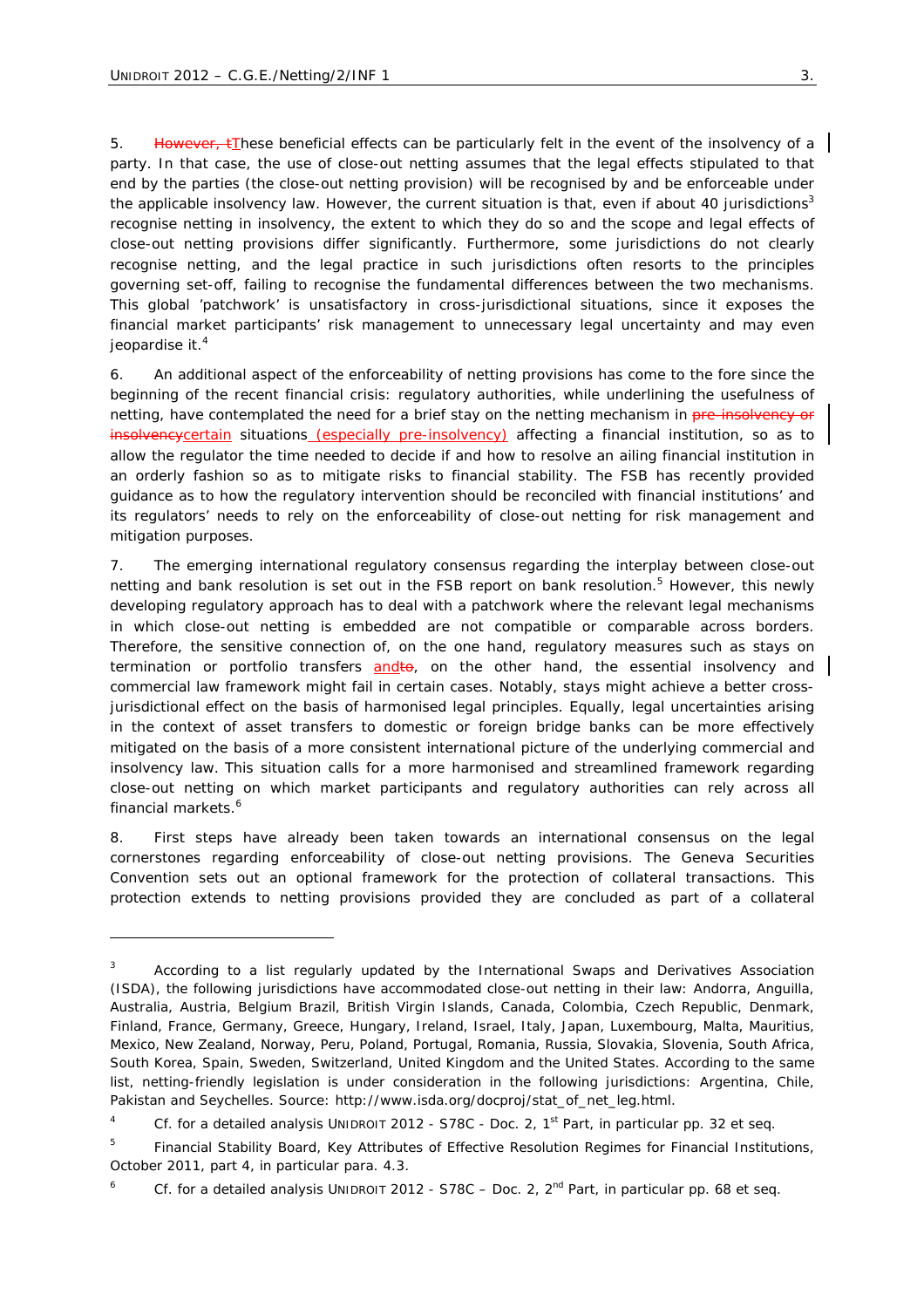transaction. The Convention therefore contains a definition of close-out netting and a key rule on enforceability.<sup>7</sup>

9. Furthermore, netting has also been recognised in the work of other International Organisations. Notably, the UNCITRAL Legislative Guide on Insolvency Law refers to the enforceability of netting as a feature to be considered when designing insolvency law, and advises that netting should be allowed under the applicable insolvency procedure.<sup>8</sup> Moreover, the EU Member States have implemented a partly harmonised legal framework for close-out netting provisions.9

10. The aim of these following Principles is to provide detailed guidance to national legislators seeking to revise or introduce national legislation relevant to the functioning of close-out netting. These Principles are designed to improve the enforceability of close-out netting, especially in crossjurisdictional situations, in order to provide a sound basis, in commercial and insolvency law terms, for risk management and mitigation by financial institutions and for the application of regulatory policies in the international context.

11. Concerning the limitations of the scope of the Principles, it should be noted that the Principles propose a minimum field of harmonisation, where the enforceability of close-out netting provisions within the scope of the Principles should be ensured, whereas they acknowledge, without precluding further harmonisation, that beyond this minimum field, each implementing State may regard the enforceability of close-out netting provisions as an issue of its public policy.

12. In view of the preceding paragraph, the Principles allow for a certain measure of discretion for determining the scope of netting-specific legislation (see *Principles 3(c) and 4(e)*). Factors that each implementing State may wish to take into consideration in the exercise of its discretion include notably:

- the importance of the protection against systemic risk and the relevance for the functioning of the respective markets of the use of close-out netting provisions as an instrument of counterparty risk management;
- the relationship between close-out netting and the system of insolvency priorities in the implementing State in general;
- the predictability of results and certainty in commercial transactions;
- the general principle that the law should not treat similar situations unequal without justification and the specific principles against discrimination between domestic and foreign creditors in insolvency (see UNCITRAL Model Law on Cross-Border Insolvency, Art. 13); and
- whether this discretion to extend or restrict these terms is exercised for the purposes of the application of all or only some of the provisions of the Principles, or for their application in general or in situations outside insolvency only.

<sup>7</sup> UNIDROIT Convention on Substantive Rules for Intermediated Securities, adopted in Geneva on 9 October 2009; in particular Article 31(3)(j) and Article 32(3).

<sup>8</sup> UNCITRAL, 2004 Legislative Guide on Insolvency, Recommendations 7(g) and 101-107.

<sup>9</sup> *Cf.* UNIDROIT 2012 - S78C - Doc. 2, p. 24-25 for a brief description of the various rules in place.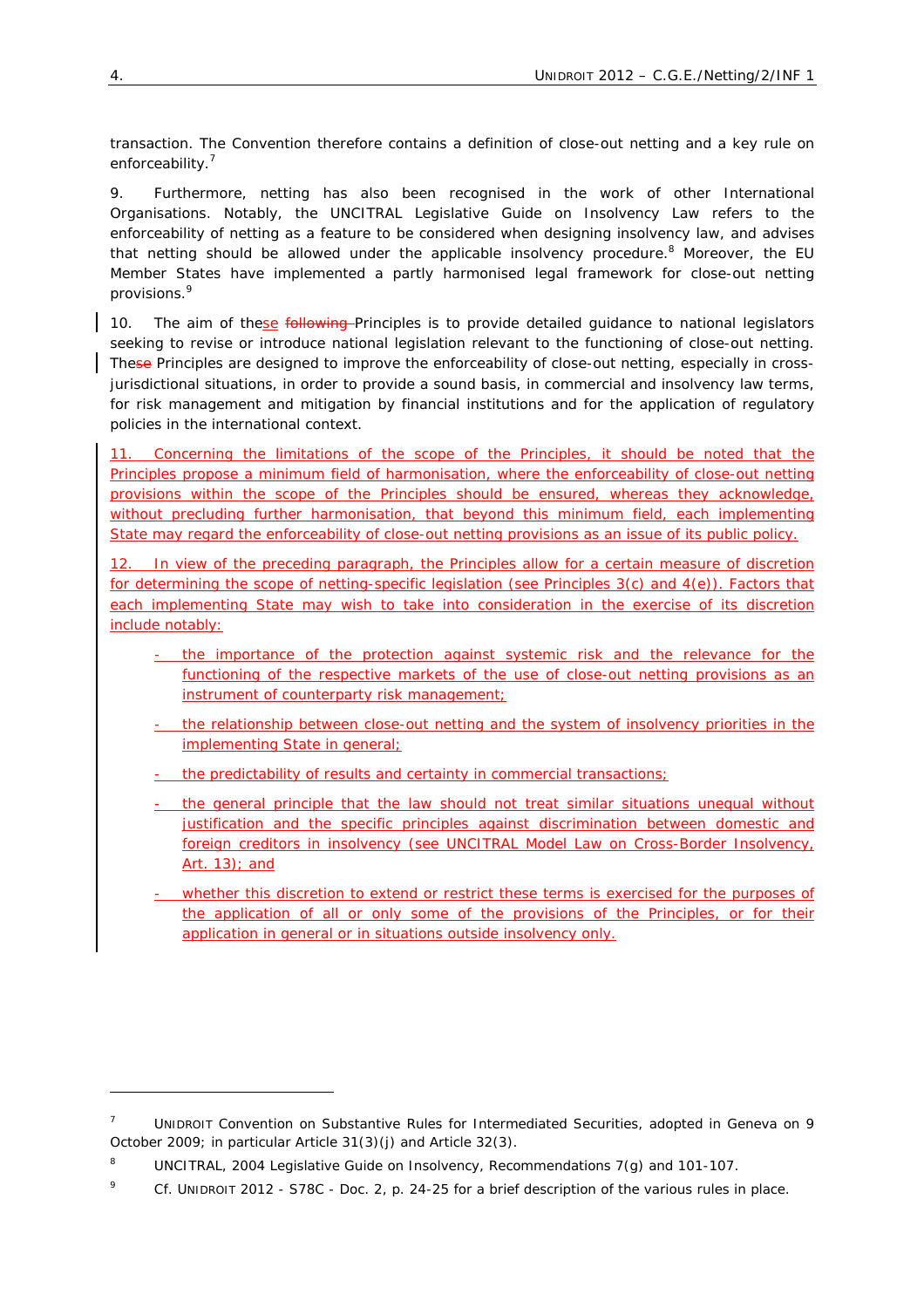#### **Principle 21: Definition of 'close-out netting provision'**

*21. A 'close-out netting provision' means a contractual provision relating to eligible obligations between eligible parties under on the basis of which, upon the occurrence of an event predefined in the provision a predefined event in relation to a party to the contractone of the parties, the respective due and undue obligations owed by the parties to each other of the parties that are covered by the provision are reduced to or replaced by a single net obligation, whether by way of novation, termination or otherwise, representing the remaining value of theall combined obligations, which is then payable by one party to the other. Depending on the contractual agreement and applicable law, close-out netting occurs automatically by operation of the contractual agreement or may occur at the election of one of the parties.*

#### Key considerations in respect of this definition

- ▶ The definition of close-out netting provision shall-should be broad so as to encompass | different types of provision which achieve a functionally identical result.
- $\triangleright$  It should shall not privilege one or the other legal method to achieve the result that may exist in different jurisdictions and in different standard market contracts.
- **EXECUTE:** The definition shall exclusively relates to contractual close-out netting. It does not address close-out netting to the extent that its functionalities are achieved under statutory provisions, nor does it address truly multilateral netting.

#### Explanation and commentary

## *'Close-out netting'*

11.13. Close-out netting is best described in functional terms, *i.e.* by reference to a result. The process, in practical terms, is the following. A bundle of contracts transactions with mutual obligations between the parties is contractually covered by a netting provision. Upon the occurrence of a predefined event, Aall non-performed contracts obligations covered by the netting provision cease to be treated individually. Upon the occurrence of a predefined eventand, their aggregate value is computed so as to result in one single net payment obligation. This obligation is owed by the party which is 'out of the money' to the party which is 'in the money'. This obligation remains the only obligation (which may include incidental fees, costs or other expenses) to be settled and is generally due shortly after being determined.

## *Operation of a close-out netting provision*

14. The Principles follow a broad and functional approach concerning the various aspects of the taking of effect of a close-out netting provision. All aspects, from the creation and formal validity, to the effectiveness against third parties, admissibility in evidence and enforceability in insolvency are covered by the Principles. Where the Principles seek to ensure the enforceability of close-out netting provisions, this concerns all these aspects which can be summed up as the operation of the close-out netting provision. The term 'operation of a close-out netting provision' is therefore used throughout the Principles as a functional, shorthand reference to the various aspects described above and replaces the need to refer to the more specific terms who are not necessarily sufficiently precisely defined in an international context.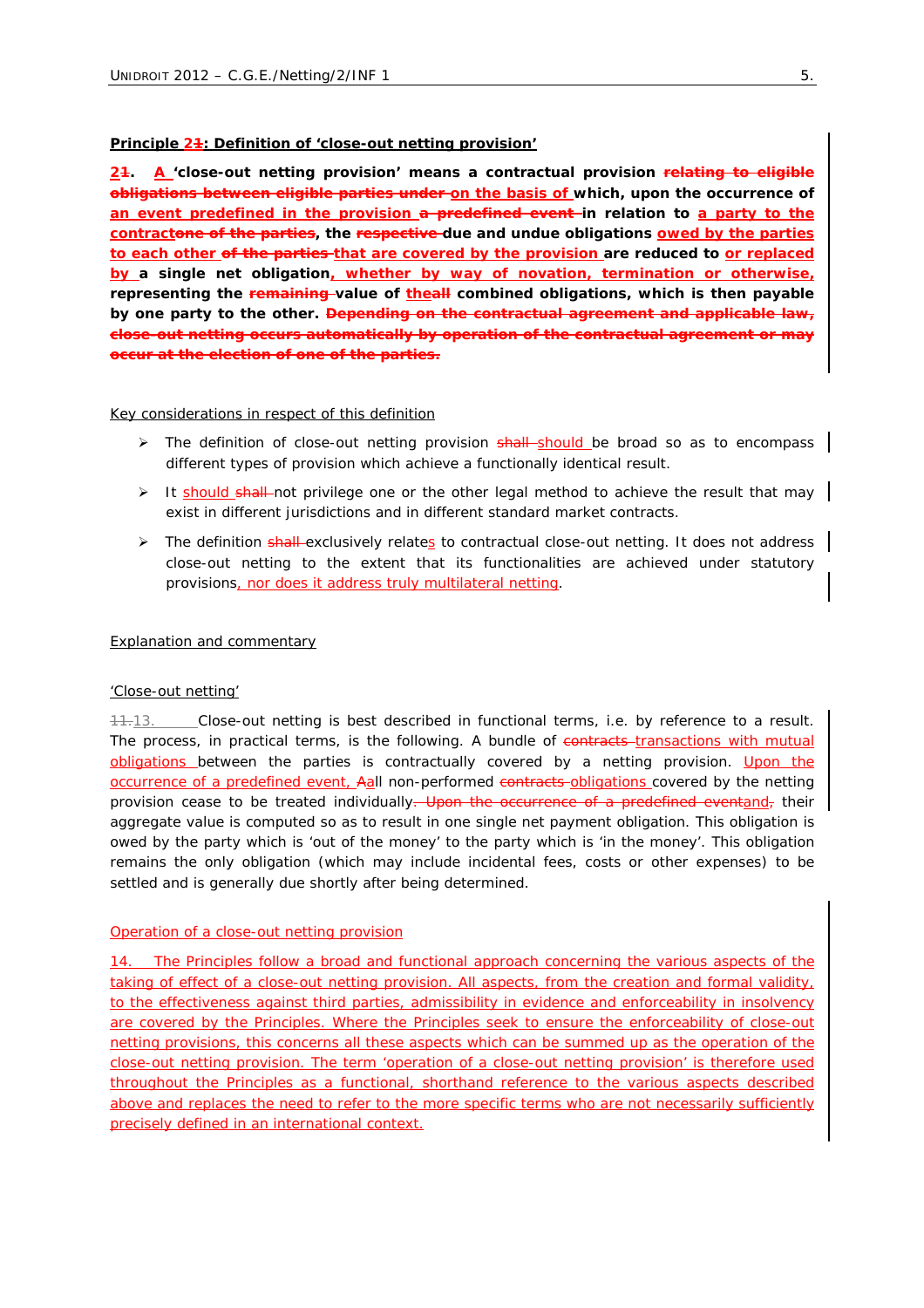# *'Contractual Pprovision'*

12.15. This definition covers contractual close-out netting, as opposed to statutory rules that may achieve an identical or similar result.

13. Where the result of close-out netting is achieved through a combination of statutory rules with contractual rules (*e.g.*, the right to terminate is statutory, acceleration, valuation and aggregation are arranged for contractually), these Principles exclusively cover the contractual part, *cf. infra*, *paragraph* 22.

14.16. In practice, a clause allowing for close-out netting between the parties may be included in standard master documentation (such as the ISDA Master Agreement), or be part of a tailor-made framework agreement, or be an entirely self-standing agreement. These Principles therefore refer to the term 'close-out netting provision', rather than to 'arrangement' or 'agreement', so as to encompass these various possibilities. However, the term 'close-out netting provision' covers only those parts of an agreement that actually implement the close-out netting mechanism itself, and nothing else. Definitions, schedules and annexes that the parties may have related to their agreement are covered only to the extent that their content is necessary for the proper operation of the close-out netting mechanism. For certain clauses (walk-away clauses, waitand-see periods) that are often used in connection with close-out netting provisions, but are not covered by the Principles, see below *paragraphs* 35 and 37.

17. Where the result of close-out netting is achieved through a combination of statutory rules with contractual rules (e.g., the right to terminate is statutory, acceleration, valuation and aggregation are arranged for contractually), the Principles only cover the contractual part. To the extent that the parties have relied upon the application of statutory rules, the operation of the close-out netting mechanism under those statutory provisions is not an issue of the enforcement of the contractual agreement.

18. The internal rules of clearing, settlement and payment systems, as well as central counterparties are also contemplated by this definition. Despite the fact that they are usually approved by the relevant regulatory authority, the character of the relationship between the system and its participants is, or in any case is treated by this instrument as, one of commercial law (membership agreement, by-laws) as regards the treatment of the assets to be settled in the system. Thus, the close-out netting operation takes effect 'on the basis of' a contractual provision as envisaged by this definition.

15.19. The definition covers also contractual provisions that are not contained in the clauses of a single agreement, but in several interrelated arrangements, especially master-master agreements (to the extent that the underlying obligations covered by the various master agreements are eligible obligations under *Principle 4*).

*'Relating to eligible obligations'*

16. *Cf.* relevant definition.

*'Between eligible partiesObligations owed by the parties to each other'*

17.20. *Cf.* relevant definition. Contracts Transactions concluded between two parties may be settled either bilaterally, between the parties themselves, or through a central entity interposed between the parties. Close-out netting is *equally important* in both scenarios.

18.21. Bilateral settlement between the parties is the standard case and covered by these Principles.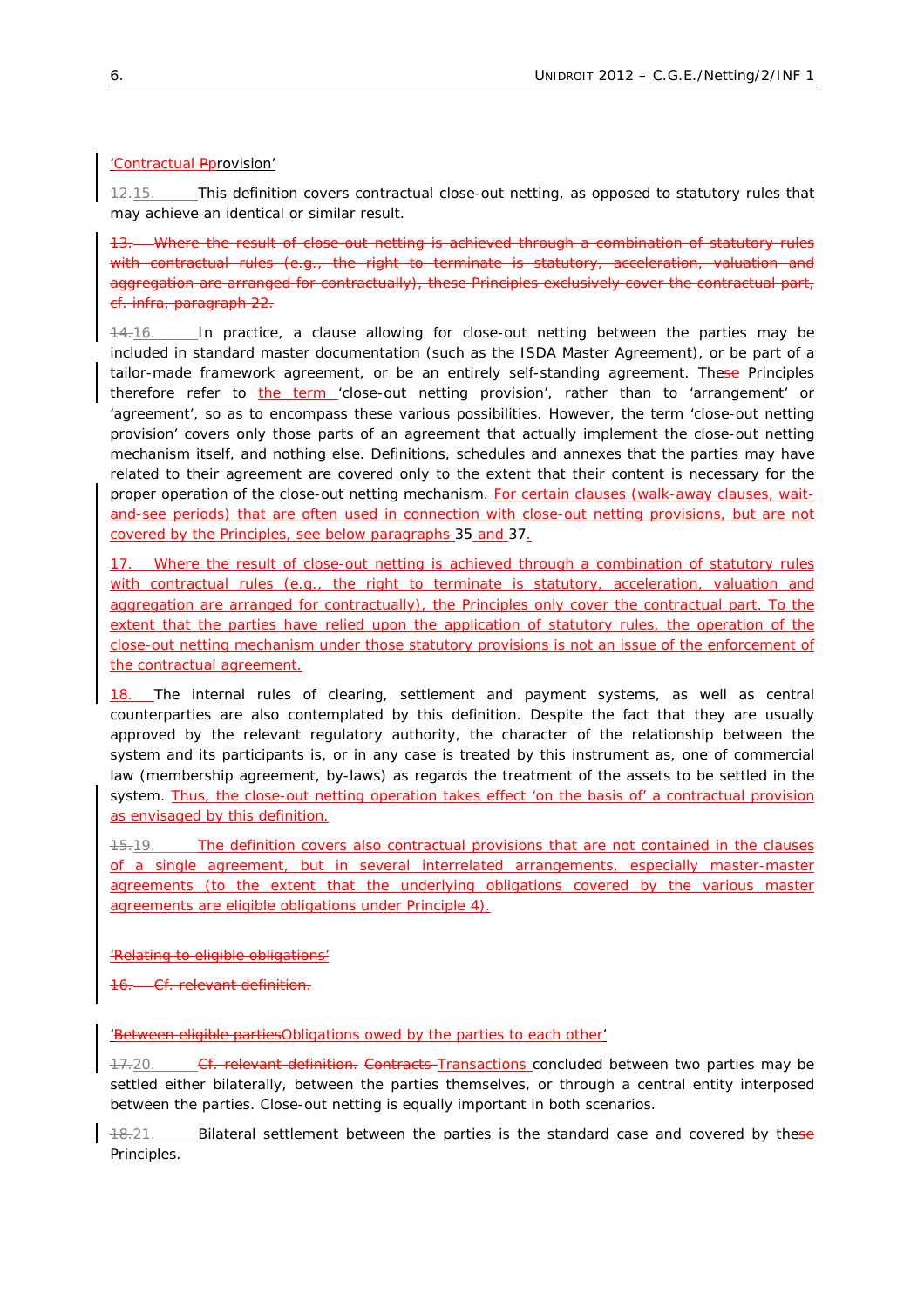19.22. These Principles also cover 'central clearing' mechanisms which are ultimately also built on bilateral relationships. Central clearing is used as a collective term for the functionalities of central counterparties, net payment systems and clearing and settlement systems in general. Central clearing applies by virtue of contractual agreements between market participants or as a legal requirement. The arrangement usually works by interposing a central entity between the parties to every contract, so that it becomes 'buyer to every seller and seller to every buyer'. In other words, the bilateral settlement obligations that exist between the system's participants are entirely replaced by bilateral obligations between each participant and the central clearing entity. As a consequence, the net risk exposure is calculated on a bilateral basis, so that each participant's exposure exists exclusively against the central entity. Thus, given that, from a legal point of view, central clearing breaks down to strictly bilateral relationships, considerations in respect of bilateral close-out netting generally apply to central clearing. This applies both inside and outside insolvency of the participants and the system. Therefore, legal certainty requires also that the conversion of the original contractual relationships between the clearing participants into bilateral relationships between each participant and the central clearing entity is insolvency-proof.

 $20.23$ . Truly multilateral close-out netting is probably an exceptional case. Under such a scheme, more than two parties compute their mutual exposure on a multilateral basis, employing functionalities similar to those used in close-out netting. A mechanism similar in concept to multilateral netting is sometimes used as a tool to circumscribe the exposure of one market participant *vis-à-vis* a multitude of other market participants, typically a bank managing its risk exposure under one single netting provision against several entities belonging to the same group of companies (hence this form of netting is also called 'cross-affiliate netting'). The recognition of a multilateral netting provision by the applicable insolvency law depends in part on whether the law is able to accommodate the lack of mutuality of the relevant contracts or on whether the 'mutuality' created through cross-guarantees, cross-collateralisation agreements or similar arrangements is recognised. Truly multilateral close-out netting is *not* covered by the above definition.

## *'Occurrence of an event predefined in the provision'Predefined event'*

21.24. The event that usually triggers the application of the netting provision (the occurrence of the event that is 'predefined in the provisionevent') is commonly referred to in the relevant documentation as the 'termination event', 'enforcement event', 'specified event' or 'default event'. Close-out netting can occur both in situations where both parties are solvent and in the event of the insolvency of either, since it is the parties to the netting provision themselves that determine the trigger for the operation of the mechanism. This event may consist, for example, in one of the parties defaulting on one or more of its obligations, or in its filing for insolvency, in the appointment of a state administrator or a similar intervention by the public authorities, or in the opening of an insolvency proceeding or an administration, resolution or restructuring procedure. Netting provisions additionallyOften, parties additionally agree to include external circumstances as termination events, such as the objective impossibility of performing an obligation under one of the contracts, or the downgrading of one of the parties' credit rating following its merger with another company.

 $22.25$ . It is worth noting that the event triggering termination is determined, in certain jurisdictions, under the relevant legislation itself. In particular, the insolvency of one of the parties may lead to the termination of all open contracts by operation of the statutory law. Parties may supplement this statutory consequence of the termination event with additional contractual rules providing for other elements needed to achieve the result of close-out netting (*cf. supra, paragraph* 17). Such arrangements are likewise envisaged by the present definition.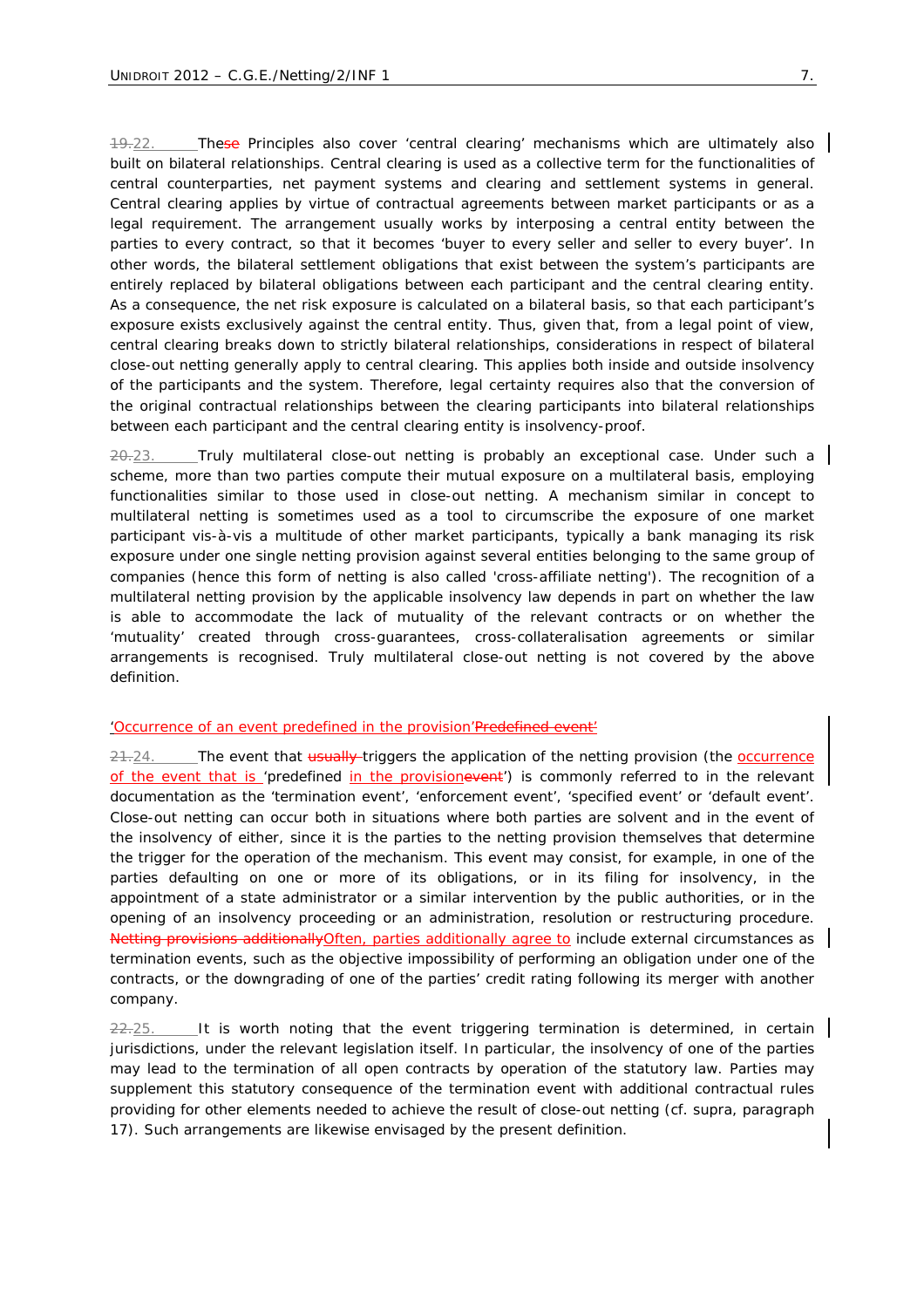## *'Reduced to or replaced by a single net obligation'*

 $23.26.$  A close-out netting mechanism is commonly understood as resulting in a single payment obligation owed by the party that is 'out of the money' to the party that is 'in the money'. However, a number of different functional steps can be used to achieve this result, and these can potentially be based on a number of differing legal concepts.

 $24-27$ . A netting mechanism generally involves several or all of the following steps: (i) termination of the contracts, (ii) acceleration of obligations, (iii) valuation of the contracts', and, (iv) aggregation to result in an overall net amount. The order of acceleration, aggregation and valuation can vary according to the actual netting provisions. Not all netting provisions need all of these steps to come to the functional result of close-out netting. Which elements are needed and used depends, rather, on the design of the relevant provision and the boundaries under the applicable law. Examples:

- − Termination of each contract; valuation of each contract; aggregation of all values to form one net payment obligation.
- − Acceleration of each contract, valuation of each contract, aggregation of all values to form one net payment obligation.
- − Termination of each contract; valuation of each contract; aggregation of all values to form one net payment obligation; acceleration of the net obligation.
- − Termination of each contract; valuation of each contract; creation of a new (immediately due and payable) payment obligation representing the overall value.
- − *Etc*.

25.28. These functional steps merely describe what happens in practical terms. The relevant close-out netting provision in combination with the applicable law need to provide the necessary legal concepts, since the result (a single net payment obligation) is first and foremost a legal one. The legal concepts and terminology that underlie these steps differ, depending on the design of the netting provision and on the law applicable to it.

26.29. Termination is a term used to express the functional result of the relevant open contracts being put to an end. National laws achieve this result by legal mechanisms called cancellation, close-out, rescission, termination, *etc.*

 $27.30.$  Acceleration is a term used to express the concept that an obligation becomes due and payable before the contractually agreed date; there might be other legal concepts and terms to achieve an identical functional result such as the replacement of the original and as yet unmatured obligation with a new obligation that must be performed immediately ('novation'). It should be noted that, while the legal technique of novation is covered by the Principles as one of the methods to replace the original obligations with the single net obligation under the close-out netting provision, the type of transaction commonly referred to as 'novation netting' (or settlement netting) is not addressed by the Principles. 'Transformation' is another term that might be used in this context.

28.31. The aggregation element collapses all relevant contracts transactions or the value resulting from them so as to produce one single obligation. This is functionally the same result as the outcome of classical set-off of all valued and payable obligations. Also novation (*i.e.*, the parties' agreement that after termination of all open transactions contracts a *new* obligation arises representing the relevant aggregate value) is a suitable concept to achieve the effect of aggregation.

The valuation of the terminated transactions contracts or the entire (aggregate) contractual relationship generally seeks to establish a fair and commercially reasonable compensation for the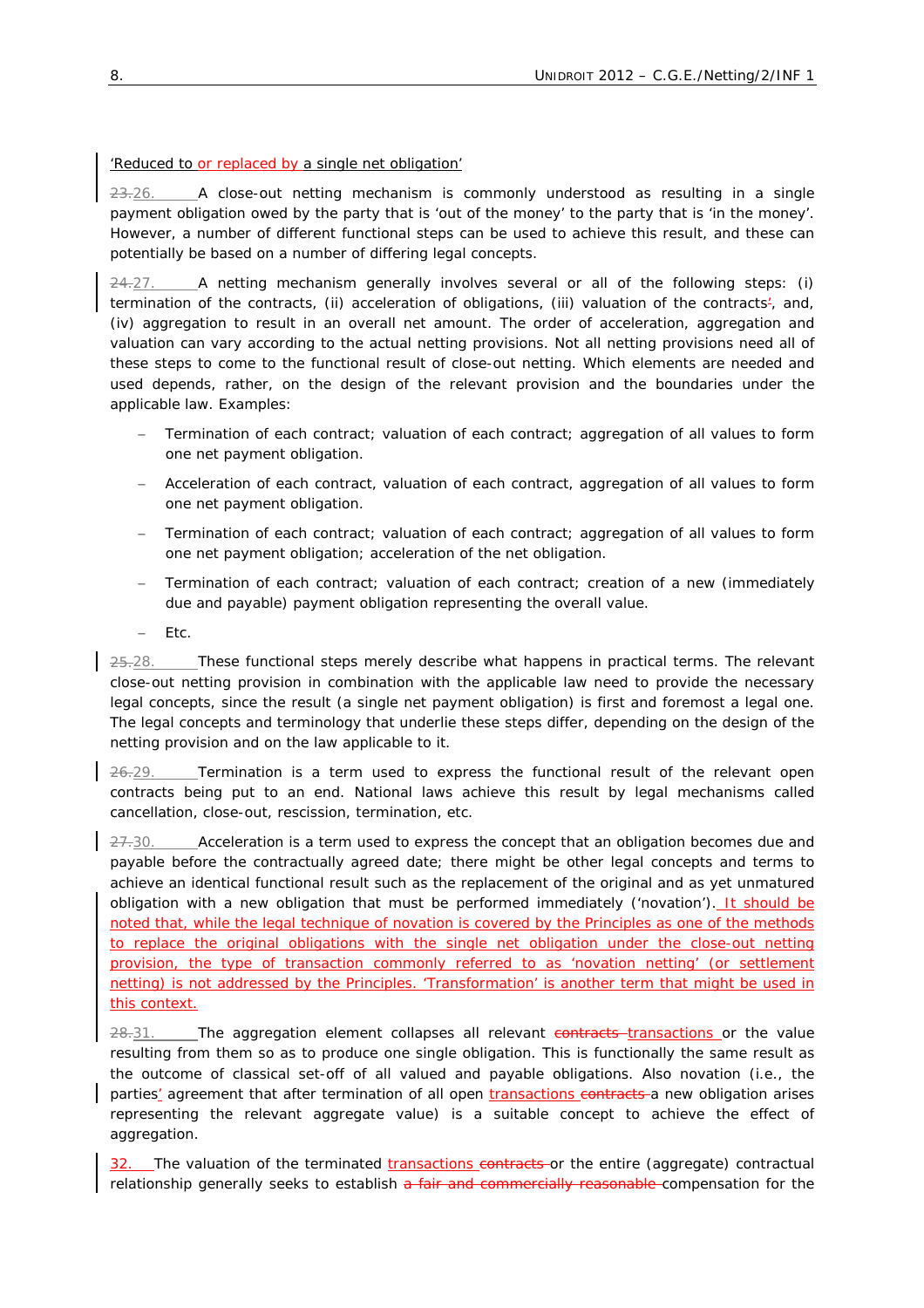party that was 'in the money'. This means that the single net obligation is intended to 'represent the value of the combined obligations' that were covered by the close-out netting provision. Whereas the original obligations may be for the payment of money or for any other performance, the resulting single net obligation is an obligation for the payment of money. The valuation is usually (but not necessarily) effected by the non-defaulting party under a mechanism which has been pre-defined in the agreement. The parties are free to define the valuation mechanism and may use concepts such as replacement or market value or any other method that allows for a practicable and commercially reasonable valuation process-and a fair and commercially reasonable result.

29.33. The resulting net obligation must 'represent the value of the combined obligations'. However, the Principles do not intend to lay down any further specific requirements concerning the process of valuation.

#### *'Payable by one party to the other'*

1

30.34. Where close-out netting occurs in the context of the insolvency of one of the parties, and the net amount is positive for the solvent-other party, that party is paid from the insolvency estate as an unsecured creditor and may therefore fail to recoverlose some or the entirety of its claim, if unsecured. In the amount of this net sum, the position of the solvent party *vis-à-vis* the insolvent estate is no better than that of any other party: it needs to be secured in order to be certain of payment and the same requirements apply regarding the necessary proof of the claim. Where the net amount is positive for the insolvent party, as a rule the othersolvent party must pay the insolvency estate.

31.35. However, parties may have agreed on a clause that allows a non-defaulting party which is 'out of the money' to refuse payment to the defaulting party ('walk-away clause'). The background of such clauses is that a defaulting party should not benefit from its own default. However, not all jurisdictions permit such clauses because of their effect on systemic stability. There is a regulatory debate on whether they should be valid in the event of insolvency of the defaulting party. In order to take advantage of close-out netting for purposes of calculating required capital under the regulatory capital adequacy standards of the *Basel Committee on Banking Supervision*, parties may not rely on a walk-away clause.<sup>10</sup> This is a regulatory and policy decision on which the Principles do not reflect a position. As this issue Walk-away clauses are is not immediately linked to the enforceability of close-out netting provisions, since they do not affect the steps of termination, acceleration, valuation and aggregation under a close-out netting provision as defined in *Principle 2*. Rather, they constitute a type of clause which merely affects the payability of the obligations covered by the close-out netting provision or of the single net obligation resulting from its operation. Thus, where parties have concluded a master agreement that contains a closeout netting provision with a walk-away clause, the walk-away clause falls outside the scope of the Principles, while the protection of the operation of the remainder of the close-out netting provision under the Principles is not affected., it falls outside the scope of the Principles.

#### *Automatic or elective operation of the close-out netting mechanism*

 $32.36.$  Depending on the specific contractual agreement, close-out netting either occurs automatically, by operation of the contractual agreement ('automatic termination', which is not allowed in a number of jurisdictions), or it may occur at the discretion of the party which is not the

<sup>10</sup> Basel Committee on Banking Supervision, International Convergence of Capital Measurement and Capital Standards: A Revised Framework (2006) Annex 4 para.96(iii), available under http://www.bis.org/publ/bcbs128.pdf.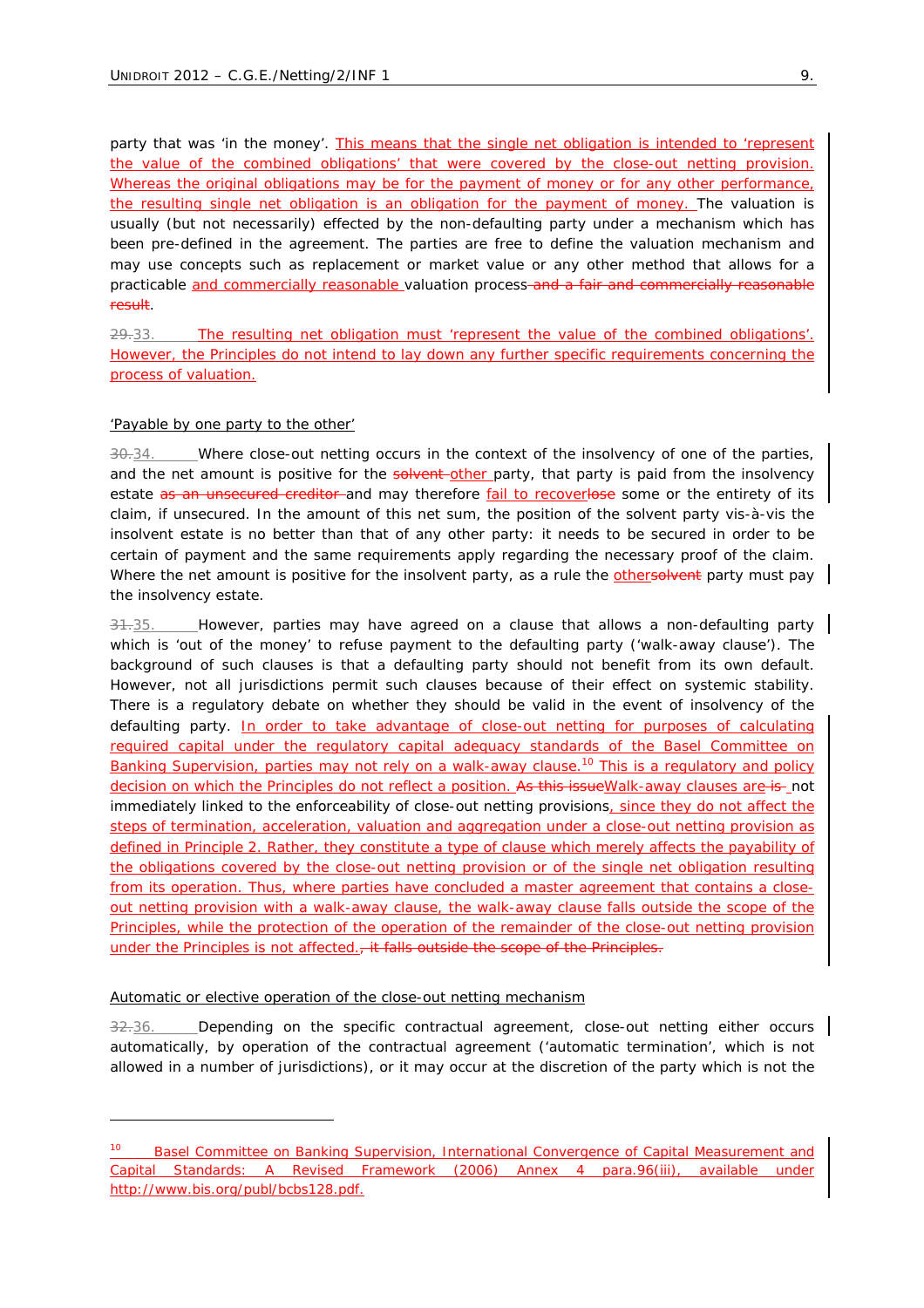party to which the predefined event relates. Close-out netting provisions employing either elective or automatic termination are covered by the Principles.

33.37. The extent to which the non-defaulting party should be able to suspend or wait for a period of time or for an indefinite period of time to exercise its rights to close-out is currently under discussion among market participants and regulatory authorities, particularly where the defaulting party is in resolution or insolvency. One concern is that a non-defaulting party which is "out of the money'" may under the terms of the master agreement be entitled not to make any payments to the defaulting party after the occurrence of the event of default even though the non-defaulting party refrains from terminating and exercising close-out. Thus, the non-defaulting party may through inaction by refraining from the exercise of its rights under the close-out netting provision avoid having to perform under its obligations to the defaulting party. ean choose not to terminate and exercise close-out in order to avoid making a payment to the defaulting party. Several different courts with jurisdiction over recent cross-border insolvency proceedings of large financial institutions have come to different conclusions in this respect. The Principles do not take a stand concerning these issues. According to the definition in *Principle 2*, close-out netting is covered by the Principles only if it takes effect 'upon the occurrence' of a predefined event. This implies that the operation of a close-out netting provision that takes effect only after a period of unreasonable length has passed since the occurrence of the predefined event, is no longer covered by the scope of the Principles, *i.e.* it is regarded as a policy issue of the implementing State whether or not to impose a time limit for the exercise of the right to termination and close-out. Similarly, any suspension of the payment obligations of the non-defaulting party after the occurrence of a termination event, but before the actual termination itself, does not affect the operation of the close-out netting provision as defined in *Principle 2* and is therefore an issue that is not addressed by the Principles.on this issue. Close-out netting provisions employing either elective or automatic termination are covered by these Principles. However, these Principles do not address the issue of whether a non-defaulting party may wait for a period of time or for an indefinite period to exercise its rights to terminate and net on a close-out basis.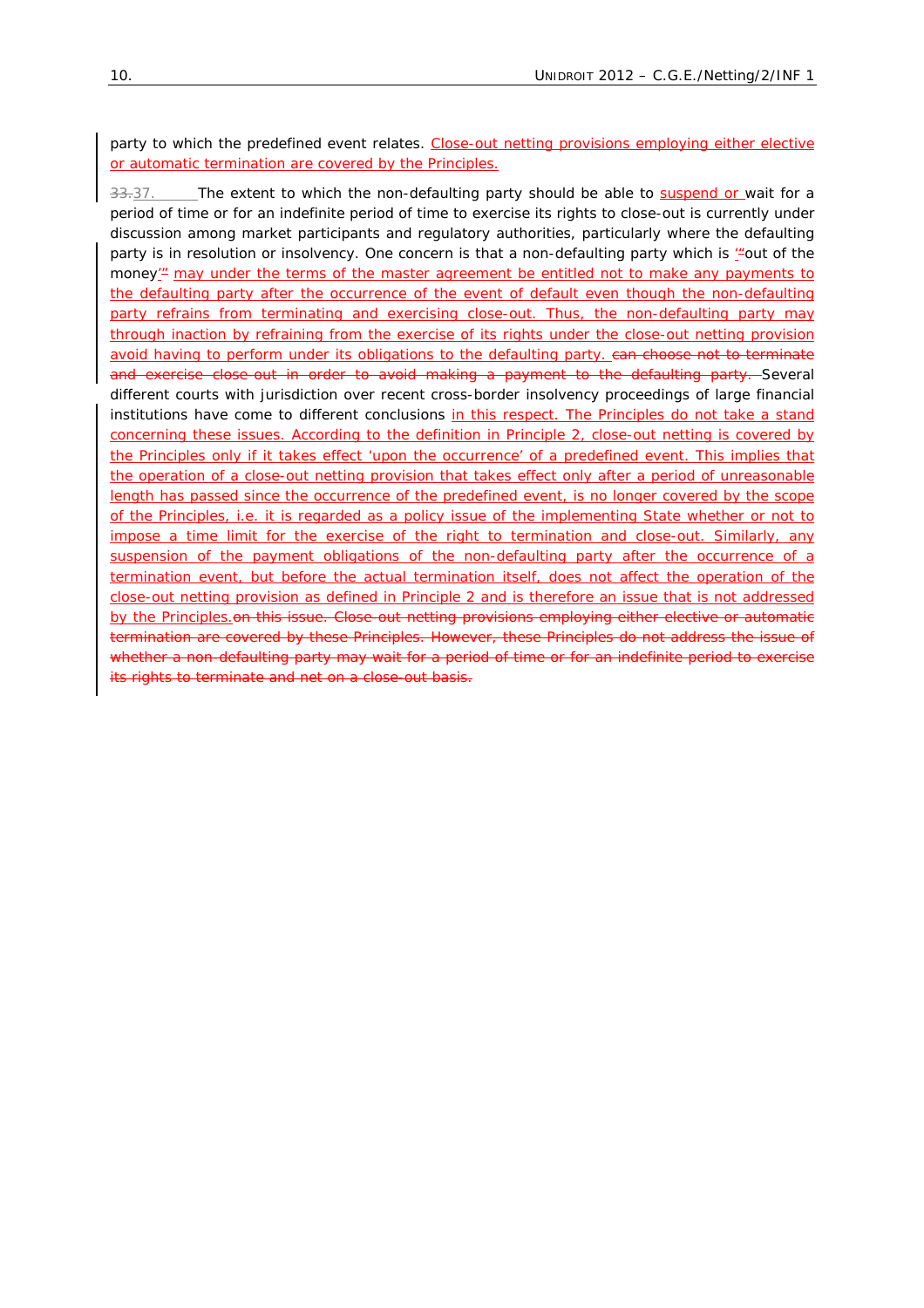# **Principle 32: Definition of 'eligible party'**

#### *32. 'Eligible party' means*

- *a) a person other than a natural person;,*
- *b) a partnership or unincorporated association (whether or not its membership includes natural persons);, and*
- *c) any other person or legal entity designated as an eligible party under the law of the relevant State.*

#### Key considerations in respect of this definition

- $\triangleright$  The definition of eligible parties y determines and restricts the scope of these Principles, in conjunction with the definition of eligible obligation. Therefore, the application of these Principles to a legal relationship between two parties depends on whether both are eligible parties, and, *cumulatively*, whether the relevant legal relationship represents an eligible obligation.
- $\triangleright$  The definition of eligible parties, as a criterion for determining the personal scope, should be shaped in a broad and comprehensive manner. One of the main issues to be taken into account is consumer protection. Many jurisdictions apply specific measures with a view to protecting consumers. National legislators/regulators mayshall determine the extent to which the application of these Principles is compatible with the relevant consumer protection policy.
- $\triangleright$  Other restrictions regarding the personal and material scope (apart from excluding consumers) frequently exist in national law; these are both highly diverse and difficult to categorise conceptually from an international point of view. The key question appears to be whether a certain kind of business should be able to be included within the ambit of netting. From the point of view of international compatibility, this issue would be best tackled in a precise and consistent manner by restricting the definition of eligible obligations, while leaving the definition of eligible parties as broad as possible.

## Explanation and commentary

## *PSub-paragraph (a) – Person other than a natural person*

34.38. *PSub-paragraph (a)* covers the greater part of all parties contemplated by these *Principles.* It follows the key consideration that the personal scope of these Principles should be as broad as possible, given that it is well-nigh impossible properly to classify the different types of actor in the financial market.

35.39. In particular, professional actors in the financial market, such as banks and securities firms, will usually be organised in a form other than that of a natural person. They are covered by *sub-paragraph (a)*.

36.40. Commercial firms such as airlines, energy dealers, producers of chemical industrial goods, *etc*., are likewise covered. They use derivative contracts for hedging purposes on an ongoing basis. Such contracts typically contain netting clauses.

37.41. Public law entities are also covered to the extent that they are 'persons', *i.e.*, that they have legally recognised personality. This includes States and their divisions, including central banks. Moreover, more or less independent bodies of public law with legal personality are likewise included such as municipalities as well as agencies that are constitutionally independent from the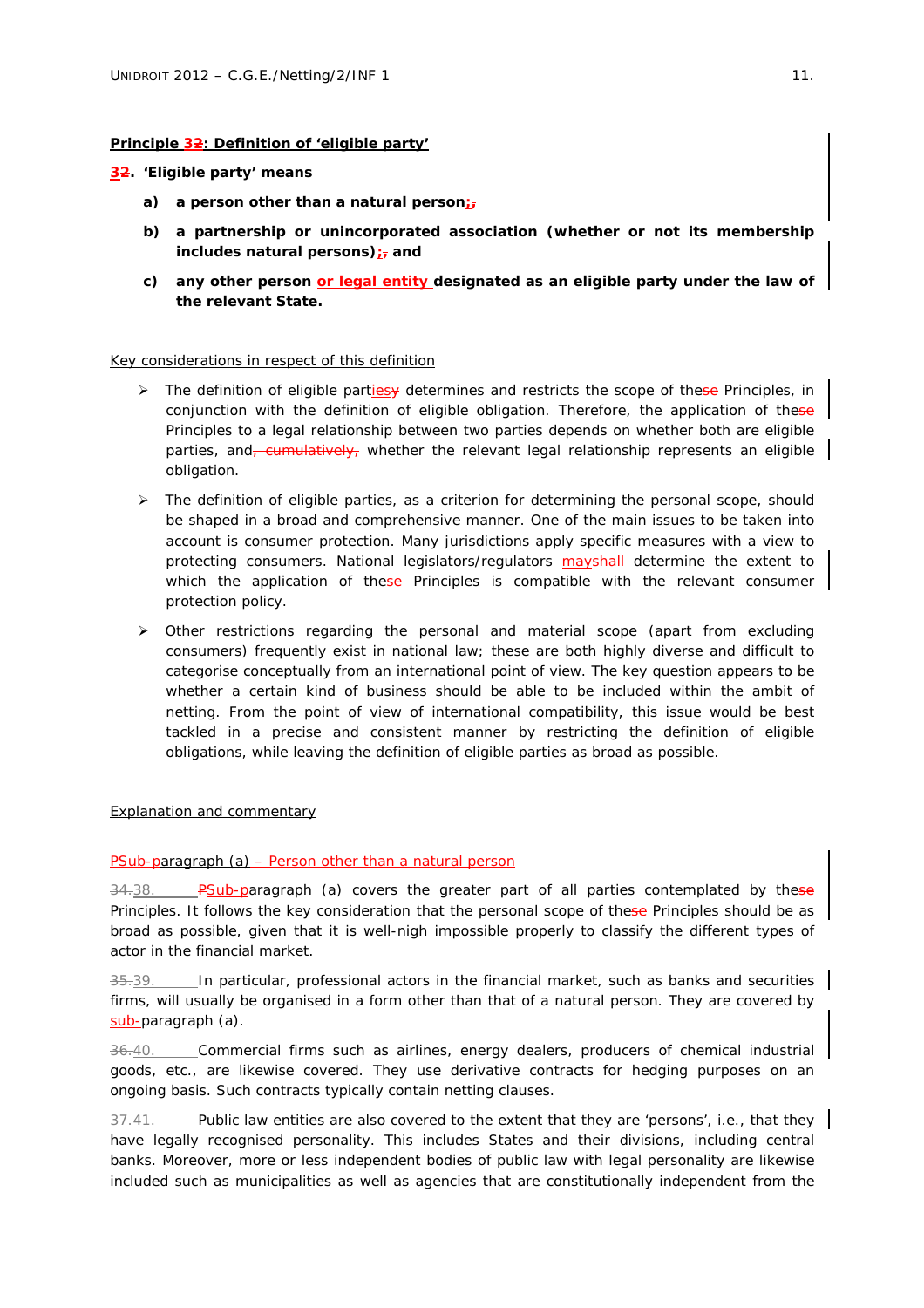state. Furthermore, entities created under public international law, in particular intergovernmental organisations, are also covered.

## *PSub-paragraph (b) - Partnership or unincorporated association*

38.42. The inclusion of the term 'unincorporated associations' guarantees that organisations such as universities, religious associations, football clubs, *etc*. are covered, since they may participate in the financial market to a considerable extent.

 $39.43.$  It should be noted that it is quite easy in many jurisdictions to form such unincorporated associations or partnerships and for them to be given some legal recognition, with few formalities required. This includes associations of natural persons which, if acting as individuals, would fall within the scoperemit of *sub-paragraph (c)*. The fact of being associated and of entering into those contracts enumerated in draft *Principle 4*3 places such groups of individuals within the scope of these Principles.

# *PSub-paragraph (c) - Any other person or legal entity designated as an eligible party*

40.44. This paragraph reflects the policy considerations raised by the possible participation of individuals in financial market transactions. States may decide

- not to apply these Principles to individuals at all,
- to apply these Principles only to restricted classes of individual such as professionals and other sophisticated or high-net-worth individuals,
- to apply these Principles to restricted classes of individual and in respect of certain types of contract into which these individuals may enter,
- to apply these Principles to individuals only to the extent that they contract with a counterparty falling within the ambit of *sub-paragraphs (a)* or *(b)*.
- Such a decision will generally be made within the overall framework of the relevant state's rules and policy on the protection of individuals in general and of consumers in particular.

41.45. This paragraph aims to cover persons commonly referred to as 'natural persons' (*cf.* also the negative use of that definition under *sub-paragraph (a)*). However, the Principles intentionally do not use this term in *sub-paragraph (c)* in order to avoid confusion with the category described under *sub-paragraph (b)*. Natural persons organised in a partnership or an association and acting as such fall within *sub-paragraph (b)*, although many jurisdictions would still regard them as natural persons in legal terms. As a consequence, *sub-paragraph (c)* covers natural persons acting individually, or 'individuals'. It should be noted that *sub-paragraph (c)* also covers legal entities in general, *i.e.* implementing States may extend the scope of application of the Principles towards entities that are not legal persons even beyond the scope of *sub-paragraph (b)*.

42.46. Unincorporated entrepreneurs (merchants) are covered by *sub-paragraph (c)* even where they engage in business usually conducted by incorporated companies. As a consequence, they fall within the scope of the netting principles only if and to the extent that they are designated as eligible parties under the law of the relevant state.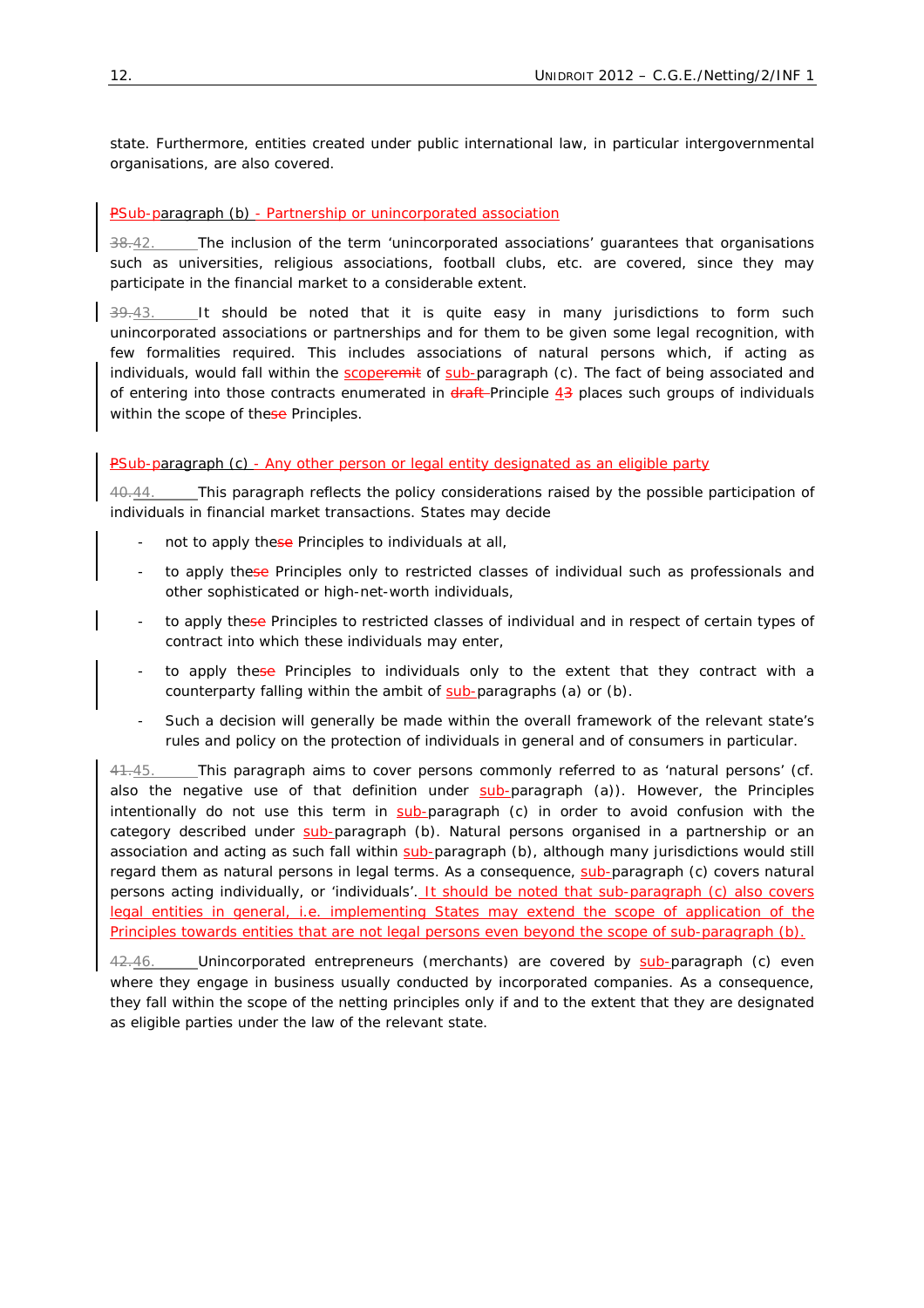#### **Principle 43: Definition of 'eligible obligation'**

- *43. 'Eligible obligation' means an obligation arising under one of the following contracts:* 
	- *a) derivative instruments, meaning ,'derivative instrument' means an option, forward, future, swap, contract for differences or other transaction in respect of a reference value that is [, or in the future becomes,] the subject of recurrent contracts in the derivatives markets;*
	- *b) repurchase agreements, lending agreements and margin loans relating tofor the sale or purchase of securities, money market instruments and units in collective investment schemes;*
	- *c) title transfer collateral arrangements securing another eligible obligation;*
	- *d) contracts for the sale, purchase or delivery of* 
		- *(i)1.- securities;*
		- *(ii)2.- money market instruments;*
		- *(iii)3.- units in a collective investment scheme;*
		- *(iv)4.- currency of any country, territory or monetary union;*
		- *(v)5.- gold, silver, platinum, palladium, or any other precious metal; or*

*(vi)6.- any other fungible commodity, 'Fungible commodity' means meaning a commodity that is [, or in the future becomes,] the subject of recurrent contracts in the spot, forward or derivatives markets;* 

- *e) any other type of contract designated to that effect under the relevant law; and*
- *f) agreements under which a party assumes a liability undertakes (whether by way of surety or as principal debtor) for the performance ofto perform obligations ofassumed by another person under any agreement referred to in subparagraphs (a) to (e)[a] to [e].*

#### Key considerations in respect of this definition

- $\triangleright$  From the perspective of the purely legal mechanisms involved, netting is possible in respect of all mutual contractual relationships the value of which can be expressed in an amount of currency. However, in the event of default of one of the parties, netting offers special treatment of the non-defaulting party in relation to the insolvent's general creditors. Therefore, there need to be elements justifying a contractual relationship being covered by a netting provision. There are three such elements.
- ¾ *Single relationship*: contracts entered into on the understanding that each as a practical matter affects the others should be covered. (i) A first such case is the quasi 'natural' category of transactions in which the single relationship is directly implied. For example, swaps or repurchase transactions are entered into on the understanding that the mutual rights and obligations (which are legally distinct from each other) within a single transaction cannot be separated by the parties and should not be looked at separately in the event of one of the parties becoming insolvent (*i.e.*, no cherry picking should apply in relation to only one leg of these transactions). (ii) In a second category of cases, this single relationship is wider and created contractually by the parties. However, given that closeout netting leads to special treatment in the event of insolvency, this contractual single relationship can only be established where there are good objective reasons to deal with a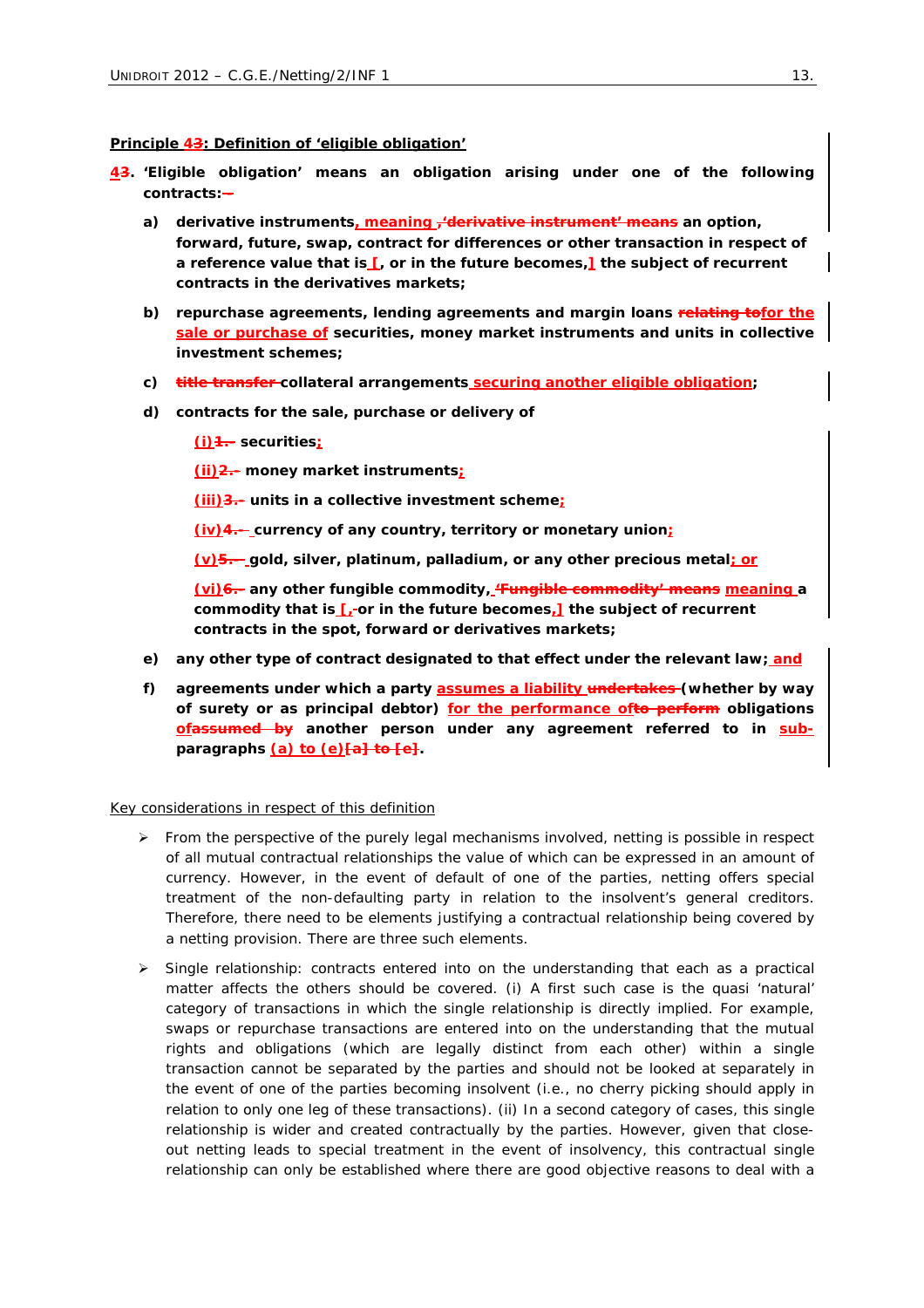multitude of contracts on a collective basis. The main reasoning here is that it is more efficient for parties to monitor and manage their mutual risk exposure on the basis of an overall assessment of all contracts outstanding between them.

- ¾ *Rapid changes of value*: A second justification for applying close-out netting to certain of the parties' mutual rights and obligations stems from the fact that the volatility of the value of certain financial transactions would expose parties to considerable market and credit risk which they would have difficulty managing if they were not allowed to terminate such transactions upon the occurrence of one of the pre-defined termination events, in order to determine gains and losses and to re-hedge their portfolio. Any stay on termination imposed by (in particular) insolvency law would lead to the contractual close-out rights being delayed. Rapid and significant changes in the contract value during this time-might expose the non-defaulting party to a multiple of the anticipated counterparty and market risk which cannot be hedged any more in an appropriate way.
- ¾ *Systemic risk*: A third justification is the avoidance of systemic risk. This element flows partly from the second justification. In deteriorating market conditions, the ability to terminate contracts and thus to limit exposures is important in guarding against the situation where the failure by one of the parties to perform its obligations causes its counterparty likewise to become unable to perform its obligations *vis-à-vis* third parties.

## Explanation and Commentary

## *General*

43.47. The term 'contracts' is understood in a broad sense and also includes contracts that might be categorised as 'commercial' contracts. It is impossible to make a neat distinction between financial contracts, on the one hand, and commercial contracts, on the other hand. For instance, futures and forwards are both used by industrial and commercial companies to hedge price swings in relation to raw materials, *etc*. Application of these rules to contracts entered into by energy traders, airlines and similar businesses would be beneficial as these face similar exposures to rapid price swings as face financial firms.

## *PSub-paragraph (a) – Derivative instruments*

44.48. The term 'derivative instrument' describes includes a contract the value of which depends on a reference value. The reference value can consist of rates or indices, or of any other measure of economic value, or of factual events. In today's markets, the reference value usually consists of a rate, yield, price or index relating to interest rates, currencies, transferable securities, money market instruments, commodities, precious metals, credit risk, energy, emissions, economic or monetary statistics, actuarial or other insurance-related data, meteorological data, freight forward rates, bandwidth or property. However, other reference values are also conceivable.

45.49. Derivative instruments will typically fulfil all three criteria (*cf.* key considerations, *supra*) for inclusion into the list of contracts. First, two typical financial market participants like banks, merchant banks, funds, insurance companies, *etc.* will always ordinarily regard the multitude of their open derivative instruments with each other as one single relationship. The risk monitoring and assessment will **ordinarily** be done by the parties on an aggregate basis.

46.50. Derivative instruments also pass the test of the second criterion, *i.e.* exposure to considerable market and credit risk. They are often highly volatile transactions with rapid and significant price movements. Rapid price movements combined with large outstanding counterparty credit exposures and transaction volumes could also pose the threat of systemic risk (third criterion).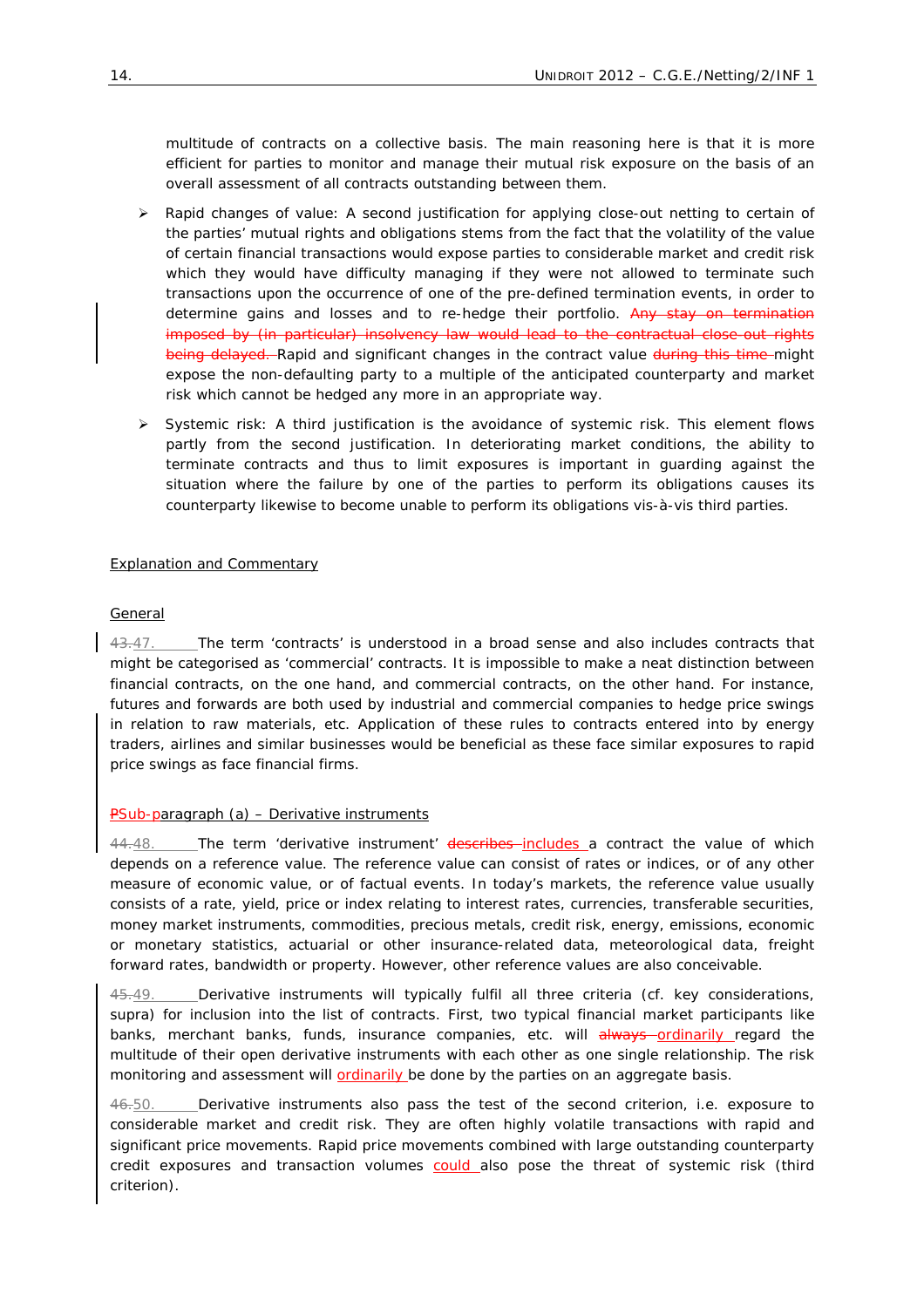47.51. Financial markets subdivide derivatives contracts into a number of categories, notably options, forwards, futures, swaps, contracts for differences, and their respective subcategories. The boundaries between these categories are not always clear-cut. Moreover, the list of derivatives categories can never be exclusive, in view of the need to cater for future market developments and differences in categorisation. Therefore, the underlying consideration is that these Principles apply to all derivatives covered by the definition in the preceding paragraph, regardless of which category market practice may attribute to them.

48.52. Depending on the provisions of the relevant contracts, derivatives can be either physically settled or cash settled. Both are included within the scope of these Principles.

 $49.53.$  For the purpose of these Principles, it is immaterial whether the relevant contracts are entered on-exchange or off-exchange, or whether they are settled 'over-the-counter' or through a clearing mechanism or central counterparty (*n.b.* that in the latter cases, a bilateral close-out netting provision between the central entity and the system participant emerges, *cf. supra paragraph* 22).

## *PSub-paragraph (b) – Securities repurchase agreement, securities lending and margin loans*

50.54. *PSub-paragraph (b)* covers three methods of securities financing: sale and repurchase agreements, securities lending agreements, and margin loans.

51.55. A repurchase agreement is a combination of two processes simultaneously agreed upon between the same parties: first, the sale and outright transfer of an asset (*e.g.* a bond), and second, the subsequent repurchase and re-transfer of that same asset at a slightly higher price. This type of agreement is usually driven by cash needs, *i.e.*, in functional terms, it has the same effect as a secured cash loan. The cost of financing (reflected, under a loan agreement, by the payment of interest) is here expressed in the price difference between the sale and repurchase legs of the transaction.

52.56. Securities lending entails that the securities are made available to the counterparty with a simultaneous agreement to retransfer or return them, or equivalent securities, at a predetermined point in time. The borrower must provide collateral (*e.g.* in the form of cash) to the lender for the duration of the arrangement. Securities lending is mostly driven by the borrower's need for a certain type of securities.

 $53.57.$  In functional terms, the mutual flows of assets are identical for both types of transaction. Both types consist of a pair of reciprocal transactions. Although in both cases, each separate transaction could be regarded as legally independent, neither a repurchase agreement nor a securities lending agreement should be at risk of unbundling in an insolvency procedure. Therefore, a repurchase or a securities lending agreement *per se* fulfils the first element of justification mentioned above (single relationship, first case).

54.58. In much the same way, under a margin loan money is advanced by a bank to its customer to purchase *financial instruments* securities on condition that the bank can subsequently regard these **securities financial instruments** as collateral securing the loan. Again, the two prongs of such arrangements are (i) a flow of cash in one direction, and, (ii) the provision of rights over securities (collateral) in the other direction. The collateral can be provided under a title transfer arrangement or a non-title transfer arrangement (*cf. sub-paragraph (c), infra*), *i.e.*, depending on the arrangement, ownership of the securities is transferred to the bank.

55.59. Where two parties have a multitude of repurchase, securities lending and margin lending agreements, these are usually closely interconnected as the cash and collateral flows are managed on an aggregate basis rather than separately. As a consequence, there is an objective reason for the parties to cover their mutual exposures flowing from these types of transaction by a close-out netting provision (single relationship, second case).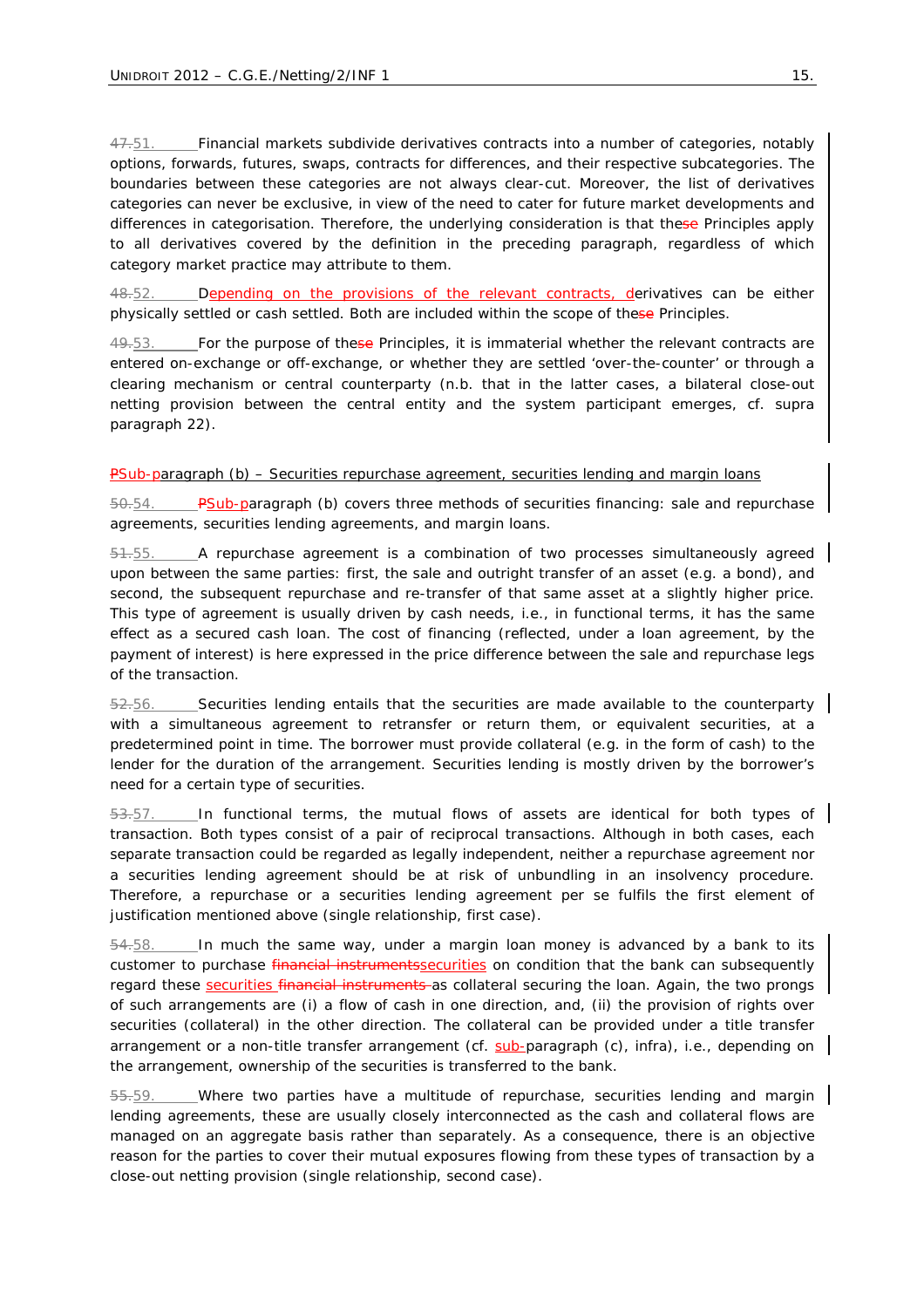#### *PSub-paragraph (c) - Title transfer Ccollateral arrangements*

56.60. There are title-transfer collateral arrangements and non-title transfer collateral arrangements. They differ as to their nature and the analysis as to whether and to which extent they are suitable to be included in a netting provision differs accordingly.

61. Under a title transfer collateral arrangement, full legal title is passed to the collateral taker and the collateral provider receives a claim for transfer of the identical sum or asset at a later stage (*cf.* also *sub-paragraph (b)*). No property interest is retained on the provider's side. As a consequence, the valuation and inclusion in the net amount of both legal positions are possible because there are claims for retransfer on both sides (a claim for repayment/retransfer of the value of the transaction, and a claim for retransfer of the collateral).

57.62. A non-title transfer One type of collateral arrangement involves traditional security agreements such as pledge or charge. These are characterised by the fact that they are proprietary in nature and both the collateral provider and the collateral taker have proprietary interests in the encumbered asset. In particular, the collateral provider will usually retain legal title to the asset. This type of arrangement is not generally susceptible to close-out netting as commonly understood, since a proprietary interest cannot be combined with a claim of a monetary character. However, where both close-out netting and a traditional security interest apply under the parties' agreement, close-out netting operates under exclusion of the security interest. Rather, the security interest, in a second logical step, secures the net amount.

Under a title transfer collateral arrangement, full legal title is passed to the collateral taker and the collateral provider receives a claim for transfer of the identical sum or asset at a later stage (*cf.* also *paragraph (b)*). No property interest is retained on the provider's side. As a consequence, the valuation and inclusion in the net amount of both legal positions are possible because there are claims for retransfer on both sides (a claim for repayment/retransfer of the value of the transaction, and a claim for retransfer of the collateral).

59.63. An important sub-hybrid category is the non-title transfer collateral arrangement which includes a right of use. In these cases, the relevant law permits parties to agree, generally or in effect, that the proprietary right may, under a non-title transfer collateral arrangement, be replaced, at the election of the collateral taker, by a right to the return of identical or equivalent assets. This is the case, in particular, where the agreement, sanctioned by the relevant law, permits the collateral taker to use the encumbered asset for its own purposes, in particular to 'rehypothecate' it, and subsequently to return not the *same* asset but an *equivalent* one. In this instance, the residual property interest originally vested in the collateral provider may cease to exist in this instance and is replaced by a contractual claim for re-transfer or the equivalent thereof. In other words, the use of the encumbered asset by the collateral taker for its own purposes transforms the legal characteristics of a non-title transfer collateral interest into an interest equivalent to that of a title transfer collateral arrangement. As a consequence, again, there are claims of an obligatory nature on both sides (*cf.* preceding paragraph). Therefore, such an arrangement is capable of being included in a netting provision.

 $60.64.$  As is the case with repurchase agreements and securities lending agreements, the separate obligations which constitute a title transfer collateral agreement (and a non-title transfer collateral agreement including a right of use) should not be at risk of being unbundled by the insolvency law (single relationship, first case). Likewise, collateral is managed on an aggregate basis. For this reason, a multitude of collateral arrangements between two parties should also be capable of being included in the scope of close-out netting.

 $61.65$ . It is important to note that repurchase, securities-lending as well as title transfercollateral agreements may be are collectively managed and monitored from the perspective of counterparty risk. Because of the functional convergence of these types of transaction, there is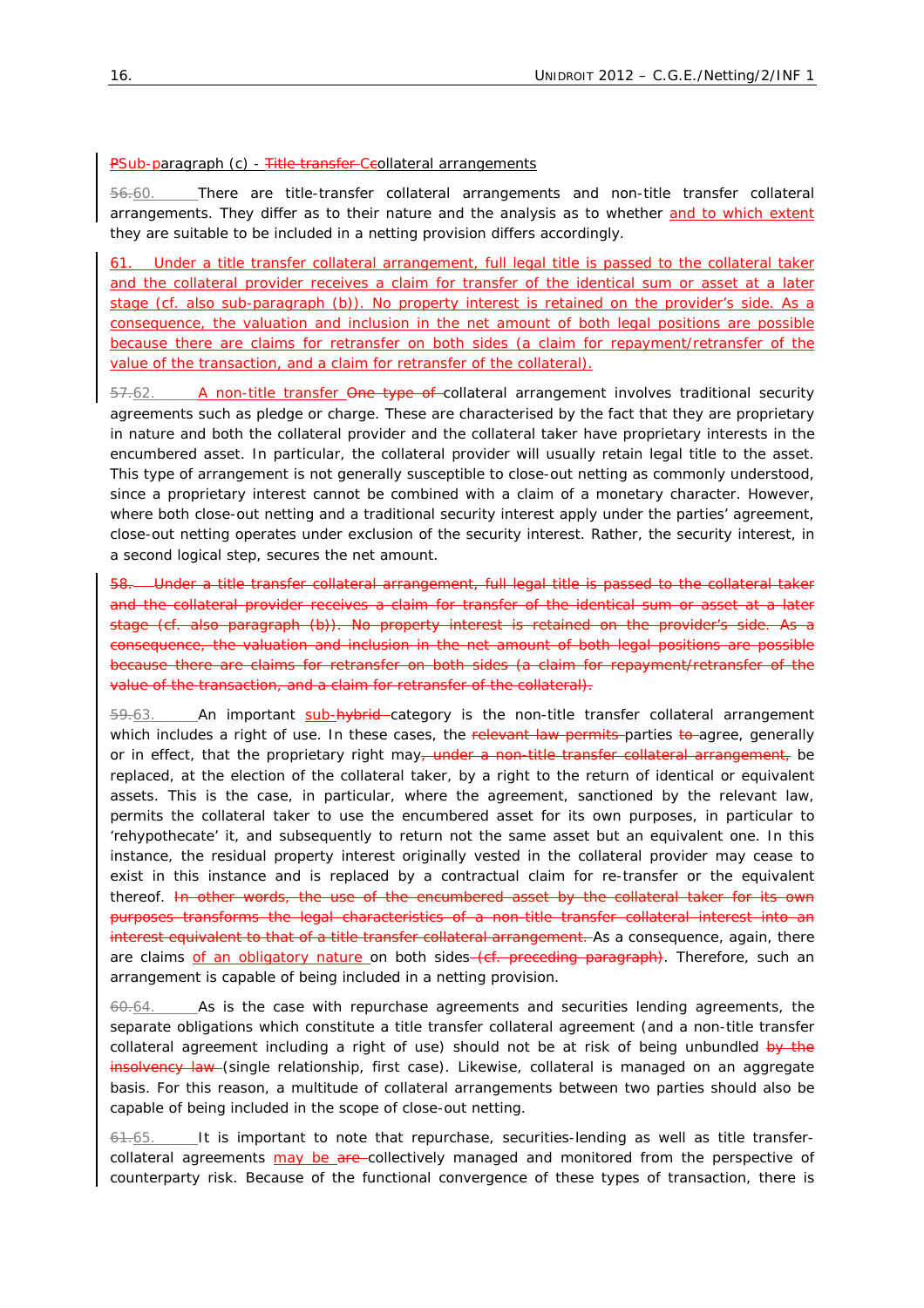good reason to do so. Therefore, it makes sense to cover all transactions falling into one of these three categories by a netting provision between two parties.

#### *PSub-paragraph (d) – Contracts for the sale and delivery of certain assets*

*PSub-paragraph (d)* relates to contracts for the sale and delivery of certain assets against payment in so far as they are not covered by the definition of derivative instruments, in particular futures and forwards. For example, on the spot market, prices are agreed and paid immediately whereas delivery occurs within a time frame of less than one month. A typical example is the spot market for crude oil. This provision would also cover transactions concerning emission allowances.

 $63.67.$  The relevant contracts are regularly entered into on the basis of a single relationship, and are subject to the same type of credit risk and change in value as other types of eligible obligation. In addition, they may be subject to settlement risk.

#### *PSub-paragraph (e) – Other types of contract*

 $64.68.$  A State may decide to include other types of contract in the list, which means that the obligations flowing from such a contract would be eligible for inclusion in a close-out netting provision. The question of whether loans and deposits should be included is may be particularly relevant. However, there might be other types of contract which States may decide to include, such as contracts for the clearing of obligations covered by *sub-paragraphs* (a) to (d).

65.69. The inclusion of loans and deposits in the list of contracts is controversial because a number of reasons speak for their inclusion whereas other aspects advise against. From the outset, the discussion has not been about 'consumer' deposits and loans, as individuals are generally excluded from the scope of these Principles (they can be included only at the election of the national legislator, *cf*. *Principle 32*).

66.70. Loans and deposits are closely related to one another from a functional perspective. Both are technically an advance of money (the principal) by one party to another, entailing a promise to return the principal at some point. Both generally, but not necessarily, carry the obligation to pay interest. A more superficial difference concerns the parties' motivation. It is assumed that a borrower accepts the principal from the lender in order to satisfy its own funding needs, whereas the depositary rather takes the role of safe-keeper of the money in the depositor's interest. However, in practice, banks' traditional sources of financing have been their clients' deposits, a fact which rather blurs that distinction. From a functional and legal point of view, therefore, loans and deposits are akin to one another. From a regulatory point of view, on the other hand, deposits enjoy specific protection, most particularly the circumstance that deposits receive special support under national legislation and traditionally, only licensed credit institutions ('banks') are able to take deposits.

 $67.71.$  It might be argued that neither loans nor deposits pose a particular risk or a threat to systemic stability that can be best prevented by the application of close-out netting. They are not necessarily subject to rapid changes in value and the volatility of markets. They are not used for hedging but rather for funding and they are not traded in large volumes. However, a number of factors suggest that the inclusion of loans and deposits might be worth considering in certain circumstances.

Loans mainly consist of a transfer and retransfer of cash. This functionality is identical to the cash leg of a number of transactions used by banks and central banks, notably repurchase agreements, securities-lending agreements and cash-title transfer collateral agreements. The latter are all undoubtedly within the scope of close-out netting. Carving out loans generally would mean that a clear distinction would have to be made between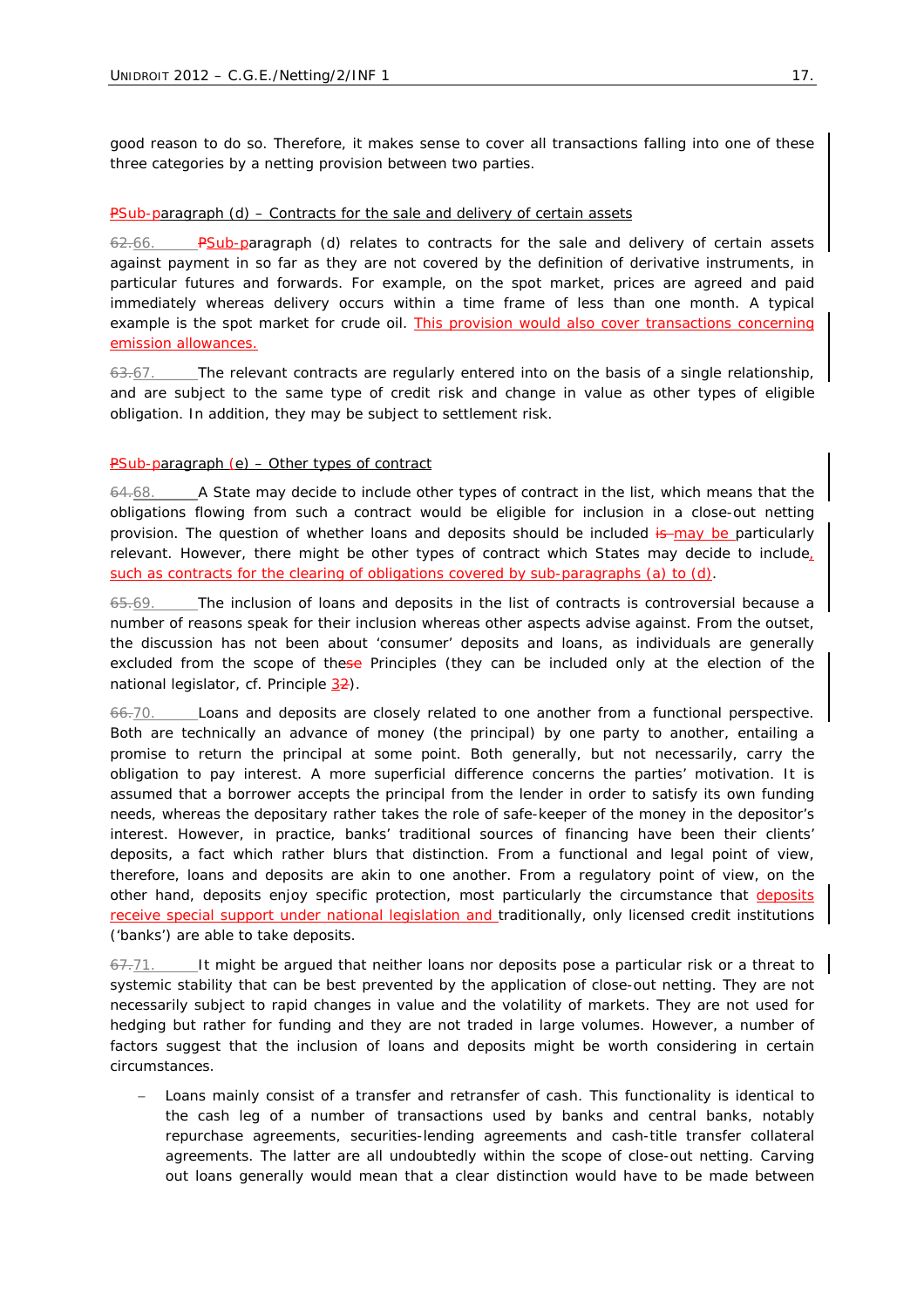(ineligible) loans and the cash leg of the aforementioned (eligible) transactions. This might be difficult, particularly in a cross-jurisdictional situation, and thereby create legal uncertainty and provoke regulatory arbitrage. On the other hand the presence of a noncash leg in the eligible transactions might substantially mitigate the potential uncertainty and arbitrage.

- Banks regularly post deposits with and give loans to one another. Such deposits might be very short term and thus as a funding source be quite volatile as volumes might change from day to day according to the relevant needs and because they are often provided in different currencies. Such arrangements expose the parties to credit risk and market (currency) risk. Banks might wish to calculate their mutual risk exposure flowing from these operations on a net, rather than a gross basis.
- − Central banks take deposits from banks (in fulfilment of their minimum reserves policy) and extend loans to banks (in the framework of their monetary operations). A central bank will have an interest in being able to manage the risk exposure to each of the relevant banks on a net basis, *i.e.*, in being able to apply close-out netting. Therefore, many central banks apply close-out netting to such loans and deposits.
- Furthermore, the phenomenon of 'cash-pooling' benefits from close-out netting. Cash pooling occurs where member companies of the same group manage their cash reserves collectively. Typically, the positive credit balance of one member of the group is made available to any others members that are in need of cash, through a common master cash account held by the parent company. A deposit (alternatively: loan) arrangement comparable to a revolving account facility exists between each member of the cash pool and the parent company, under which mutual repayment obligations are expressed as a net credit balance. Legally, mutual payment obligations are not settled until the member in question exits the cash pool arrangement (despite the fact that the current exposure is expressed as a net balance). However, the parties would not enter into such agreement if their exposure were not limited to the net exposure in the event of the counterparty's insolvency. If the insolvency administrator were able to cherry-pick those deposits/loans that were favourable to the insolvent estate, and if it could at the same time set aside those that were unfavourable, the risk to the solvent party would be considerably increased.

68.72. On the other hand, there are arguments against making loans and deposits eligible for close-out netting. In addition to the reasons articulated above:

- including loans and deposits would mean that that part of a bank's balance sheet that was subject to close-out netting would be considerably increased.
- excluding deposits and loans from the scope of application of close-out netting would not necessarily mean that set-off was equally excluded. Many of the aforementioned arguments put forward in favour of the eligibility of loans and deposits for close-out netting could probably be addressed by set-off.

## *PSub-paragraph (f) – Surety agreements*

 $69.73$ . This paragraph ensures that not only the obligations of the (direct) parties to one of the contracts enumerated in draft *Principle 34* fall within the scope of these Principles but also the obligations of third parties that assume a liability (whether by way of surety or as guarantor or as principal debtor) for the performance of promise to perform on the obligation of another one of the parties to that contract. The most prominent of such arrangements are guarantee and indemnity arrangements or letters of credit, or other types of personal surety that may exist in different jurisdictions and regardless of the wording employed.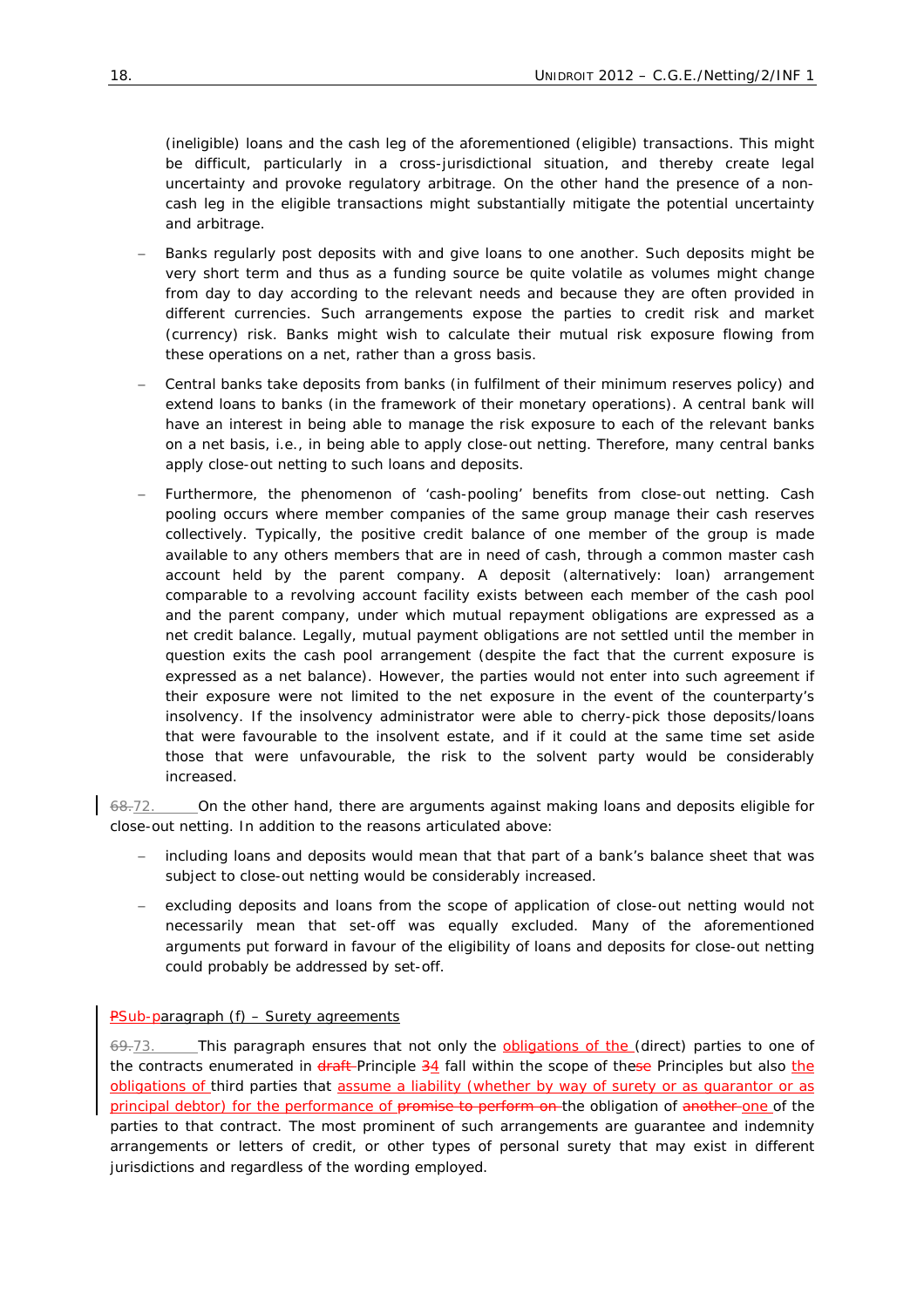#### **Principle 5: Formal and Reporting Requirements**

*5.(1) The law should not make the [operation][creation, validity, enforceability, effectiveness against third parties or admissibility in evidence] of a close-out netting provision dependent on* 

- *a) the performance of any formal act other than a requirement that a closeout netting provision be evidenced in writing or any legally equivalent form; and*
- *b) the use of standardised terms of specific trade associations.*

*(2) The law should not make the [operation][creation, validity, enforceability, effectiveness against third parties or admissibility in evidence] of a close-out netting provision and the obligations covered by the provision dependent on the compliance with any requirement to report data relating to those obligations to a trade repository or similar organisation for regulatory purposes.*

*[(3) This Principle does not affect the application of any laws or regulations of the implementing State that provide for administrative, regulatory or penal sanctions for the non-compliance with formal requirements.]*

#### **Principles 4-6 on formal requirements for close-out netting provisions**

*4. The law should not make the creation, validity, enforceability, effectiveness against third parties or admissibility in evidence of a close-out netting provision dependent on the performance of any formal act, but the law may require that a close-out netting provision shall be evidenced in writing or any legally equivalent form.*

*5. The law should not make the creation, validity, enforceability, effectiveness against third parties or admissibility in evidence of a close-out netting provision dependent the use of standardised terms of specific trade associations.*

*6. To the extent that the law requires data relating to contracts covered by a closeout netting provision to be reported to a trade repository or similar organisation for regulatory purposes, a failure to comply with that requirement should not affect the creation, validity, enforceability, effectiveness against third parties or admissibility in evidence of the contracts and the close-out netting provision.*

#### Key considerations in respect of these-this Principles

- $\triangleright$  Formal requirements that impinge on the legal enforceability of close-out netting provisions have considerable potential to create legal uncertainty in a cross-jurisdictional context. Accordingly, the enforceability operation of close-out netting provisions should not depend on requirements such as prior registration with a public register or notarisation.
- ▶ The enforceability-operation of close-out netting provisions should not depend on the use of standard documentation so as to allow for tailor-made close-out netting provisions and framework agreements, for individual changes to existing standard documentation or for market-led changes of standard documentation itself. The regulatory framework may impose restrictions in this regard; however, these must not hamper enforceability in commercial and insolvency law terms.
- $\triangleright$  The reporting of data in relation to certain financial transactions to trade repositories and similar organisations is an important feature of the supervisory framework. However, noncompliance with the duty to report such data should not entail the non-enforceability of the relevant contracts and the close-out netting provision which covers them.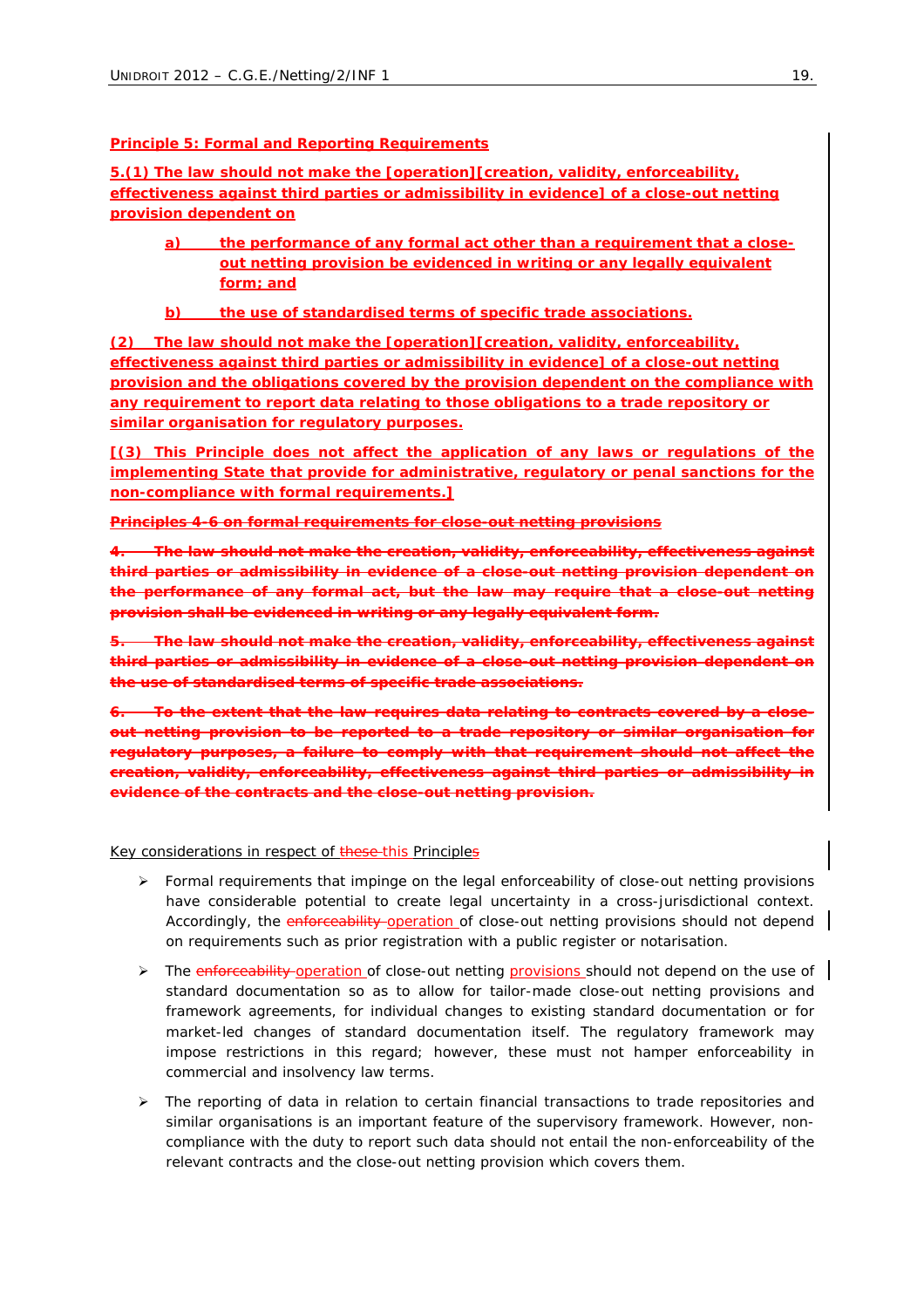The principle that the operation of close-out netting provisions should not be made subject to formal and reporting requirements does not restrict the implementing State's power to provide for administrative, regulatory or penal sanctions for the non-compliance with formal requirements. Moreover, only the operation of the close-out netting mechanism is not to be made subject to requirements of form. Where and to the extent that the parties include an agreement on the provision of security in the same contractual (master) agreement, form requirements of secured transactions law may apply, which can result in the ineffectiveness of purported security interests.

# Explanation and commentary

70.74. The effect of non-compliance with formal requirements (in the broadest sense) needs to be considered carefully. Where such non-compliance entails invalidity or unenforceability of a contract, the legislator should always have regard to the fact that *both* parties to a contract are affected by this consequence. The effect of a considerable number of contracts and/or a close-out netting provision being unenforceable can pose a significant risk to one or both of the parties. In particular in cross-jurisdictional situations, at least one of the parties might be taken by surprise by that consequence. Thus, where the rules on formalities aim at promoting safe and sound market conditions, unenforceability will undermine rather than promote these objectives, and it might be better to settle for other enforcement measures, such as fines, personal liability of staff, withdrawal of license, *etc.*, which can be imposed without creating additional legal uncertainty for the counterparty.

# *Paragraph (1)(a) - Formal requirementsPrinciple 4*

71.75. For the above reasons, in a cross-border context, any formal requirements other than writing (or equivalent forms) appear to create additional risk. There are two strands of such potential risk.

 $72.76.$  First, there is the general risk that, in a cross-border context, formal requirements other than writing are liable to be misunderstood or mishandled from an operational point of view. Such requirements might be overlooked, in particular as it cannot be excluded that different laws may be applicable within a single bundle of contracts covered by a netting provision. The necessary steps might not be carried out simply because of practical difficulties such as language requirements.

73.77. Second, even if formal requirements are initially complied with under the first law, any possibility of transferring a close-out netting provision (including the contracts covered) to a new, foreign entity would be in jeopardy since it is unlikely that the law of the acquirer would require compliance with exactly the same formal steps. $11$ 

- − This aspect is particularly relevant where a holding company re-integrates with a hitherto legally independent foreign subsidiary, in which case all contractual agreements entered into by the subsidiary would from that point on be subject to a different insolvency law, *i.e.*, the law applicable to the parent company. It is unclear whether a contract transferred in this manner would be upheld in the event of the parent company's insolvency if the formal requirements regarding the close-out netting provision differed.
- − It is equally relevant in the context of bank resolution powers, which usually include the possibility of transfer, by regulatory order, of part or all of a bank's business to a second (solvent) bank. If the receiving second bank is subject to a different insolvency law, and if

<sup>11</sup> *Cf.* UNIDROIT 2012 - S78C - Doc. 2, p. 37 (Example 7), p. 71 (Example 17)*.*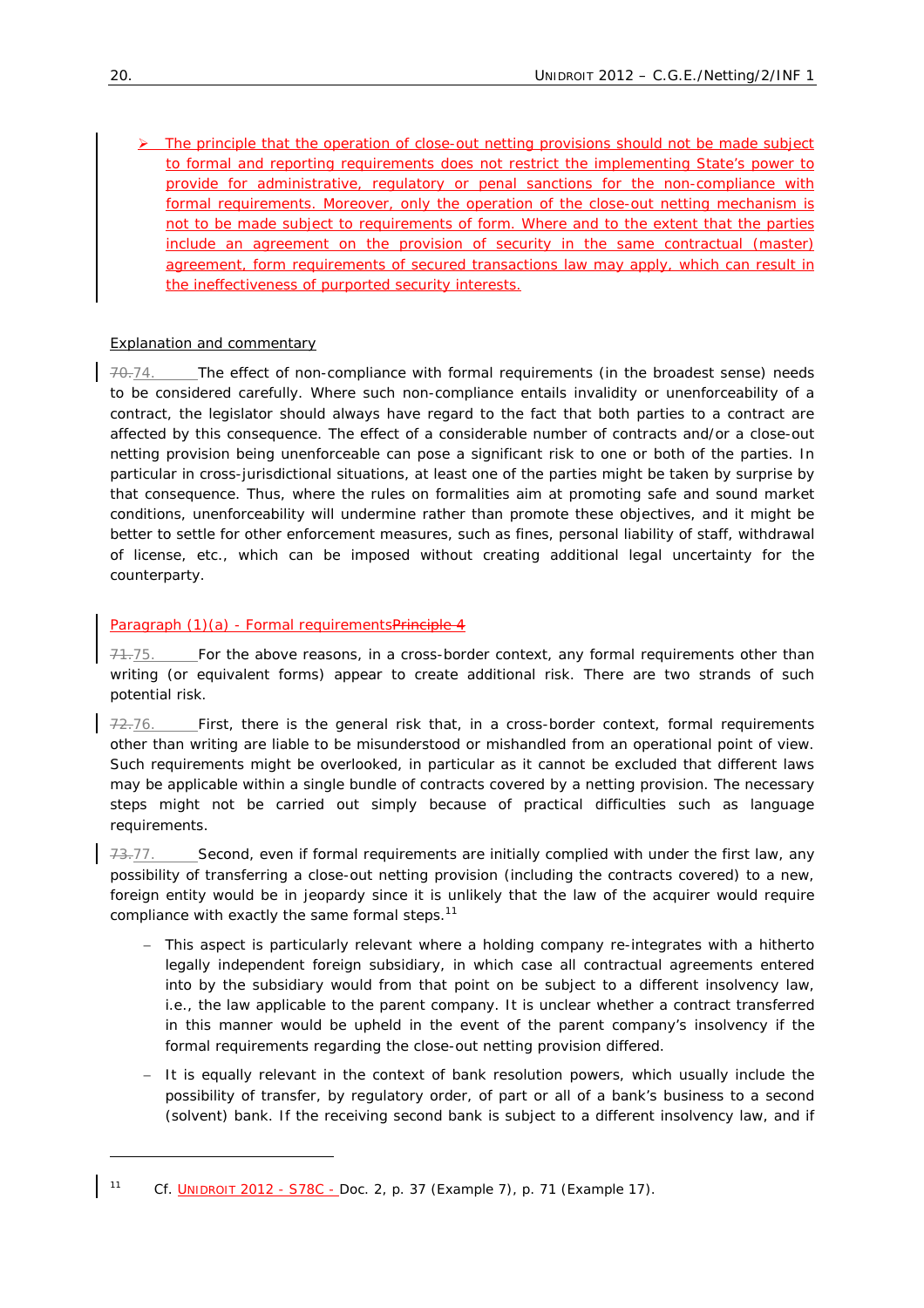that law imposes formalities on close-out netting provisions, it is very unlikely that the formalities (if any) under which the close-out provision was originally entered into would suffice.

 $74.78$ . The registration of close-out netting provisions (and in some cases, the obligations covered by them) is required in certain jurisdictions as a condition for the creation, validity, enforceability, effectiveness against third parties, or admissibility of the close-out netting provision. In some cases, this requirement has a deterrent function against fraud, *e.g.*, to exclude fraudulent backdating of close-out netting provisions prior, but close to insolvency. However, this means that all domestic and foreign parties, including those acting in good faith and in the absence of any fraudulent behaviour, as well as in the absence of insolvency of one of the parties, would be hit by the unenforceability of the netting provision as a consequence of non-compliance with the registration requirement, *e.g.*, due to a simple operational mistake. This situation might potentially create great legal uncertainty, and this is why registration should not be linked to the unenforceability of the netting provision. However, there is nothing in these Principles to prevent courts from sanctioning fraudulent behaviour<del>-occurring prior, but close to insolvency</del>: *Principles 6(2) and 7(2)* leaves open the possibility for the applicableinsolvency law to treat netting provisions as unenforceable as a consequence of fraudulent behaviour (*cf*. *Principle 7(*c)(iv)).

## *Paragraph (1)(b) - Use of standardised terms of trade associationsPrinciple 5*

75.79. Another issue is the tension between netting provisions contained in a standard master agreement and agreements between parties that wish to customise the close-out netting provision. If jurisdictions were to protect the enforceability of netting provisions only where the latter are included in standard documentation, individual amendments would imperil enforceability.

 $76.80.$  However, the relationship between two financial institutions can be quite an elaborate one and call for the master agreement to be customised to some degree. It is impossible to harmonise the extent to which such changes should be admissible, simply because there are too many different, individual situations. Hence, the concept of only protecting the enforceability of netting provisions that are part of standard documentation is not appropriate, especially not in a cross-jurisdictional context.

## *Paragraph (2) - Reporting requirementsPrinciple 6*

81. In attempting to render the derivatives market more transparent, many jurisdictions have recently introduced or are about to introduce a duty to report data (parties, volume, type of transaction, date) relating to certain types of standardised derivatives to a trade repository. This measure serves prudential/supervisory purposes. It should not be made a condition for a contract's capability of being included in a close-out netting provision, since the underlying motivation is not the same. Additionally, the legal consequences are different: failure to report as such, in the supervisory context, does not produce risk but will merely entail fines or similar sanctions. Should reporting be a prerequisite for the enforceability of the netting provision, any non-compliance would actually *create* risk, since it would endanger enforceability in situations which the parties (and possibly also their regulator) might not have anticipated since the failure will in most cases be a consequence of unintentional operational failure. This result would be clearly disproportionate and dangerous.

77.82. This reasoning supports also the extension of *Principle 5(2)* to the obligations covered by the close-out netting provision. The regulatory reporting requirements typically have the objective of ensuring transparency and of monitoring the market in order to control risks that may be building up. If a failure to report an underlying obligation would result in the ineffectiveness of this obligation, this sanction would be creating additional risks, if both parties have relied upon this transaction in their risk-management. In order to avoid such unforeseen risks it appears preferable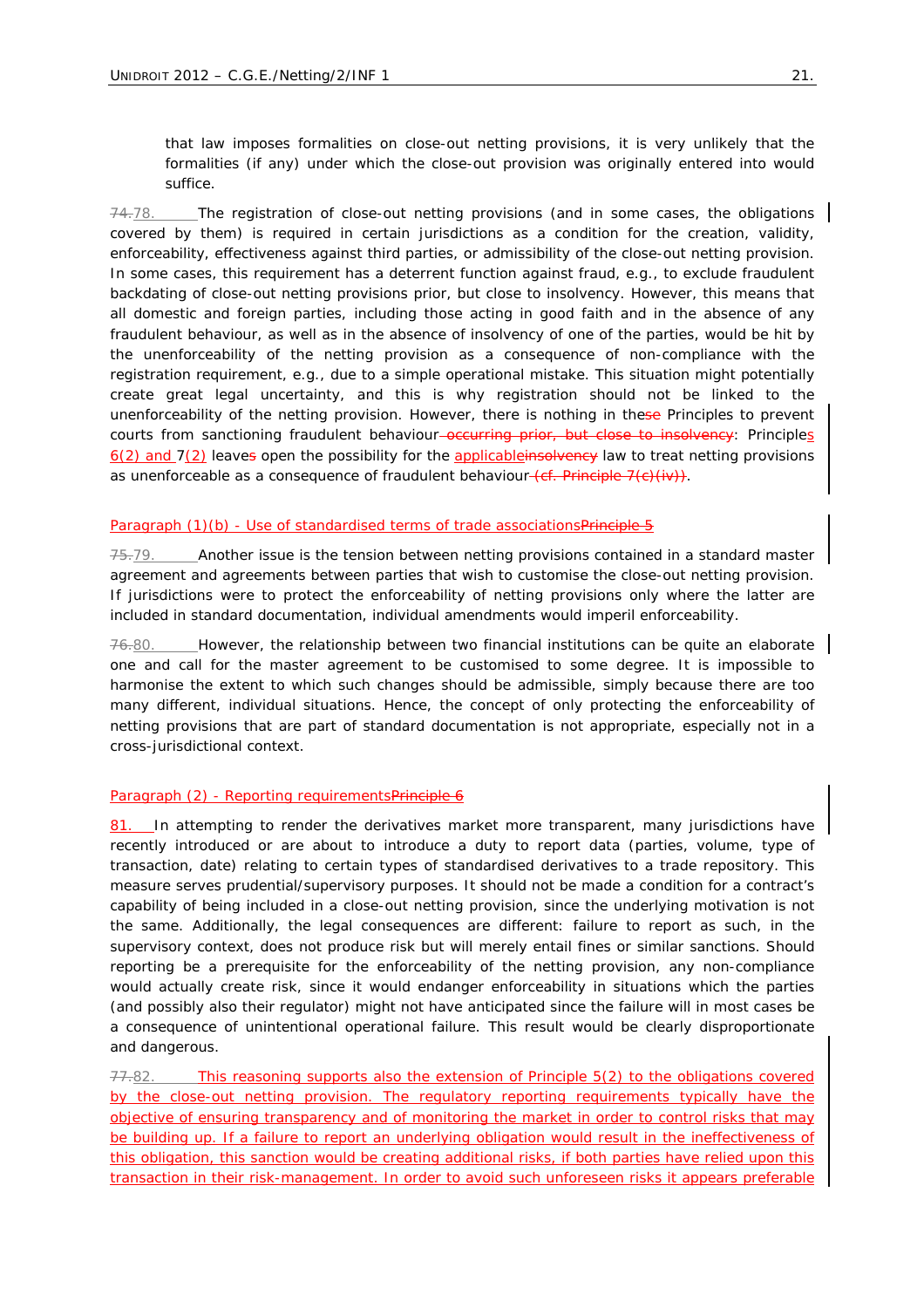to let the parties rely on the effectiveness of the transaction and on its valid inclusion in the closeout netting provision. Of course, this does not rule out any other consequences of the failure to comply with the reporting requirement concerning the obligations covered by the close-out netting provision.

# *Paragraph (3) - Administrative, regulatory or penal sanctions*

78.83. The reasoning in the preceding paragraphs argues against the restriction of the operation of a close-out netting provision (and of the obligations covered by that provision in the situation of *paragraph (2)*) as a consequence of the failure to comply with formal and reporting requirements. Other sanctions, especially administrative, regulatory or penal consequences of such a non-compliance are not affected by *Principle 5*, as is expressly spelt out in *paragraph (3)*. It should be noted that the Principle regulates the consequences of a failure to comply with formal requirements in relation to the close-out netting mechanism only. Where the parties agree on a close-out netting provision and on the provision of security in the same contractual (master) agreement, the validity of the security agreement may be subject to form requirements of secured transactions law nonwithstanding *Principle 5*. This may result, for instance, in the ineffectiveness of the provision of collateral as security for the obligations of the parties under the close-out netting provision.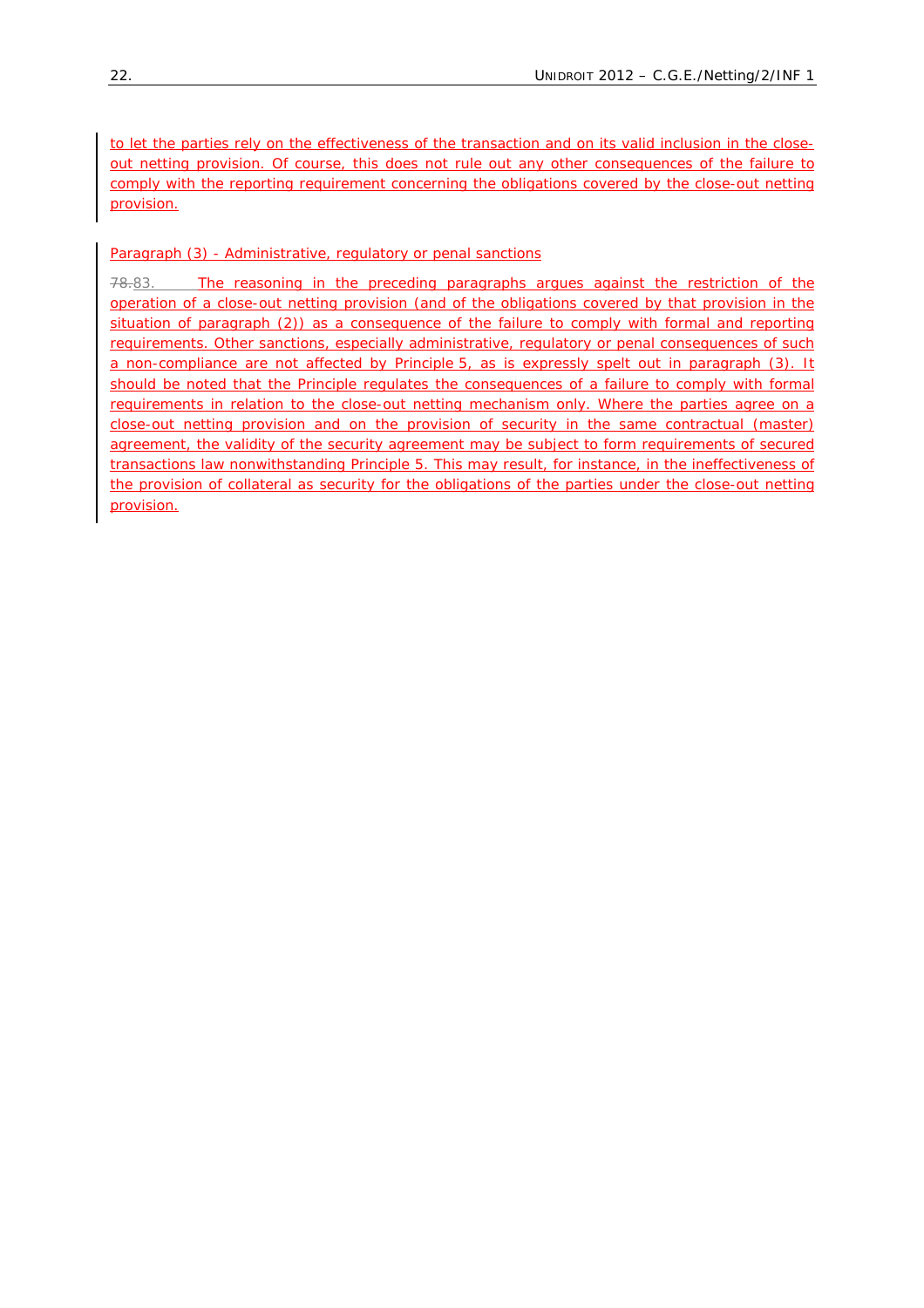**Principle 6: Operation of Close-out Netting Provisions in General**

*6.(1) The law should ensure that a close-out netting provision is enforceable in accordance with its terms. In particular, the law*

- *a) should not impose enforcement requirements beyond those specified in the close-out netting provision itself; and*
- *b) should ensure that, where one or more of the obligations covered by the close-out netting provision are, and remain, invalid, unenforceable or ineligible, the operation of the close-out netting provision is not affected in relation to the other covered obligations [, which are valid, enforceable and eligible].*

*[(2) Nothing in these Principles affects the application of any laws and regulations restricting the operation of close-out netting provisions in whole or in part on the basis that the close-out netting provision conflicts with laws and regulations concerning fraud or the conditions for validity of contracts.]*

**Principle 7: Additional Rules on the Operation of Close-out Netting Provisions in Insolvency**

*7.(1) The law should ensure that upon the commencement of insolvency proceedings in relation to a party to the close-out netting provision*

- *a) the operation of the close-out netting provision is not stayed;*
- *b) the [relevant] insolvency administrator or [relevant] court should not be allowed to demand from the other party performance of any of the obligations covered by the close-out netting provision, even if these obligations are otherwise enforceable, while rejecting the performance of any obligation owed to the other party that is covered by the close-out netting provision and otherwise enforceable;*
- *c) the mere entering into and operation of a close-out netting provision as such should not constitute grounds for the avoidance of a close-out netting provision on the basis that it is deemed inconsistent with the principle of equal treatment of creditors; and*
- *d) the operation of a close-out netting provision should not be restricted merely because the close-out netting provision or one or more of the obligations covered by this provision were entered into during a prescribed period before, or on the day of but before, the commencement of the proceedings.*

*[(2) These Principles do not affect a partial or total restriction of the operation of closeout netting provisions under the relevant insolvency law as a fraudulent transaction or as a preference that is detrimental to other creditors, where factors other than or additional to those covered by paragraph (1) of this Principle are present].*

## **Principle 7: Enforceability of close-out netting**

*7. The law should ensure that a close-out netting provision is enforceable in accordance with its terms, before and after the commencement of an insolvency proceeding in relation to one of the parties. Without limiting the generality of the foregoing –*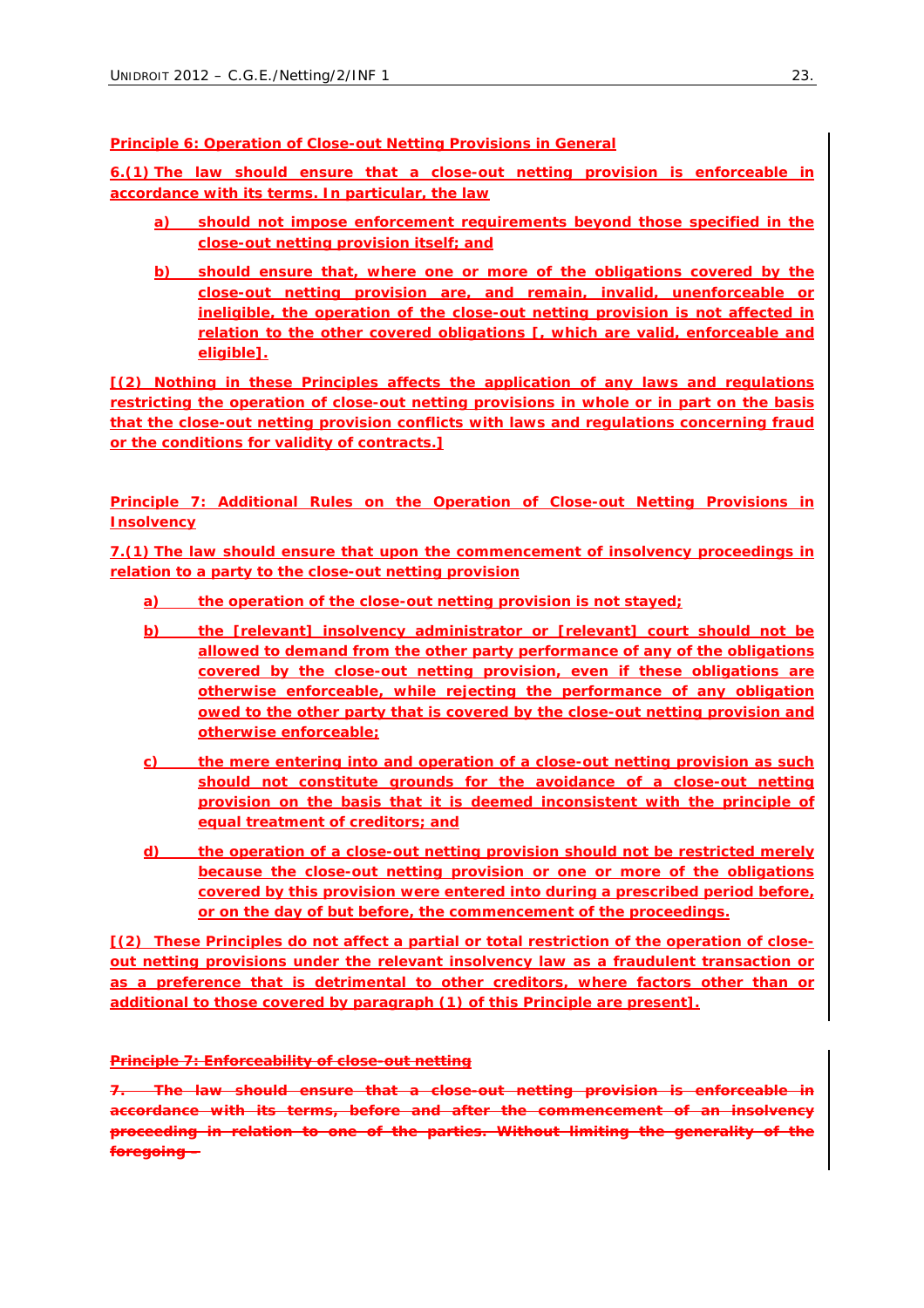- *a) The law should not impose enforcement requirements beyond those specified in the close-out netting provision itself.*
- *b) A close-out netting provision should remain enforceable even if one or more of the obligations covered are, and remain, unenforceable or ineligible.*
- *c) If an insolvency proceeding in relation to one of the parties has been commenced,* 
	- *i. the insolvency administrator or court should not be allowed to demand from the other party performance on only some of the obligations covered by the close-out netting provision, while repudiating the remaining obligations;*
	- *ii. the operation of the close-out netting provision should not be stayed;*
	- *iii. the operation of the close-out netting provision should not be impaired on grounds that such operation or the mere fact of entering into such provision violated the principles relating to the equal treatment creditors;*
	- *iv. a close-out netting provision and any of the obligations covered by it should not become unenforceable solely on the ground that it was entered into during a prescribed period before, or on the day of but before, the commencement of the proceeding.*

Key considerations in respect of Principles 6 and 7

- ¾ The enforceability of close-out netting provisions often conflicts with a number of insolvency law rules. *Principles 6 and 7* aim This Principle aims at protecting close-out netting provisions from the effect of the application of these rulesdomestic laws and regulations that may hinder the operation of close-out netting provisions whenever the application of such rules would be in conflict with the objectives of the Principles.
- > Close-out netting provisions shouldshall be enforceable between the parties and against third parties. In the event of insolvency of one of the parties, this includes  $\frac{1}{1}$  including the insolvency administrator and the general insolvency creditors, if applicable, of the defaulting party.
- The operation of close-out netting provisions should be governed by the terms agreed by the parties, both before and after the commencement of insolvency proceedings. As a general rule, implementing States are advised not to impair the operation of close-out netting provisions by imposing restrictions under national laws and regulations, neither in the form of general rules nor through specific rules directed against close-out netting.
- ¾ However, close-out netting is not shielded against *every* rule of commercial or insolvency law. The demarcation between those legal rules that should not apply to close-out netting and other legal provisions that should continue to apply requires careful consideration, both in relation to laws and regulations of a general nature and in relation to insolvency-specific restrictions. As a general rule, provided that the general requirements for the valid creation of contracts are fulfilled, the sole fact of entering into a close-out netting provision should not be subjected to additional conditions under contract or commercial law and should also not cause the application of insolvency avoidance rules. However, if a situation involves qualifying elements (for example, fraud *vis-à-vis* other creditors), the relevant contract law and insolvency law tools (remedies for fraud, avoidance, *actio pauliana*) should continue to apply.
- $\triangleright$  For purposes of international compatibility, a common standard in this regard is of utmost importance.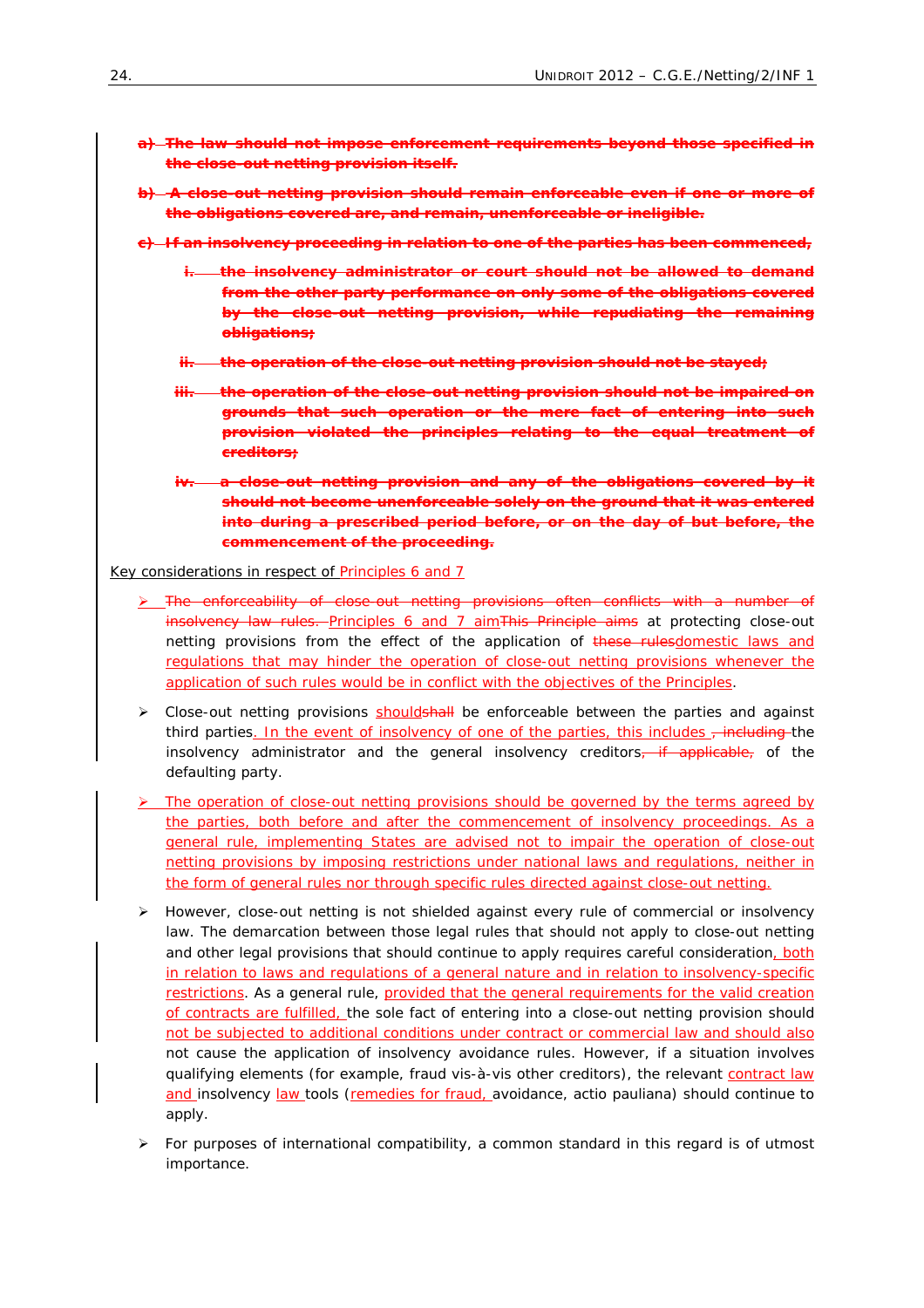# Explanation and commentary to Principles 6 and 7

# *Systematic structure of Principles 6 and 7*

84. The common objective of *Principles 6 and 7* is the comprehensive protection of the operation of close-out netting provisions, covering all aspects from the creation and formal validity (see also the specific rule in *Principle 5*), to the effectiveness against third parties, admissibility in evidence and enforceability in insolvency.

85. *Principle 6* sets out the general rules on the protection of the operation of close-out netting provisions. This general standard of protection applies both in and outside of situations of insolvency.

86. Rules that are specific to situations of insolvency are contained in *Principle 7*. The protective rules of *Principle 6* remain applicable even after the commencement of insolvency proceedings and are complemented under *Principle 7* by additional rules that are directed against a number of typical specific restrictions of the operation of close-out netting provisions in situations of insolvency.

87. *Principles 6(2) and 7(2)* both allow exceptions to the general rules on the protection of the operation of close-out netting provisions, allowing restrictions under the laws and regulations of the implementing State that do not limit the operation of close-out netting provisions as such, but are triggered by the presence of other factors, especially fraud.

88. *Principles 6 and 7* are not intended to impinge upon the particular rules applicable in the context of bank resolution which under certain conditions may supersede close-out netting provisions. The relationship of the Principles to those rules is addressed in *Principle 8*.

# *Principle 6(1) sent. 1 - Enforceability of a close-out netting provision according to its termsChapeau*<sup>12</sup>

The *chapeau* of this Principle aims at clarifying two aspects.

1

80.89. *Principle 6(1) sent. 1* Second, it is a 'catch-all' provision addressing all statutory rules that could potentially conflict with close-out netting provisions but should not (reservations apply, *cf. infra*).

81.90. The wording 'enforceable in accordance with its terms' is the core idea of these Principles. It relates to the challenge posed to close-out netting provisions by some quasiuniversally recognised legal rules. The best example is probably the insolvency administrator's right to 'cherry pick' (*cf. infra*), but there are others. However, the diversity of legal systems and of the rules within them makes it very difficult to find a general, international formula that precisely describes which insolvency or commercial law rules and principles cause problems. Such a description is possible only in relation to the most obvious rules, which are here captured under *paragraphs (a)-(c)Principle 6(1)(a) and (b)* and *Principle 7(1)(a) to (d)*. However, as close-out netting provisions are embedded in commercial and insolvency law in much the same way as any other contract, many other legal obstacles are capable of rendering a close-out netting provision unenforceable. These are potentially numerous, but difficult to describe.

*Please note that the order of the paragraphs in this section has been changed and that insolvencyrelated paragraphs have been moved into the subsequent section.*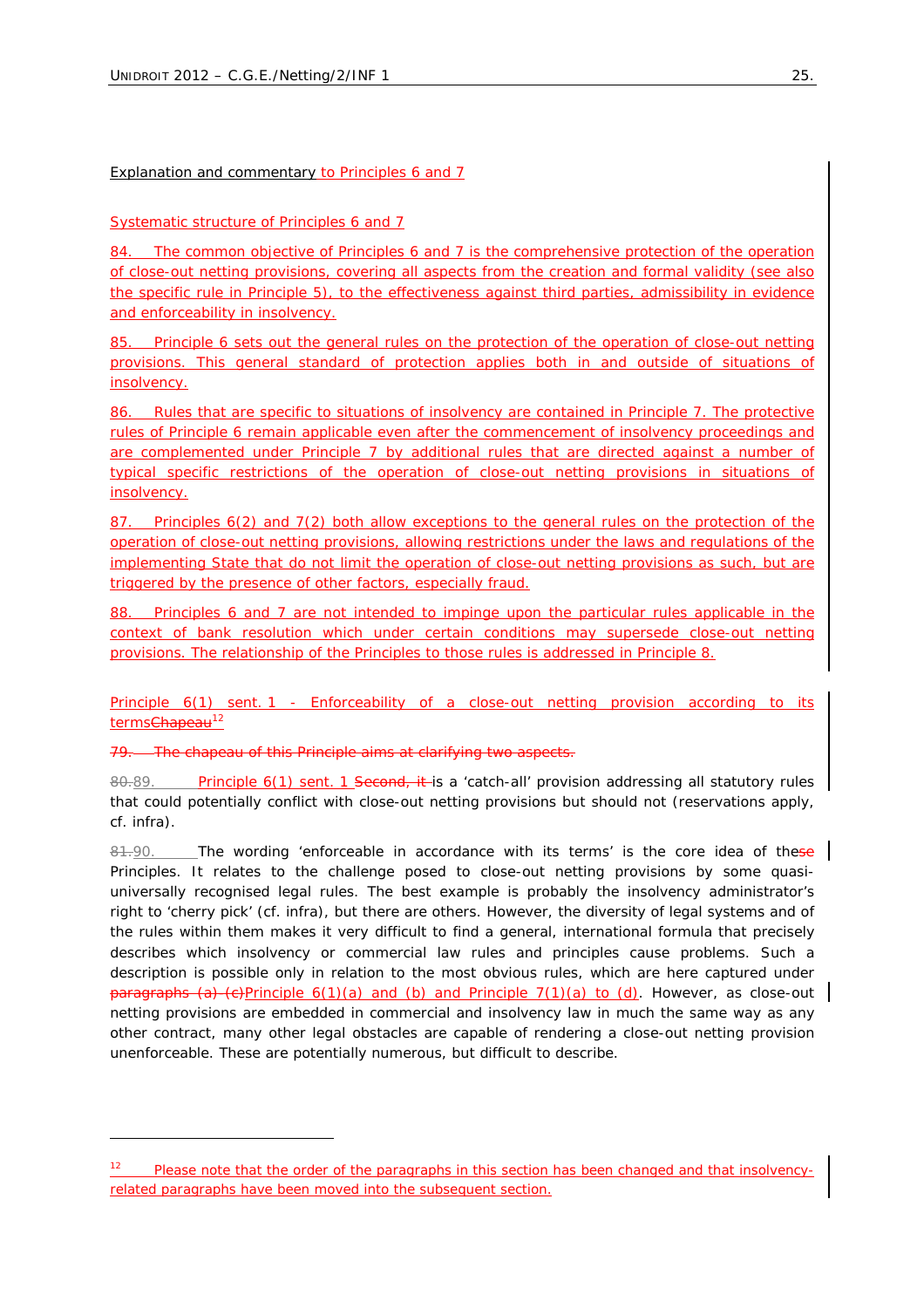82.91. An important reason for this is that close-out netting is a new concept as yet not properly addressed in many jurisdictions, thereby forcing the courts to seek analogies to deal with this new matter.

83.92. A telling example of a conflict that might hamper the enforceability of close-out netting would be its assimilation to statutory set-off rights under commercial law and the resulting application of the requirements for set-off to close-out netting. Despite the fact that statutory setoff is more limited than close-out netting, in the absence of any clarifying legal rule courts and insolvency administrators might apply its requirements in by analogy to close-out netting provisions, thus potentially distorting the enforceability of close-out netting. In particular, (i) set-off traditionally applies only to obligations that are due; (ii) in many jurisdictions, set-off traditionally applies only to obligations flowing from the same agreement, or that are very closely connected to each other; (iii) set-off applies only to payment obligations or obligations of the same kind (for the delimitation between set-off and close-out netting see also *supra paragraph* 2). As these requirements will rarely be complied with by a close-out netting provision, there is a real risk that it will be stayed or declared invalid.

84.93. Similar impediments to the enforceability of close-out netting provisions might stem from their perceived similarity to such known concepts as, for example, novation, and the subsequent application of the enforceability requirements of a novation agreement to a close-out netting provision. However, as analogies like these are probably very diverse, there is a need for a 'catch-all' rule. This is why *Principle 6(1) sent. 1*the *chapeau* prescribes that close-out netting, as defined in functional terms in *Principle 2*Principle 1, should be generally enforceable.

85.94. It is obvious, though, that close-out netting provisions would never be allowed to trump certain other fundamental rules, such as the rules relating to misrepresentation and fraud to the detriment of the counterparty, its creditors or the insolvent estate. In certain cases, the distinction may be quite difficult to make (*cf.* in particular *paragraphs (c)(iii)* and *(iv), infra*). This is why *Principle 6(1)(a) and (b)* and *Principle 7(1)(a) to (d)* in *paragraphs (a)-(c)* this Principle sets out the most typical challenges to close-out netting provisions stemming from general-insolvency and commercial law rules that should be disapplied in order to guarantee the enforceability of close-out netting, while exceptions to this general rule apply under *Principles 6(2) and 7(2)*.

It is worth noting that there are legal rules specifically intended to supersede close-out netting provisions, in particular rules applicable in the context of bank resolution. These are addressed in Principle 8.

#### *Enforceability of a close-out netting provision in and outside of insolvency situations*

87.95. The systematic structure of *Principles 6 and 7* as set out above First, it makes sure that the scope of the protection-principle on the enforceability of a close-out netting provision according to its terms that is laid down in *Principle 6(1) sent. 1* covers non-insolvency situations as well as the insolvency of one of the parties to the netting provision.

88.96. The background of the formula '*before and after the commencement of an insolvency proceeding'* in the *chapeauthis* is as follows. A close-out netting provision is a bilateral contractual relationship. Outside insolvency, such a netting provision rarely clashes with policy considerations. Therefore, the law has scant reason to prohibit or limit its use. As a consequence, a netting provision will-should generally be effective and enforceable as between two solvent parties.

 $89.97.$  The role of close-out netting in reducing counterparty and systemic risk becomes dominant in particular in the event of the counterparty's insolvency. However, rules of insolvency law intended to preserve the insolvency estate for distribution to creditors and to ensure equal treatment of the latter are potentially incompatible with essential features of close-out netting. One of the primary purposes of insolvency law is to determine the question of which creditors' claims should be prioritised over other creditors' claims. Insolvency law traditionally provides for tools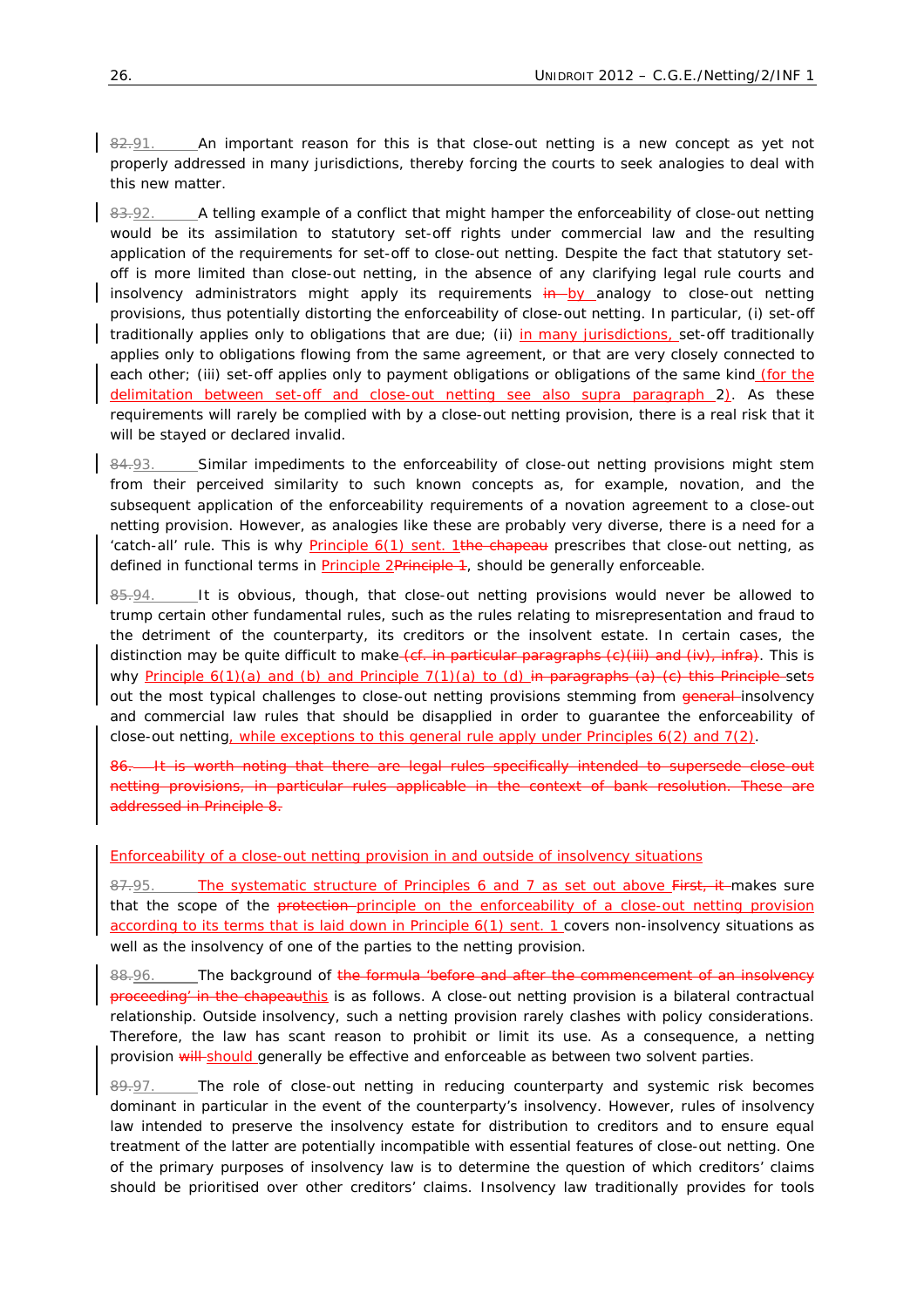such as 'cherry picking' and avoidance of contracts to put its insolvency policies into practice (*cf. infra*), and the application of such rules may render close-out netting provisions meaningless. However, the enforceability of close-out netting is crucial both inside *and* outside insolvency. Accordingly, the purpose of *Principles 6 and 7* the *chapeau* is to make clear that the law should protect the enforceability of a close-out netting provision throughout its lifetime and in both situations.

90.98. For the purpose of these Principles, the understanding of which 'insolvency' procedures should accommodate close-out netting should be very broad, *i.e.* the law governing a great variety of different procedures is targeted by these Principles. Reference is made to Article 1(h) of the Geneva Securities Convention<sup>13</sup>: '*"insolvency proceeding*'" means a collective judicial or *administrative proceeding, including an interim proceeding, in which the assets and affairs of the debtor are subject to control or supervision by a court or other competent authority for the purpose of reorganisation or liquidation.* Both judicial and administrative proceedings are covered, aiming at either liquidation or reorganisation.

 $91.99.$  Consequently, the definition also covers the newly developed 'resolution regimes for financial institutions', as described in the relevant document of the  $FSB$ .<sup>14</sup> Under such procedures, a national authority (typically the central bank or the financial services authority, or both) takes appropriate measures in respect of a financial institution that is no longer viable, such as, in particular, transferring the failed firm's assets and liabilities to a bridge institution, overriding shareholders' rights, conducting a 'bail-in', *etc*. It follows from FSB Key Attributes, para. -4.1 that, first, the legal framework for close-out netting during a crisis should be clear and that netting should be enforceable. Accordingly, these Principles should, in general, also apply to administrative procedures aiming at the resolution of financial institutions. Second, however, close-out netting should not hamper the effective implementation of resolution measures: in particular, the early termination of large volumes of assets under close-out netting provisions has the potential of undermining the effectiveness of the authority's measures since such termination might occur before the appropriate measures can be taken. That is why the FSB-document-requires, *inter alia*, in its section 4.3, that the regulator be given the right temporarily to stay early termination and acceleration rights (Key Attributes, para. 4.3). This exception to Principle  $7(c)$ (ii)issue is addressed separately in *Principle 8*.

#### *Principle 6(1)(a)Paragraph (a) – Additional enforcement requirements*

1

92.100. Whereas *Principle 5*Principle 4 deals with the formalities required to contractually conclude a valid and enforceablewhich should not be required for the operation of a close-out netting provision, the present *Principle 6(1)(a)*Principle 7(a) relates to additional conditions for the enforcement of a close-out netting provision. The practical value and effect of close-out netting would be significantly diminished or even rendered void if the law were to impose formal, procedural or other specificany additional requirements as conditions for the enforcement of closeout netting provisions that went beyond those that the parties might have contractually agreed. In particular, the requirements traditionally imposed on the realisation of security interests such as pledges, charges and mortgages should not be made to apply to close-out netting. Such specific requirements may include, for example,

prior notice to the defaulting party that the close-out netting provision may be put into operation;

<sup>13</sup> UNIDROIT Convention on Substantive Rules for Intermediated Securities, adopted in Geneva, on 9 October 2009.

<sup>14</sup> *Cf.* Financial Stability Board, Key Attributes of Effective Resolution Regimes for Financial Institutions, October 2011.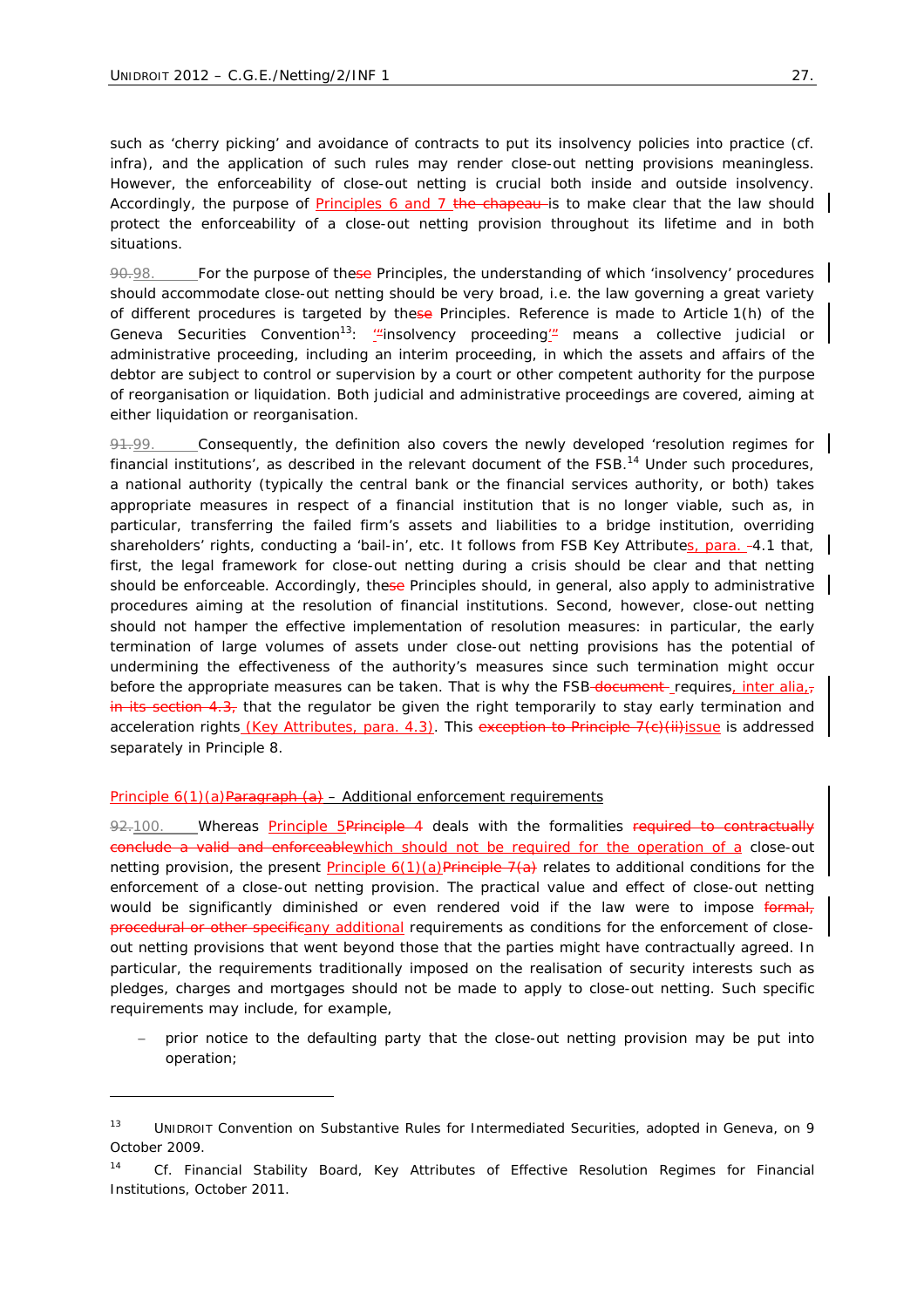- − approval of the terms of the realisation or operation of the close-out netting provision by a court or other public authority; or that
- − the realisation be conducted by public auction or in any other prescribed manner; or that
- − the close-out netting provision be operated in a legally prescribed manner; or that
- − the close-out netting provision be subject to the requirements that may apply in the context of enforcing set-off.

 $93.101.$  It should be noted, however, that since the parties' contract is based on contractual freedom, they are free to include any of the above or similar requirements in the close-out netting provision, if they so wish.

102. On the basis of the general structure of *Principles 6 and 7*, the rule under *Principle 6(1)(a)* applies both outside and in situations of insolvency.

## *Principle 6(1)(b)Paragraph (b) – Invalid/Non-unenforceable/ineligible obligation included*

94.103. Another group of potential obstacles to the enforceability of netting provisions relates to the obligations covered. One or several of the obligations covered might flow from a particular type of contract which is ineligible invalid, or unenforceable or ineligible. Since the close-out netting provision and all the obligations to which it applies are often regarded as *one* contract, general principles of commercial law could hamper the enforceability of the bundle as a whole. This might endanger the enforceability of the netting provision as a whole, *i.e.*, with respect to all remaining obligations. A better solution would be to ensure that the netting mechanism is not affected in relation to the other obligations that are exclude from the netting mechanism only specific valid, enforceable and eligibleineligible or non-enforceable contracts once they have been identified.

95.104. An obligatione on tract- is ineligible if it is not of a type listed above in *Principle 34*. Ineligible **obligationscontracts** should simply be severed from the bundle of obligations covered by the close-out netting provision and continue their separate lives, whereas the remainder of the obligations can be netted.

96-105. Even if in principle eligible, an obligatione on tract can be unenforceable for various reasons. A prominent case relates to wagering or gaming prohibitions which might apply in relation to certain derivatives transactions in certain jurisdictions. Unenforceable contracts should remain unenforceable and simply be severed from the bundle of obligations covered, whereas That one or more of the obligations that are covered by the close-out netting provision are unenforceable should not have any effect on the netting of the remainder of the bundle of obligations covered by the close-out netting provision-can be netted.

97. It is important to stress that this rule does not interfere with the question of whether the *single* obligation is ineligible or enforceable under the applicable law.

# *Principle 7(1)(a) Paragraph(c)(ii) – Stay*<sup>15</sup>

1

98.106. Insolvency rules often impose a stay on all transactions with the insolvent estate as from the moment of the commencement of the proceeding. Such a stay would traditionally also inhibit the operation of set-off. The reasoning is that further outflow of assets must be stopped and the insolvency administrator given the right to repudiate all unfavourable contracts. However, a stay imposed on the close-out netting of eligible obligations leads to a situation in which it becomes impossible effectively to manage the credit *and* market risk associated with the bundle of

<sup>15</sup> *Please note that the order of the commentary on stays and cherry-picking has been reversed in order to correspond with the order of Principle 7(1)(a) and 7(1)(b)*.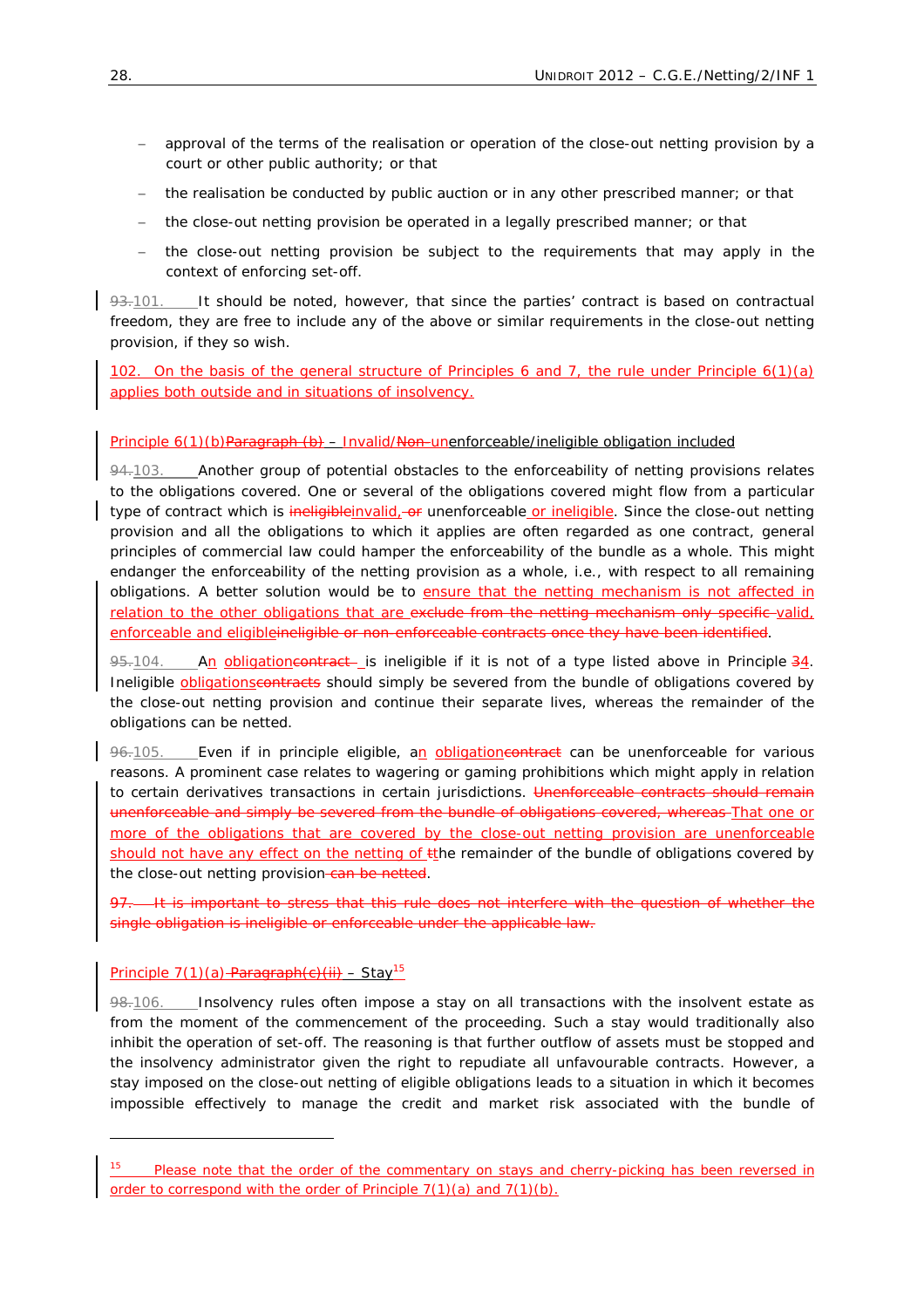obligations covered. During the stay, their value might fluctuate considerably and cause much greater potential damage to the solvent party than would have occurred had termination been possible at the moment of insolvency. Furthermore, from a conceptual angle, a stay appears unnecessary because the insolvency administrator should not have the right to choose among the unperformed contracts (no cherry picking, *cf. suprainfra*).

99.107. Principle 8, *infra*, addresses an important exception to this rule, accommodating the temporary stays that areof termination and acceleration rights necessary in the context of resolution of financial institutions, *cf.* also *paragraph 99*, *supra*.

#### *Principle 7(1)(b)Paragraph (c)(i) – Cherry picking*

100.108. In an insolvency proceeding, the insolvency administrator or court may have the right to 'cherry pick' from the insolvent party's non-performed contracts. This means the right to require any counterparty to perform those contracts that are favourable to the insolvent estate while repudiating rejecting those that are unfavourable to it.

101.109. If it were possible to cherry pick among a netting set, the bundle of contracts would be disassembled and the solvent party would be required to perform its obligations under all the contracts that were unfavourable from its perspective, whereas the insolvency administrator would not perform the obligations under the favourable contracts – ultimately, the solvent party would be exposed to the full counterparty risk.

102.110. Cherry picking is essentially contrary to the characteristics of a single relationship set out *supra* (*cf*. key considerations in respect of *Principle 4*Principle 3). Furthermore, cherry picking disproportionately increases the counterparty risk for the non-defaultingother party. Therefore, it should not be available to the insolvency administrator.

103.111. Those jurisdictions that accommodate close-out netting tend to solve the conflict between cherry picking and enforceability of netting provisions by disallowing the selection of isolated obligations. The insolvency administrator may not demand performance under contracts covered by the close-out netting provision while rejecting any of the obligations owed to the other party. The right of the insolvency administrator, to extent that this right exists under the applicable insolvency law, to reject *all* contracts covered by the close-out netting provision is not affected. Thus, either *all* contracts have to be performed, or *none* (provided, of course, that those contracts are not unenforceable for any other reason). Moreover, no performance can be demanded once the obligations covered by the close-out netting provision are terminated under the close-out mechanism and reduced to or replaced by a single net obligation representing the value of the combined obligations.but giving the insolvency administrator the right to decide whether the parties are required to perform on *all* obligations covered by the close-out netting provision or whether the entire bundle of obligations covered is to be repudiated – in which case the close-out netting provision applies and all obligations will be terminated.

104.112. The same principles apply where close-out netting provisions and their underlying obligations are again bundled by an 'umbrella' close-out netting provision (in practice, several master agreements are bundled by a 'master-master agreement', see *supra paragraph* 19). The insolvency administrator should not be allowed to require performance on just one of them.

#### *Principle 7(1)(c)Paragraph (c)(iii) – No conflict with equal treatment of creditors*

105.113. This paragraph suggests that *under* the domestic law *the mere entering into and* operation of a close-out netting provision as such should not constitute grounds for the avoidance of a close-out netting provision on the basis that it is deemed inconsistent with the principle of equal treatment of creditorsshould not impair the operation of a close-out netting provision on the grounds that such operation, or the mere fact of entering into such a provision, violated the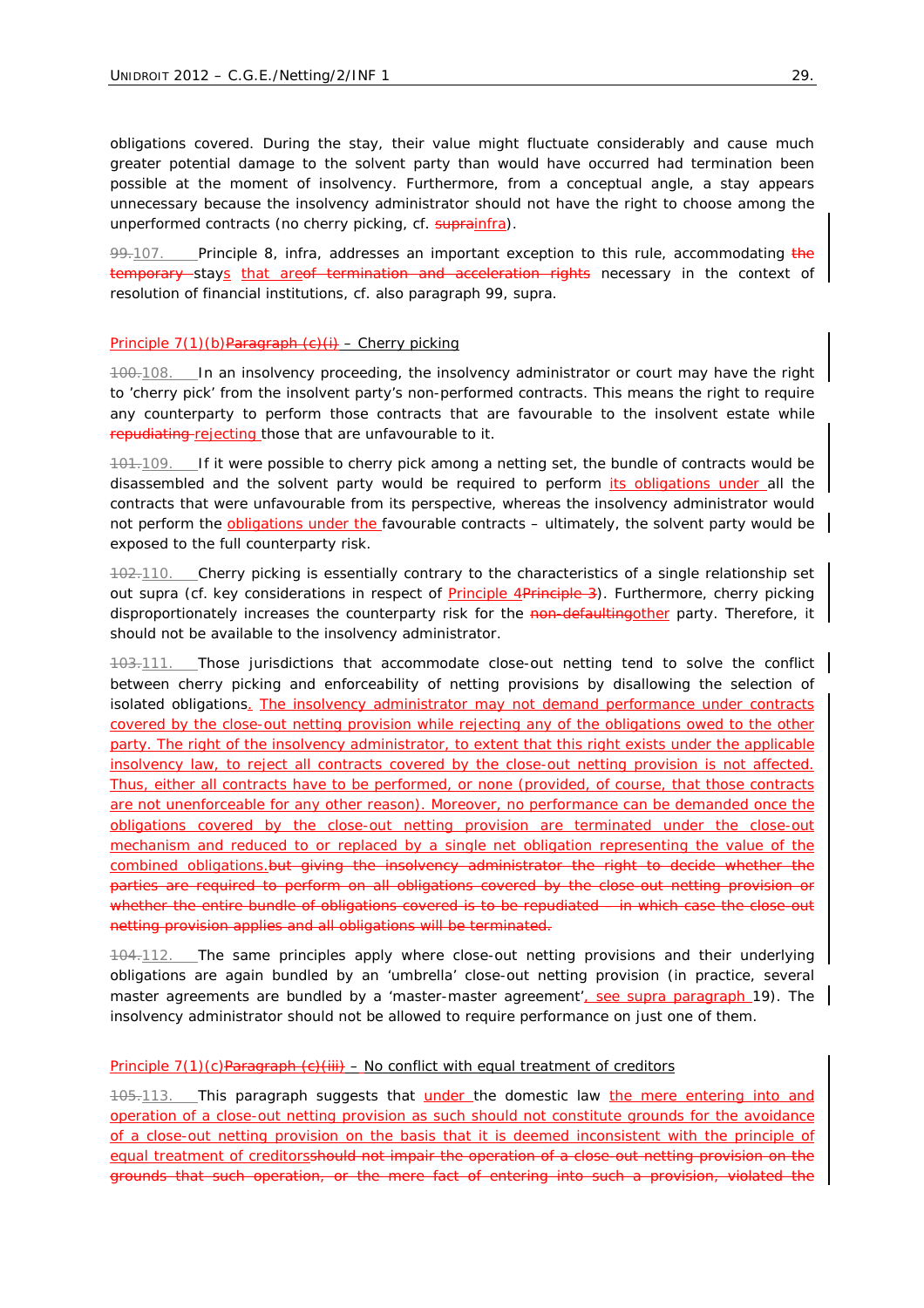principles relating to the equal treatment of creditors of the insolvent estate by favouring one creditor to the detriment of the other creditors.

106.114. First, this rule is particularly relevant because the effects of a close-out netting provision often occur at the moment of opening the insolvency proceedings, or shortly before. Therefore, a conflicts with the so-called 'anti-deprivation' principle, the *pari passu* principle, or the unenforceability of *ipso facto* clauses might otherwise arise. This principle prohibitsThese principles have sometimes been argued to prohibit—any contractual agreements containing a condition precedent to transfer assets from the insolvent estate to another party upon the opening of insolvency proceedings.

107.115. Second, the is Principle addresses the concern that the mere inclusion of a close-out netting provision in the contractual documentation might be deemed inconsistent with the principle of equal treatment of creditors regarded as fraud to the detriment of other creditors of the insolvent estate. In the absence of any qualifying facts, the conclusion of a close-out netting provision is neutral, as it is not clear which party, if any, will default. Furthermore, at the time when they enter into the close-out netting provision, parties do not know who will be 'in the money' or 'out of the money' at any given point in time in the future.

108.116. However, the domestic law can impair the operation of a close-out netting provision should there be qualifying elements, going beyond the *mere* fact of entering into the close-out netting provision (*cf. Principle 7(2))*. Such qualifying facts can consist, in particular, of the parties' knowledge of the imminent insolvency of one of their number at the time they entered into the close-out netting provision.

## *Principle 7(1)(d)Paragraph (c)(iv) – Suspect periods and zero-hour rules*

109.117. National insolvency laws often contain rules avoiding (or allowing the administrator or court to avoid) transfers, payments and provision of collateral which have occurred during a prescribed period prior to insolvency. Such a period is either defined as a fixed period prior to the commencement of insolvency proceedings (*e.g.*, the three months preceding the date of commencement), or it can be defined by the insolvency court, counting, in particular, from the point in time when the over-indebtedness or similar indicator first occurred. The reasoning for such rules is to increase the pool of assets available for distribution amongst general creditors and to avoid unjustified preference of one or more creditors over the remaining creditors by 'clawing back' the relevant payments or property.

110.118. Neither the close-out netting provision nor, to the extent that they are included into the close-out netting mechanism under this provision, any obligations covered by it should be subject to such avoidance rights.

## *In relation to the close-out netting provision*

111.119. In some jurisdictions, there might be uncertainty as to whether entering into a closeout netting provision during the suspect period belongs to that category of situations. Therefore, there is a risk that an insolvency administrator or court would attempt to halt, avoid or otherwise render unenforceable a close-out netting provision entered into during the suspect period.

112.120. However, parties cannot know at the time when they enter into a netting provision which of them, if any, might subsequently default. Equally, they cannot know which party will be 'in the money' at the time of the potential default of one of the parties. Thus, entering into a closeout netting provision is neutral from the outset and equally beneficial or disadvantageous to the risk carried by both sides. Hence this situation is different from receiving payments or property or taking new or additional collateral which decreases the credit risk of only one of the parties. As a result, entering into a close-out netting provision should not be subject to avoidance merely on the grounds that it took place before insolvency proceedings commenced.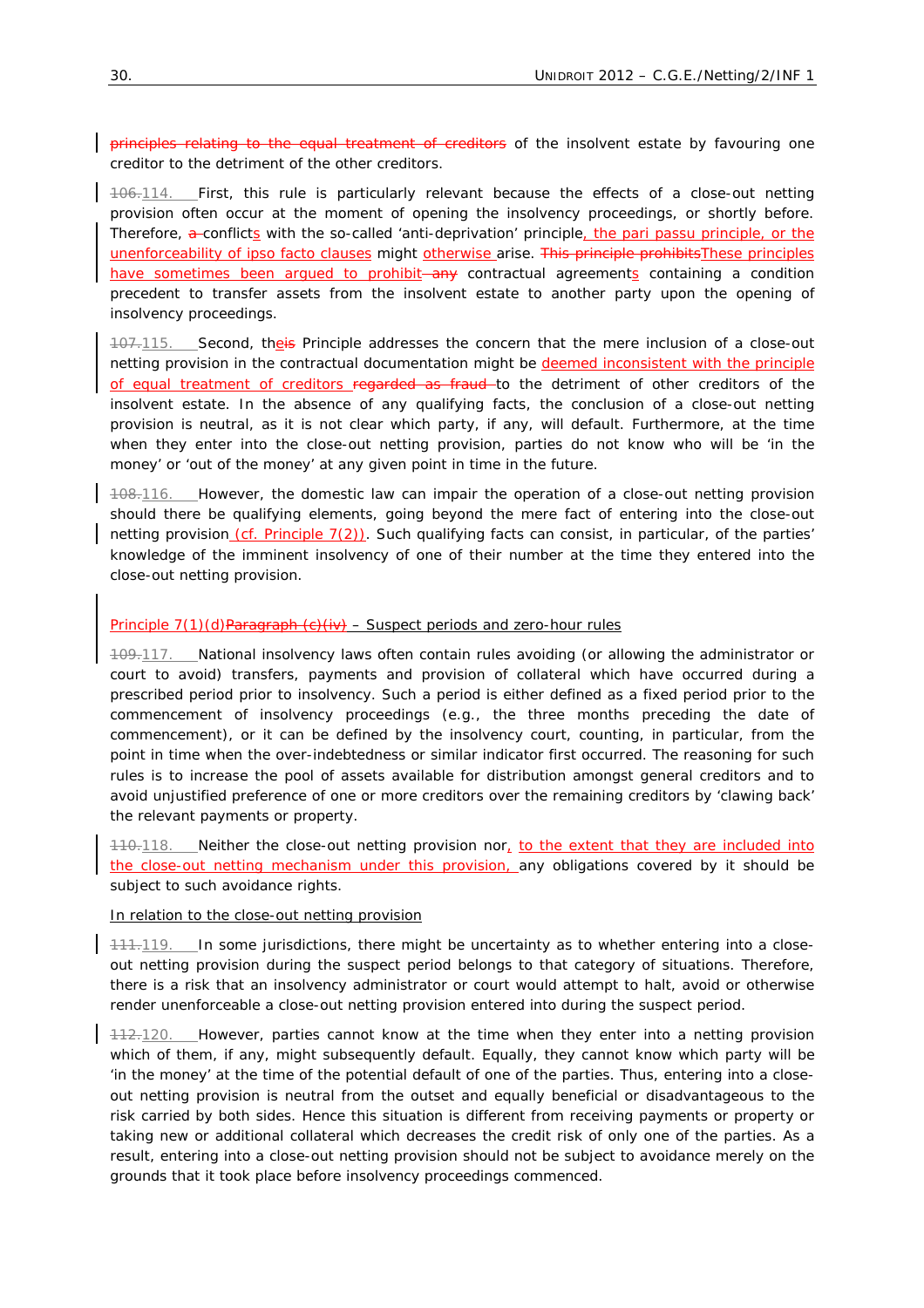#### *In relation to the obligations covered*

113.121. The present principle also covers the obligations covered by the close-out netting provision. As a consequence, to the extent that it is included into the close-out netting mechanism under this provision, no obligation should be subject to avoidance solely on the grounds that it was entered into during the subject period.

114.122. The reasoning behind theis Principle is that the insolvency administrator would typically avoid only those obligations that fall within the suspect period and are favourable to the solvent party. The result would be comparable to that described above (*cf*. *Principle*   $7(1)(b)$ Principle 7(c)(i) – 'cherry picking'). As a consequence, the solvent party would be burdened with a considerably increased credit risk which could not be foreseen at the time of entering into the contract. On the other hand, the issue of the enforcement of the obligation concerned as such, where it is not included into the close-out netting mechanism, is outside the scope of the Principles.

#### *Zero-hour rules*

115.123. For the same reason, the enforceability of close-out netting provisions should not be impaired by the application of 'zero-hour rules', *i.e.*, rules that by way of legal fiction bring forward the commencement of insolvency proceedings to 0:00h of the day of the decision to open them.

## *Safeguard against fraud, misrepresentation, etc.*

116.124. The above applies only to the extent that there are no other qualifying elements present (*cf.* the wording 'merely becausesolely on the grounds that'). As a consequence, and in accordance with *Principle 7(2)*Principle 7(c)(iii), the law remains free to determine the consequences of fraud, misrepresentation and intentional granting of advantages to one creditor to the detriment of the other creditors.

## *Principles 6(2) and 7(2) – Exceptions*

125. *Principles 6(2) and 7(2)* refer to the laws and regulations concerning fraud or the conditions for validity of contracts and, specifically concerning situations of insolvency, the insolvency law rules on fraudulent transactions or preferences that are detrimental to other creditors. These rules of national law are acknowledged as providing for exceptions to the general principle on the enforceability of a close-out netting provision according to its terms under *Principle 6(1) sent. 1* and to its more specific sub-rules contained in *Principle 6(1)(a) and (b)* and *Principle 7(1)(a) to (d).*

126. The Principles refrain from specifying the conditions under which domestic legislators and policymakers might wish to restrict the operation of a close-out netting provision (some possible examples have been mentioned *supra paragraph* 116). *Principle 7(2)* is specific only insofar as it is expressly spelt out that the elements mentioned in *Principle 7(2)* cannot justify the restriction of operation of a close-out netting provision, even not on the basis of the rules mentioned in *Principle 7 (2)*, unless additional factors are present.

127. It should be noted that *Principles 6 and 7* are concerned only with restrictions under national law that impair the operation of the close-out netting mechanism as such. The Principles do not address the enforceability of other clauses that are merely ancillary to a close-out netting provision, such as walk-away clauses and provisions on wait-and-see periods (see *supra paragraphs* 35 and 37). Similarly, rules of some legal systems which subject the operation of a close-out netting provision to standards of commercial reasonableness are not affected by the Principles to the extent that the definition in *Principle 2* covers only such close-out netting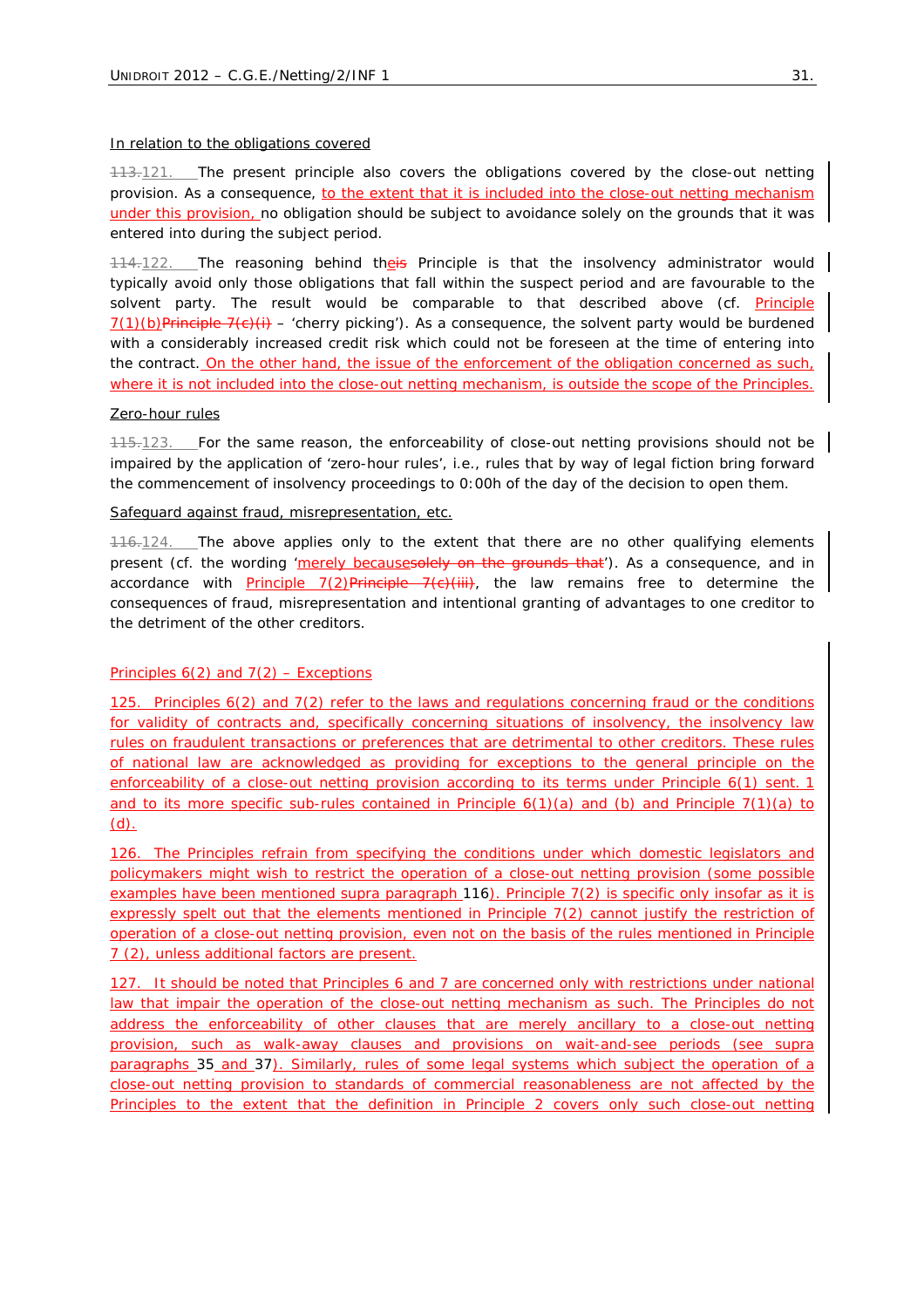provisions under which the resulting single net obligation is intended to 'represent the value of the combined obligations' (see *paragraph* 32).<sup>16</sup>

<sup>16</sup> *Concerning the issue of the consequences of a subordination of obligations covered by the close-<u>out netting provision, the Committee agreed in its first meeting that this issue needed further*</u> *consideration. It is therefore not yet dealt with in the text of the commentary*.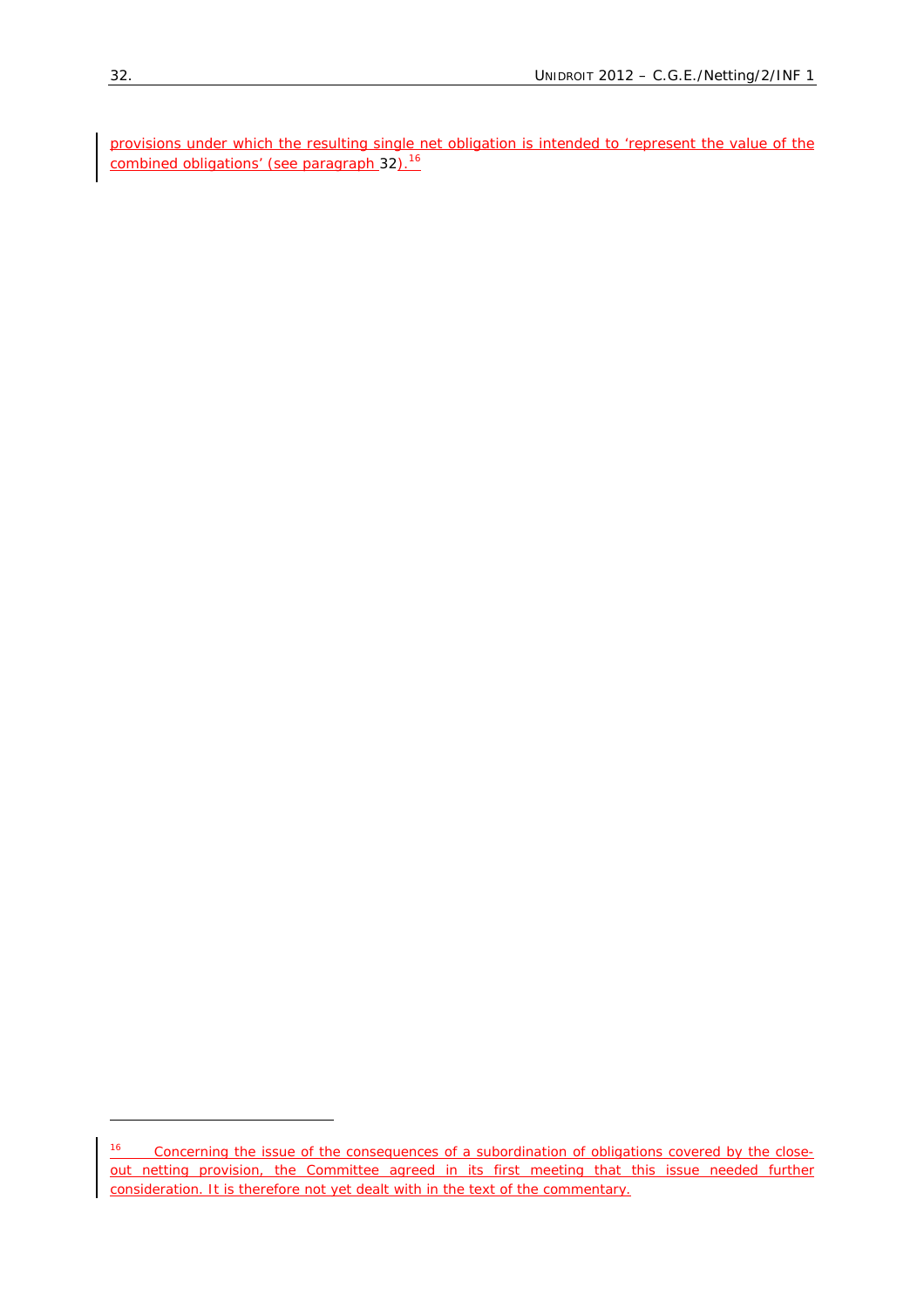#### **Principle 8: Resolution of Financial Institutions**

*8. These Principles are without prejudice to a stay of the operation of a close-out netting provision which the law of the implementing State, subject to appropriate safeguards, may provide for in the course of resolution proceedings for financial institutions.*

#### **Principle 8: Exception in respect of resolution of financial institutions**

*8. Principle 7(c)(ii) is without prejudice to any legal rule that provides the competent*  authorities with the power, in the exercise of their resolution powers in *financial institutions, temporarily to stay contractual acceleration or termination that might arise under a close-out netting provision.*

*This exception applies solely to acceleration and termination rights which arise simply because of the entry of the financial institution into resolution or in connection with the exercise of any resolution powers, and to the extent that such stay does not affect the enforceability of acceleration or early termination rights not related to the entry into resolution.*

#### Key considerations in respect of these-this Principles

- The Principles shall should assist shaping domestic legal rules on close-out netting which also accommodate the special resolution regimes for financial institutions. The current international consensus on standards for such special resolution regimes is laid down in the Key Attributes of Effective Resolution Regimes for Financial Institutions-as developed by the *Financial Stability Board*. 17
- $\triangleright$  The first aspect is that the legal framework governing close-out netting should be clear and transparent and that close-out netting should be enforceable also after a resolution procedure has been started. This aspect is covered by *Principles 6 and 7*.
- $\triangleright$  The second aspect is that close-out netting should not hamper the effective implementation of resolution measures. In particular, the competent authority should have, under certain conditions and to a certain extent, the right to delay the operation of a close-out netting provisions by means of stay of the termination or acceleration rights occurring under such provision. As such a right would go contrary to *Principle 7(1)(a)*Principle 7(c)(ii) there needs to be an express exception. This is the purpose of the *Principle 8*.
- ¾ The reference to 'appropriate safeguards' in *Principle 8* is to be understood as subjecting  $tF$ he exception in this provision to the international standards on special resolution regimes for financial institutions. as described in *Principle 8* shall is be strictly oriented at and shouldshall be interpreted in the light of the FSB Key Attributes part 4.1-4.4.
- $\triangleright$  Under the applicable national laws and regulations, the competent national resolution authorities may have a variety of other types of resolution powers besides the stay that is mentioned in *Principle 8* (see the FSB Key Attributes, part 3). The Principles are without prejudice to any of thosse other powers which the competent authorities may exercise under the law of the implementing State for the purpose of the resolution of financial institutions and which do not affect the operation of a close-out netting

<sup>17</sup> *Cf.* Financial Stability Board, Key Attributes of Effective Resolution Regimes for Financial Institutions, October 2011.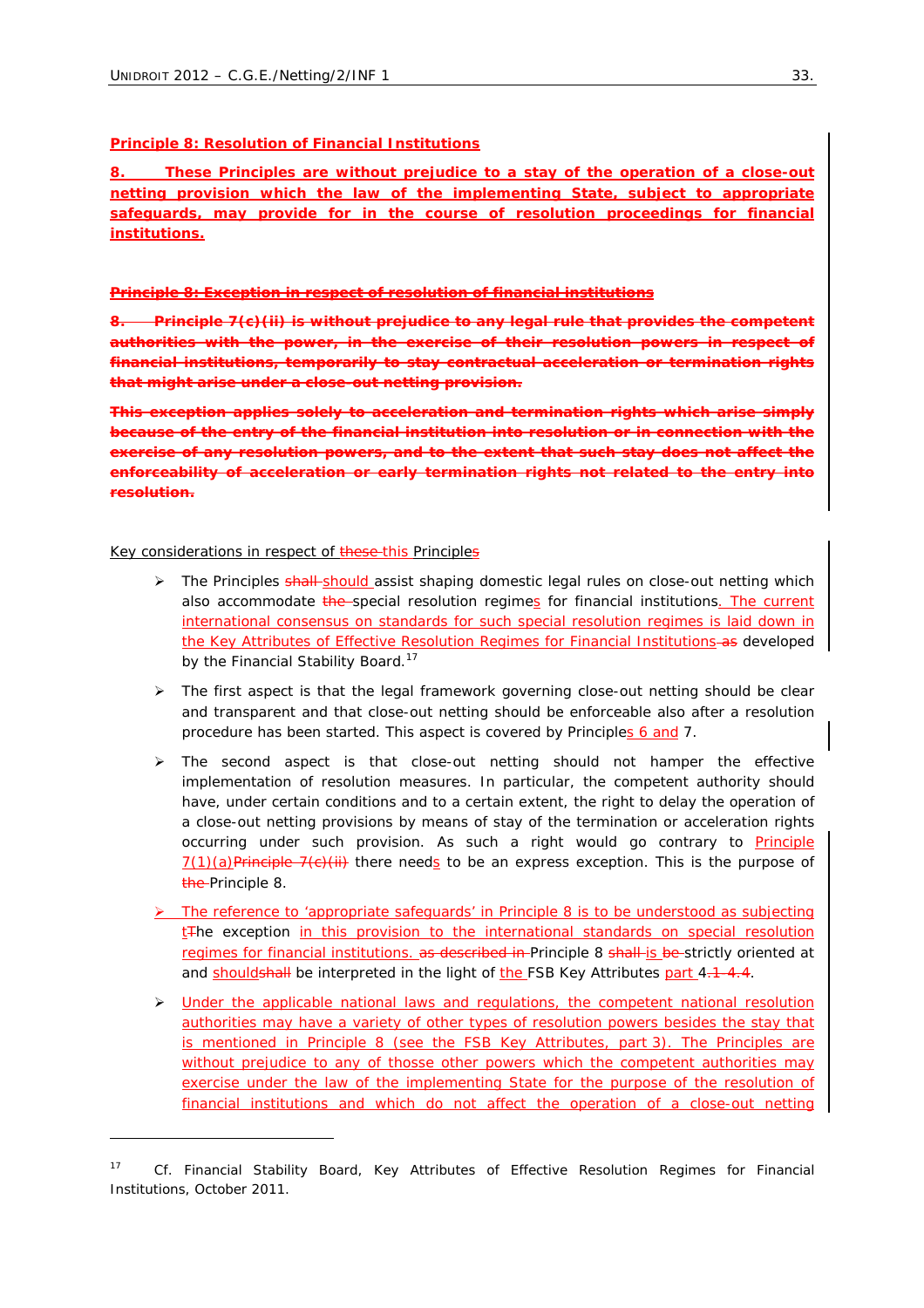## provision.

## Explanation and commentary

117.128. The Principles ensure the enforceability of close-out netting provisions – including after the commencement of a resolution procedure in relation to a financial institution (*cf*. Principle 7,*supra paragraph* 99, *supra*). Consequently, stays on close-out netting would, as a rule, not be allowed. However, the *Cross-border Bank Resolution Group*18 has shown that the unrestricted exercise of termination rights at the occasion of the entering of a financial institution into resolution proceedings, in particular the simultaneous close-out of high volumes, hashave the potential of harming the competent authority's aim of orderly resolving the relevant institution.

118.129. *Principle 8* provides that stays of the operation of close-out netting provisions should be subject to 'appropriate safeguards', which is to be understood as a reference to the international standards concerning special resolution regimes for financial institutions. The FSB, in the Key Attributes part 4.3 and the relevant Annex IV, has set the currenta international standard for such exceptional stays. Theis standard set by the FSB guarantees the general reliability of ensures the parties' ability to rely on close-out netting despite the possibility to impose a stay, in particular by requiring that –

- 'subject to adequate safeguards, entry into resolution and the exercise of any resolution powers should not trigger statutory or contractual set-off rights, or constitute an event that entitles any counterparty of the firm in resolution to exercise contractual acceleration or early termination rights provided the substantive obligations under the contract continue to be performed' (Key Attributes, para. 4.2)the stay may only relate to termination and acceleration rights arising as a consequence of entry into resolution or in connection with the exercise of any resolution powers. Consequently, close-out netting triggered by the default of one of the parties is upheld and not subject to such stay; and
- 'should contractual acceleration or early termination rights nevertheless be exercisable, the resolution authority should have the power to stay temporarily such rights where they arise by reason only of entry into resolution or in connection with the exercise of any resolution powers. The stay should:
	- (i) be strictly limited in time (for example, for a period not exceeding 2 business days);
	- (ii) be subject to adequate safeguards that protect the integrity of financial contracts and provide certainty to counterparties (see Annex IV on Conditions for a temporary stay); and
	- (iii) not affect the exercise of early termination rights of a counterparty against the firm being resolved in the case of any event of default not related to entry into resolution or the exercise of the relevant resolution power occurring before, during or after the period of the stay (for example, failure to make a payment, deliver or return collateral on a due date)' (Key Attributes, para. 4.3). the stay shall be limited in time (*e.g.* 24- 48h).
- 119.130. Reference is made to Annex IV to the FSB Key Attributes for further detail.

<sup>&</sup>lt;sup>18</sup> Bank for International Settlements/Basel Committee on Banking Supervision, Report and Recommendations of the Cross-border Bank Resolution Group, March 2010, Recommendation 9, p. 40 *et seq.*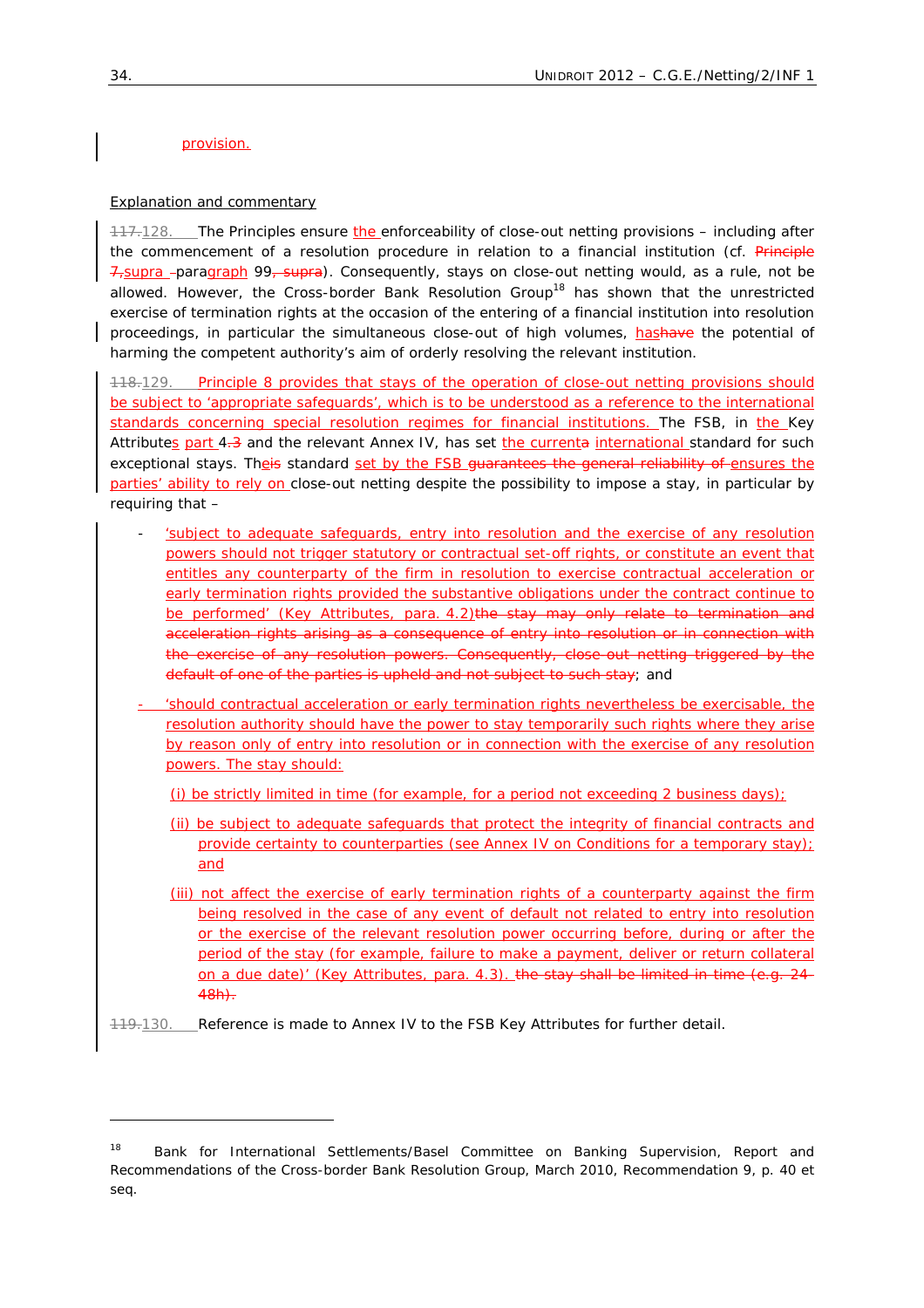# **Principle 9: Governing Law of Close-Out Netting Provisions**

*9.(1) The private international law rules of the implementing State should determine the law that governs the operation of the close-out netting provision, taking into account, to the extent permitted by the laws of the implementing State, any choice of the governing law by the parties.* 

*(2) The governing law in accordance with paragraph (1) further determines which parties and obligations are eligible for being covered by the close-out netting provision.*

*(3) The law should ensure that a choice of law made in a close-out netting provision prevails [in relation to this provision] over any other choice of law made in or in relation to the obligations covered by the close-out netting provision except as otherwise provided by the parties.* 

*[(4) The law should ensure that the commencement of insolvency proceedings does not affect the determination of the governing law or laws for the operation of the close-out netting provision and the obligations covered by this provision.]*

*(5) Notwithstanding the above, if insolvency proceedings have been commenced in respect of a party to the close-out netting provision [or a branch of that party] and under a law other than the law determined in accordance with paragraph (1), the implementing State may provide that the law governing the insolvency proceedings governs also*

- *a) the determination of the scope of parties and obligations that are eligible for close-out netting for the purposes of the enforcement of the close-out netting provision in the context of insolvency proceedings before the courts of the relevant implementing State; and*
- *b) the avoidance of a close-out netting provision as a fraudulent transaction or as a preference that is detrimental to other creditors of the insolvent party.*

**Principle 9: Governing law of close-out netting provisions**

*9.(1) The conditions for the validity and effectiveness of the close-out netting provision, including formal steps to be taken to render the provision valid and effective, are determined by the law governing the close-out netting provision.* 

*(2) The law governing the close-out netting provision further determines which parties and obligations are eligible for being covered by the close-out netting provisions.*

*(3) Except as otherwise provided by the parties and to the extent that choice-of-law clauses are admitted by the relevant rules of private international law, the choice of law made in a close-out netting provision should prevail over any previous, different choiceof-law clause contained in a contract covered by the close-out netting provision in respect of the matters specified in paragraph (1) above.*

*(4) Notwithstanding the above, if insolvency proceedings have been commenced in respect of a party to the close-out netting provision [or a branch of that party], the laws that govern those proceedings should also govern:* 

- *d) the avoidance of a close-out netting provision as a preference or a contract in fraud of other creditors of the insolvent party; and*
- *e) the temporary stay of [the exercise of acceleration and termination rights under] a close-out netting provision as a consequence of the commencement of the insolvency proceeding.*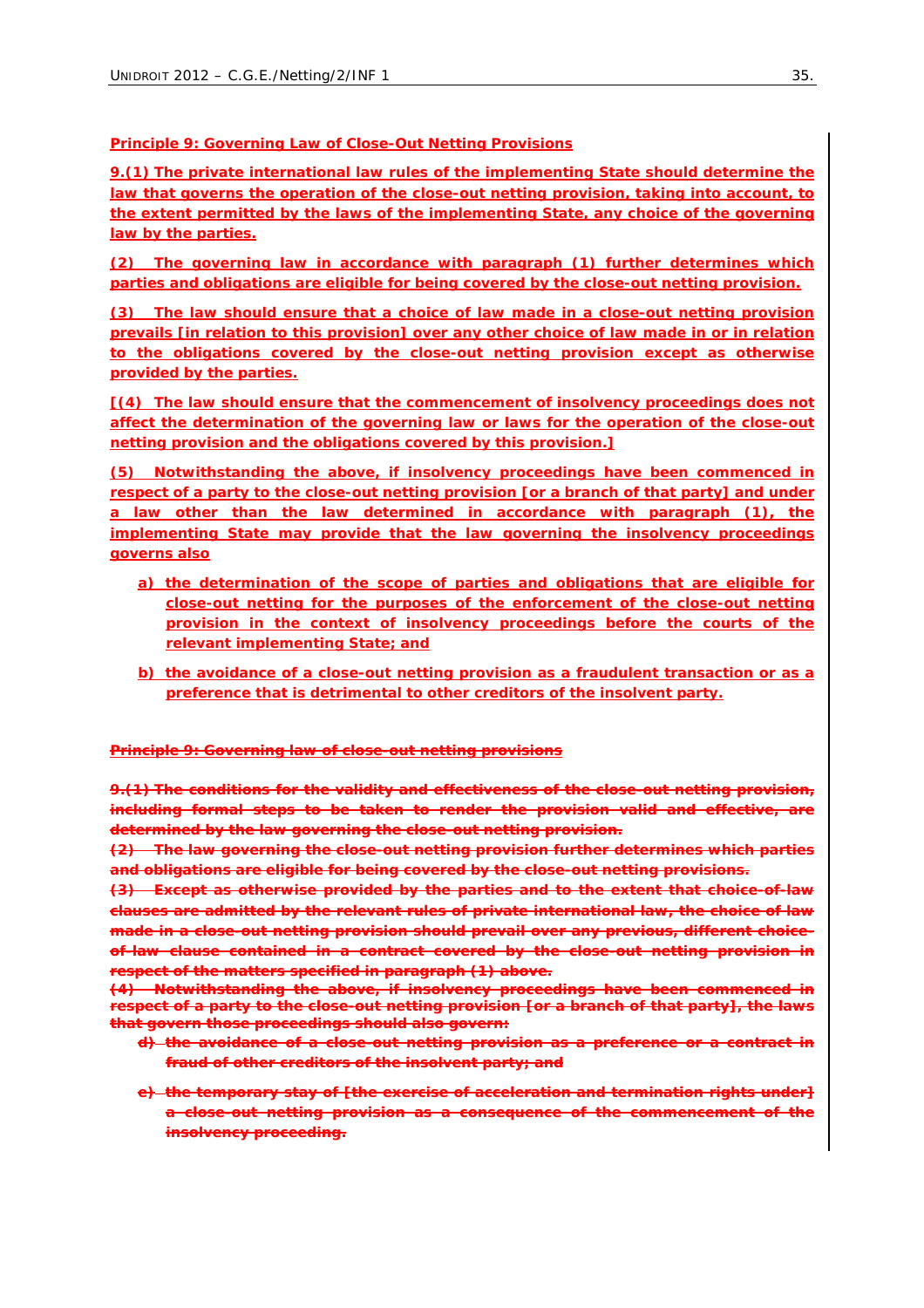Key considerations in respect of this Principle

- ¾ *Principle 9* does not itself prescribe rules for identifying the law governing a close-out netting provision. Rather, the Principle describes the scope of the issues governed by this law, while leaving the determination of this law to the private international law rules of the implementing States.
- $\triangleright$  While insolvency proceedings (including procedures for the resolution of financial institutions) are governed by the law of the forum, the commencement of such proceedings should not affect the determination of the law governing a close-out netting provision. This aims at ensuring that commencement of such proceedings does not affect the operation of close-out netting provisions which were entered into in accordance with the requirements of their own governing law.
- ¾ As an exception to the preceding rule, *Principle 9(5)* allows an implementing State to extend the scope of law governing the insolvency proceedings to the determination of the scope of parties and obligations that are eligible for close-out netting for the purposes of the enforcement of the close-out netting provision in the context of insolvency proceedings and to the avoidance of a close-out netting provision as a fraudulent transaction or as a preference that is detrimental to other creditors of the insolvent party. This opt-out allows implementing States in the interest of their public policy choices to retain more control over the enforceability of close-out netting provisions in insolvency proceedings before their own courts.
- ¾ The effectiveness of a close-out netting provision that meets the formal and substantive validity requirements of its own governing law, as well as the eligibility of parties and obligations for close-out netting according to that law, must be preserved in a cross-border context.
- ¾ The law governing the insolvency proceedings in respect of a party to the close-out netting provision determines the extent to which a temporary stay may be imposed on the closeout mechanism or whether the close-out netting provision may be avoided on grounds of fraud or preferential treatment, but should not otherwise affect the validity or enforceability of a close-out netting provision that was validly entered into in accordance with its own governing law.

Explanation and commentary<sup>19</sup>

1

# *Paragraph (1) – Determination of the applicable law for close-out netting provisions according to private international law rules of the implementing States*

120.131. The majority of financial market transactions, for example derivatives, foreign exchange, securities lending and repurchase contracts, are concluded using standard documentation ('master agreements'). A number of master agreements are available for the various types of financial contract and for various jurisdictions. While master agreements are not necessarily tied to any one particular applicable law, the laws of some jurisdictions are often chosen for cross-border agreements.

121. Most legal systems recognise the principle of party autonomy in contractual relations, leaving the parties free to choose the content of their mutual obligations. In many legal systems, this principle also entails the freedom to choose the law governing the contract.

<sup>&</sup>lt;sup>19</sup> *Cf.* UNIDROIT 2012 - S78C - Study Group Doc. 3, Principles 17-19 and Doc. 2, p. 32-35.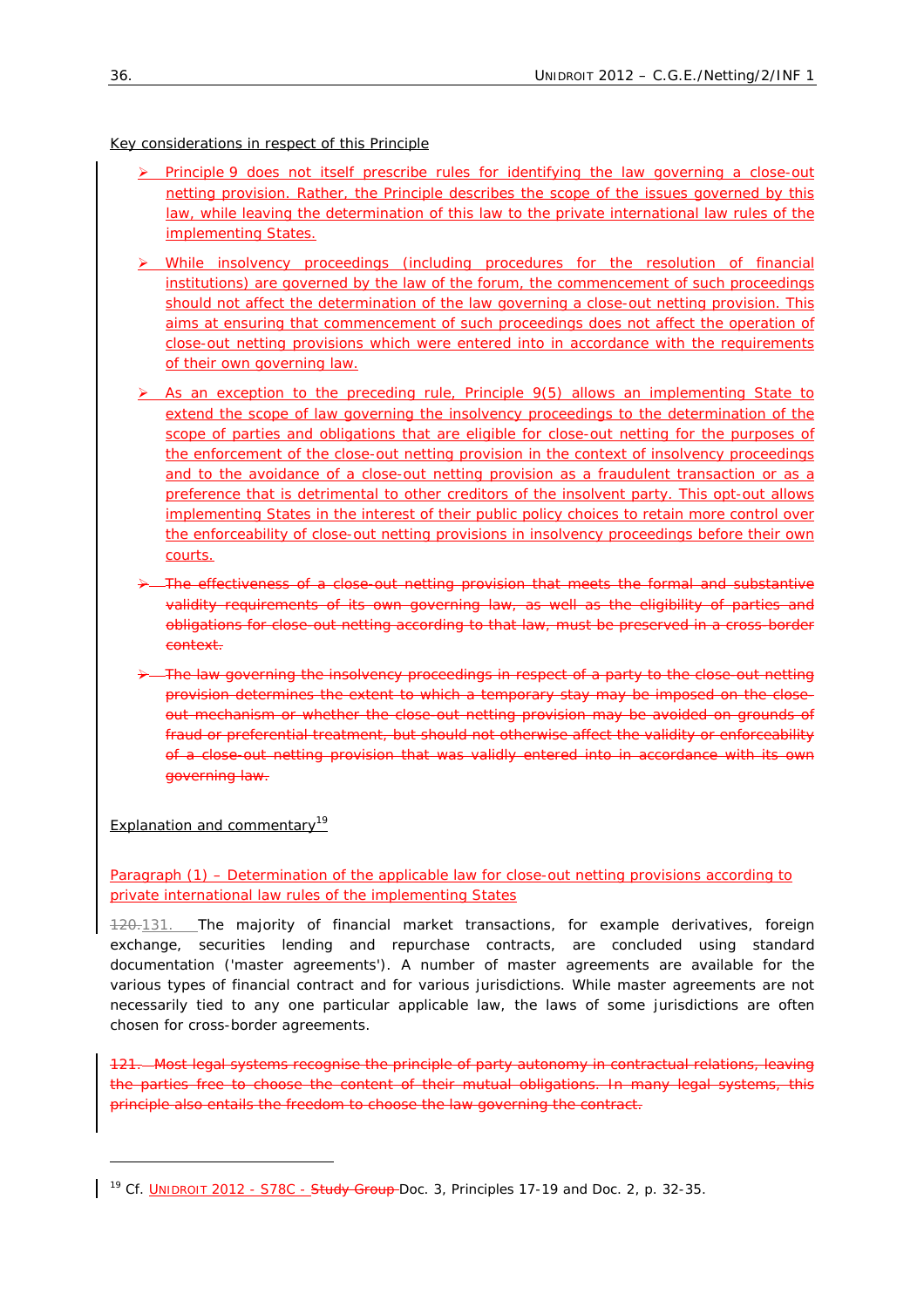122.132. Market participants choose the governing law of a close-out netting provision on the basis of their assessment of the suitability of the chosen law to adequately govern their obligations under the close-out netting provision. Most jurisdictions with developed financial markets recognize (as an aspect of the wider principle of party autonomy in contractual relations) the freedom of parties to financial contracts to choose the law governing their transactions, including a close-out netting provision.

123.133. However, several jurisdictions do not yet generally recognise choice of law in contractual matters, or else they impose a number of limitations to its admissibility, in particular by requiring some additional connection with the jurisdiction the law of which has been chosen.  $H\rightarrow$ view of the objective of achieving legal certainty and predictability in cross-border transactions, it appears that it is not in the first place the question of whether the parties' choice is fully respected or different conflict of laws rules of the forum are applied instead that matters. Rather, what must primarily be ensured is that a close-out netting provision that is validly entered into in accordance with its own governing law is not later undone. As regards matters of conflict of laws, this would at least appear to entail that in jurisdictions that require an additional connection between the parties or the contract and the law chosen by the parties, the choice of a particular law to govern a closeout netting provision should not be disregarded solely on the basis that it is not the law in force in the jurisdiction where enforcement of the netting provision is sought.

124.134. In view of the foregoing, *Principle 9(1)* abstains from proposing a specific rule on the determination of the law governing the netting provision, be it by an acknowledgement of the parties' freedom of choice concerning the applicable law or by setting out objective criteria for its determination. An attempt to formulate a default rule in either fashion would exceed the ambit of these Principles and would appear overly ambitious in view of the lack of consensus on the proper law to govern contractual relations. The ambit of this *Principle 9* is therefore deliberately restricted to the determination-delimitation of the scope of the law governing the netting provision vis-à-vis the the law governing the insolvency proceedings (*i.e.* the *lex fori concursus)*., while the determination of this governing law is left to the private international law rules of the implementing States. Generally, parties are well-advised to consider the different legal positions under the potential applicable laws and the effectiveness of a choice-of-law clause at the moment of concluding the transaction. It should also be noted that internationally overriding mandatory rules of the forum – as distinct from simple mandatory rules – may limit the enforceability of close-out netting rules in exceptional circumstances (for instance, overriding mandatory rules that render unenforceable agreements made in performing an unauthorised regulated activity or agreements made in consequence of unlawful promotions).

#### *Paragraphs (1) and (2) - Determination of the eligible parties and obligations*

135. The validity and enforceability of a close-out netting provision, and the eligibility of parties and obligations for inclusion in a close-out netting set that meets the applicable requirements of its own governing law should not be affected by the fact that the enforcement of the close-out netting provision is sought in a jurisdiction different from the jurisdiction the laws of which govern the close-out netting provision. The integrity of the netting set would be destroyed and the riskmitigation effect of close-out netting nullified if the contractual coverage of a close-out netting provision were to vary according to the jurisdiction in which enforcement of the close-out netting provision is sought.

125.136. *Paragraph (2)* achieves this objective by providing that the governing law in accordance with *paragraph (1)* should also determine which parties and obligations are eligible for being covered by the close-out netting provision. This gCenerally, this rule should apply even if the enforcement of a close-out netting provision is sought in the context of insolvency proceedings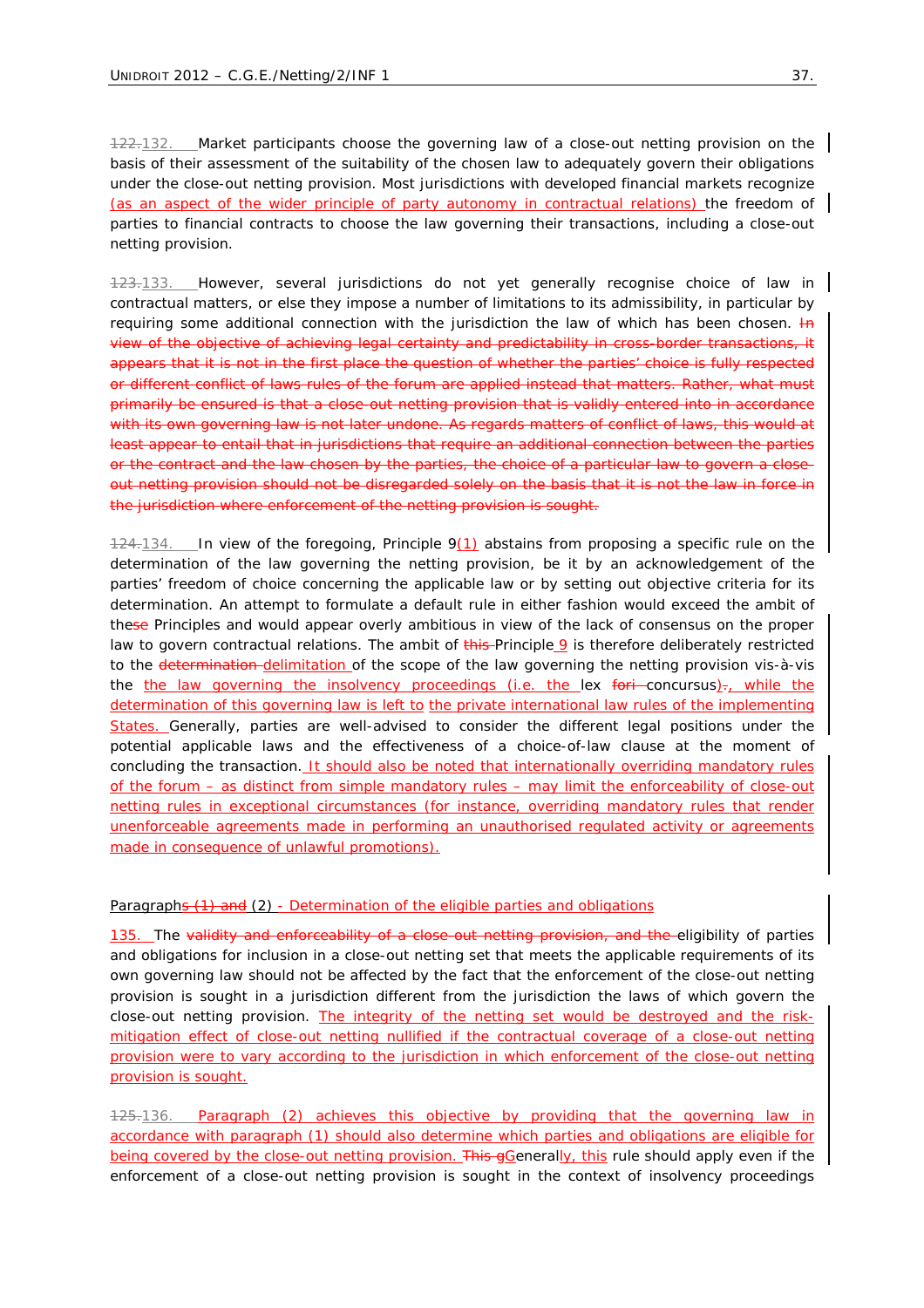commenced in the foreign jurisdiction before the courts of a State other than that whose law governs the close-out netting provision according to *paragraph (1)* (*cf. infra paragraphs 144 et seq133-135*).

126. As indicated, the parties usually choose the law of a particular jurisdiction to govern their close-out netting provision. Where the close-out netting provision relates to the parties' obligations to a payment or settlement system or to a financial market, the law governing a close-out netting provision relating to those obligations is usually the law of the State which is applicable to the relevant system or market.

127. By the same token, the eligibility of parties and obligations for close-out netting should be established solely in the light of the law governing the close-out netting provision. The integrity of the netting set would be destroyed and the risk-mitigation effect of close-out netting nullified if the contractual coverage of a close-out netting provision were to vary according to the jurisdiction in which enforcement of the close-out netting provision is sought.

128.137. The phrase 'the law governing the close-out netting provision the governing law in accordance with paragraph (1)' in *paragraph (2)* refers to the substantive law of the relevant jurisdictionimplementing State, rather than to its private international law rules, but is otherwise neutral as to the particular area of the law where provisions on eligibility of parties and obligations for close-out netting are to be found. In some jurisdictions this may be the subject of specific legislation, whereas in other jurisdictions relevant provisions may be found in contract law rules, financial sector regulations or in provisions of insolvency law.

129. It is recognised that overriding mandatory rules of the forum – as distinct from simple mandatory rules – may limit the enforceability of close-out netting rules in exceptional circumstances (for instance, overriding mandatory rules that render unenforceable agreements made in performing an unauthorised regulated activity or agreements made in consequence of unlawful promotions).

130. Furthermore, certain 'overriding mandatory rules' of the forum may contribute to determining the law governing the close-out netting provision, thus preventing the parties from circumventing the State's policy choices concerning, for instance, the parties and obligations eligible for close-out netting.

# *Paragraph (3) – Choice of law in the close-out netting provision*

131.138. The master agreement containing the close-out netting provision and the underlying transactions contracts are supposed to form a so-called 'single agreement'. In fact, the master agreement would be valid but useless without the transactions which it is supposed to cover. If the only choice of law being made is the choice of law included in the master agreement, this will, due to the 'single contract' provision, usually extend to the underlying agreements transactions as well. There are, however, situations in which the underlying transactions contracts may also include a choice-of-law clause. This will be unproblematic if the parties have chosen the same law both for the master agreement and the underlying financial transactions. There may, however, be some rare cases in which the law chosen to govern the underlying *transactions* contracts is different from the law contained in the master agreement.

132.139. If the close-out netting provision is entered into after the *underlying financial* transactions have been concluded and some of the latter are governed by a different law, it could be assumed that the choice of law made in the close-out netting provision altered all previous, different choice-of-law clauses contained in the underlying transactionscontracts. The subsequent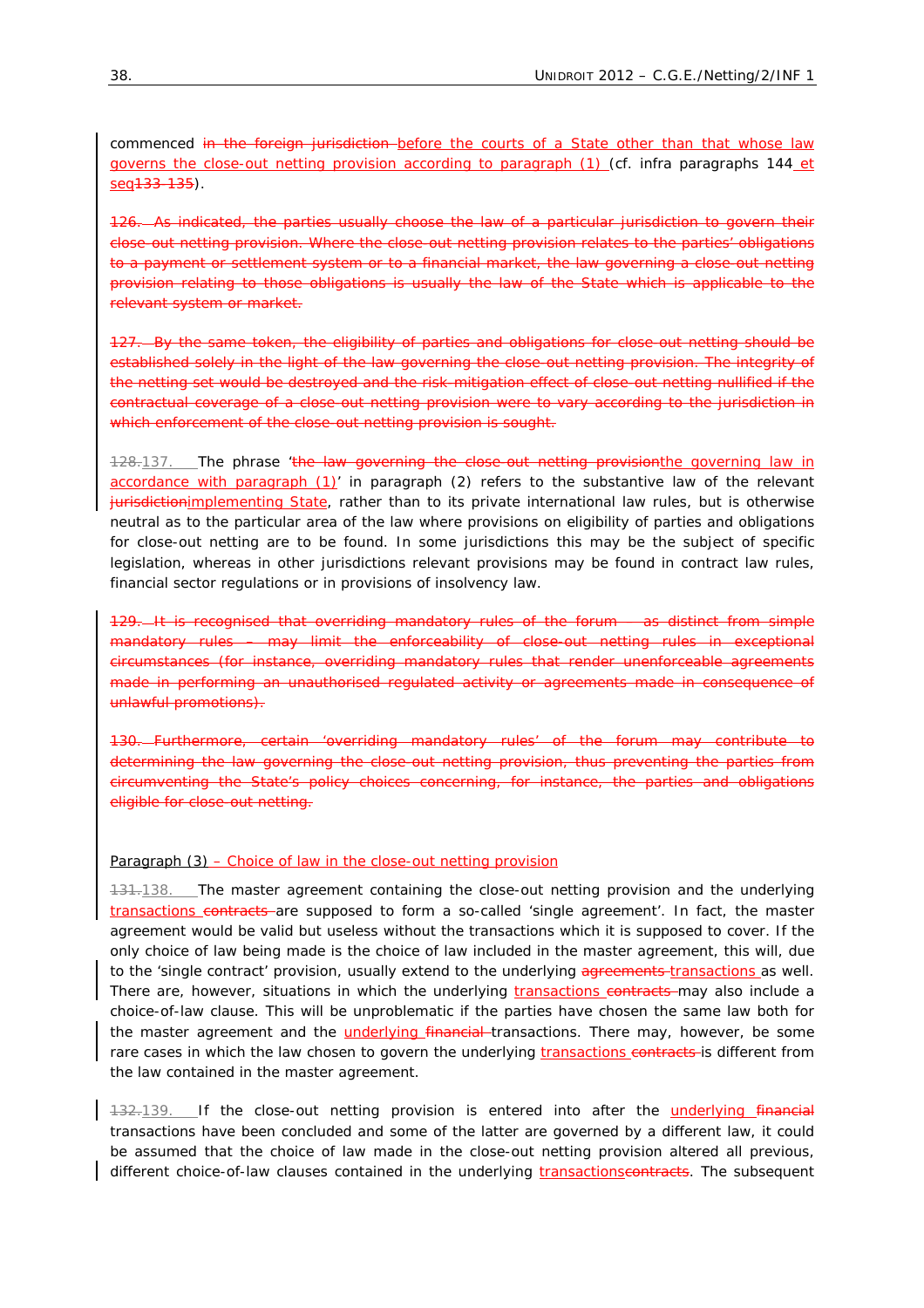choice of law in the master agreement may be taken as evidence of the parties' intent to override their earlier choice(s) of law. However, if a close-out netting provision that includes a particular choice-of-law clause has been entered into, but the parties subsequently enter into financial transactions contracts (covered by the close-out netting provision) which include a clause expressly choosing a different law, there may be doubts as to whether the law governing the close-out netting provision prevails over the later choice made in the underlying transactionscontracts.

133.140. It is useful, therefore, to clarify that, except as otherwise provided by the parties, the choice of law made in a close-out netting provision should prevail in relation to the determination of the governing law for this provision over any different, whether previous or subsequent, choiceof-law clause contained in a transaction contract covered by the close-out netting provision-in respect of the matters specified in *paragraph (1)* above. The parties may also agree on a variation of the applicable law which might be especially relevant if under the formerly applicable law netting would not have been permitted in relation to some or all of their mutual obligations.

141. As is expressly spelt out in *paragraph (1)*, a choice of the governing law by the parties is to be taken into account to the extent permitted by the laws of the implementing State only. Thus, the reasoning in the preceding *paragraphs* applies only to the extent that under the private international law rules of the jurisdiction concerned party agreements as to the governing law of contract can be effective.

## *Paragraphs (4) and (5) – Delimitation of the governing law of the close-out netting provision and the law governing the insolvency proceedingslex fori concursus*

134.142. One area of particular concern relates to the interplay between the governing law of the close-out netting provision and insolvency law. The baseline rule in most jurisdictions is that entitlements pre-dating the insolvency and which are valid and enforceable according to their own governing law, must be respected. In that sense, the close-out netting provisions 'survive' the commencement of insolvency proceedings in respect of one of their parties. However, the applicable insolvency law determines to what extent the exercise of those rights is affected by the commencement of insolvency proceedings. Put in general terms, in the context of close-out netting provisions, the *lex contractus* governing law of the close-out netting provision establishes whether an agreement to close out and net the mutual obligations exists and is enforceable, while the law governing the insolvency proceedings*lex fori concursus* addresses restrictions concerning the questions of whether and to what extent the rights arising out of the close-out netting provisions may be exercised against the insolvency estate. The delimitation between the application of these legal regimes to close-out netting provisions is an issue of some delicacy. Its complexity is further exacerbated by the fact that there are particular conflict of laws provisions relating to netting, setoff or payment and settlement systems and financial markets which, to a varying extent, exempt insolvency matters from the application of the the law governing the insolvency proceedingslex for *concursus* ('carve-out provisions')*.* 

143. These Principles generally affirm the enforceability of close-out nettings provisions despite the commencement of insolvency proceedings in respect of one of the parties (see *Principles 6 and 7*), but acknowledge that the close-out netting provision may be subject to avoidance actions on the basis of fraud or preferential treatment of creditors (see *Principle 7(2)*) the restricted scope of Principle 7 (c)(iii), *cf.* also the commentary in C.G.E./Netting/1/W.P. 2 *paragraphs 104-107* and *115*). These Principles further acknowledge, within the context of the resolution of financial institutions (which is covered by the broad understanding of the term 'insolvency proceedings' within the context of these Principles, see *supra paragraph* 99—the commentary in C.G.E./Netting/1/W.P. 2 *paragraphs* 83-84 and 116), the possibility for the resolution authority to impose a short temporary stay on the close-out mechanism (see *Principle 8*). These issues are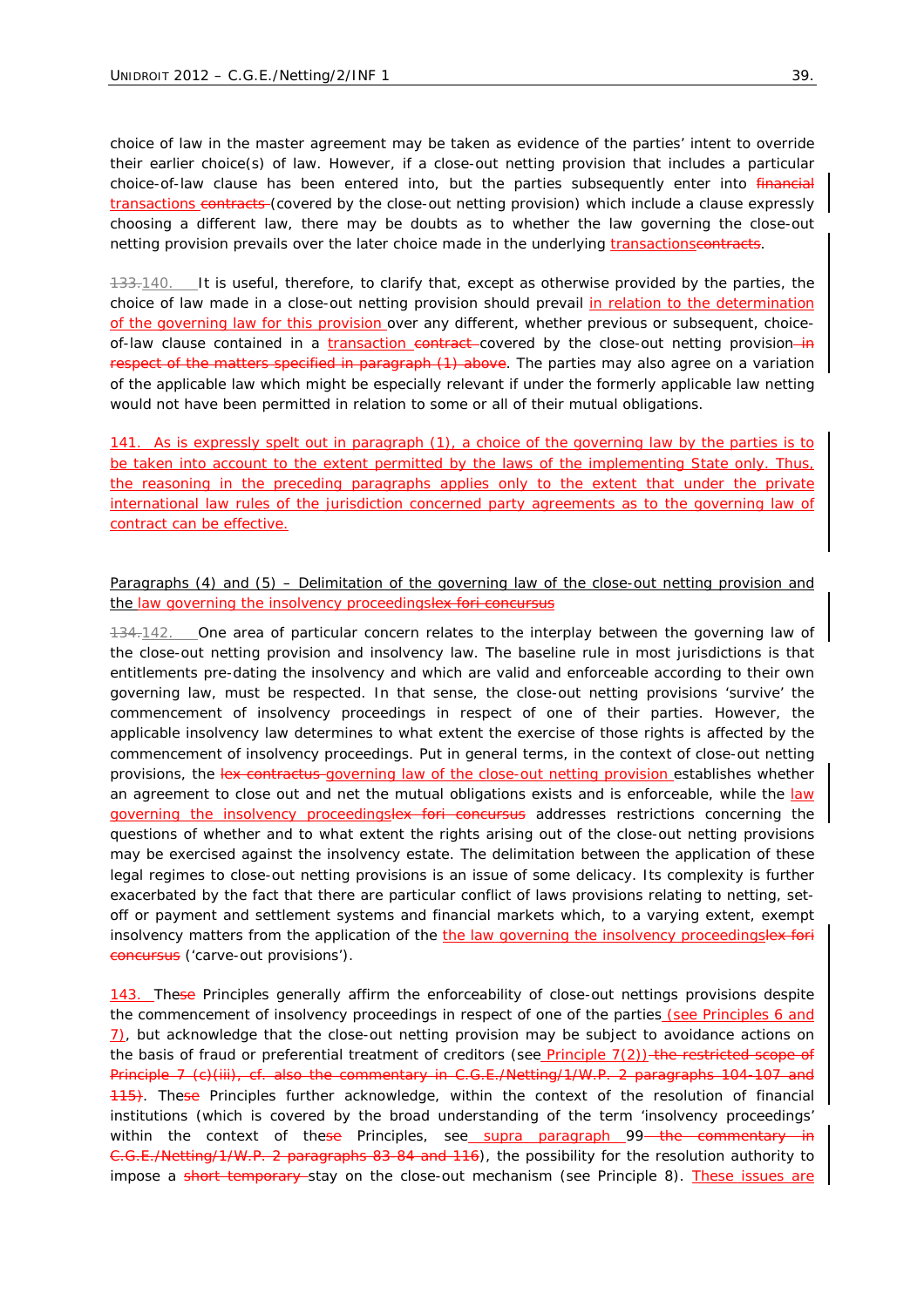referred under *paragraphs (4) and (5)* to the governing law of the close-out netting provision and the law governing the insolvency proceedings, respectively, as follows:

144. First, the close-out netting provision continues to be governed by the law determined in accordance with *paragraph (1)* regardless of the commencement of insolvency proceedings (see *paragraph (4)*). As a default rule, this includes also the determination of the eligible parties and obligations and the application of insolvency avoidance provisions on the basis of fraud or preferential treatment of creditors (see the opt-out possibilities under *paragraph (5) subparagraphs (a) and (b)*). This broad scope of application of the law governing the close-out netting provision even in the case of the commencement of insolvency proceedings aims at ensuring that commencement of such proceedings does not affect the operation of close-out netting provisions which were entered into in accordance with the requirements of their own governing law.

145. Second, the insolvency proceeding itself is governed by its own law, typically the law of the forum (*lex fori concursus)*. The phrase 'if insolvency proceedings have been commenced ... under a law other than the law determined in accordance with *paragraph (1)*' in *paragraph (5)* refers to this application of the law governing the insolvency proceedings, which is a general principle that does not need to be provided for under the Principles. The application of the law governing the insolvency proceedings covers also, as a matter of course, resolution measures under proceedings for the resolution of financial institutions.

146. Third, *paragraph (5) sub-paragraphs (a) and (b)* allow a partial opt-out from the broad principle laid down *supra paragraph* 144. Implementing States may wish to avail themselves of this option where it is deemed necessary to preserve the public policy choices made in their own laws as to the issues on the enforceability of close-out netting provisions that are addressed in *subparagraphs (a) and (b)* in insolvency proceedings before their own courts. Specifically, implementing States can provide that the law governing the insolvency proceedings (instead of the law governing the close-out netting provision in accordance with *paragraph (1)*) governs also the determination of the scope of parties and obligations that are eligible for close-out netting for the purposes of the enforcement of the close-out netting provision in the context of insolvency proceedings (*sub-paragraph (a)*) and the avoidance of a close-out netting provision as a fraudulent transaction or as a preference that is detrimental to other creditors of the insolvent party (*subparagraph (b)*).

135. The law governing the insolvency proceedings determines, *inter alia*, the extent to which such a stay may be imposed or such avoidance actions may be brought, but it does not otherwise affect the validity or the enforceability of a close-out netting provision that was validly concluded under its own governing law. In particular, as is pointed out in *paragraph (2)* of this Principle, it is the law governing the close-out netting provision, rather than the law governing the insolvency proceedings in respect of any of the parties to the agreement that determines which types of parties and obligations are eligible for close-out netting.

136.147. It should be noted that *paragraph (5) sub-paragraphs (a) and (b) paragraph* (4) operates at a different level from *Principles 7(2) and 8*. Those principles contemplate certain limitations on the enforceability of close-out netting provisions and recommend certain policy options that States may wish to introduce in the context of the application of domestic insolvency rules or resolution powers. *Paragraph* (45) of *Principle 9*, in turn, has the sole purpose of affirming that the implementing States may provide that the laws that govern those proceedings, rather than  $\tau$  for instance, the law that governs the close-out netting provision itself, should control the matters specified in *sub-paragraphs (a) and (b)*. The manner in which such laws should address those matters, however, is the object of *Principles* Principles 7(2) and 8. In line with the underlying philosophy of the Principles, which is to affirm the enforceability of close-out netting provisions, *paragraph* (54), *sub-paragraphs (a) and (b)* refer only to those situations in which these Principles